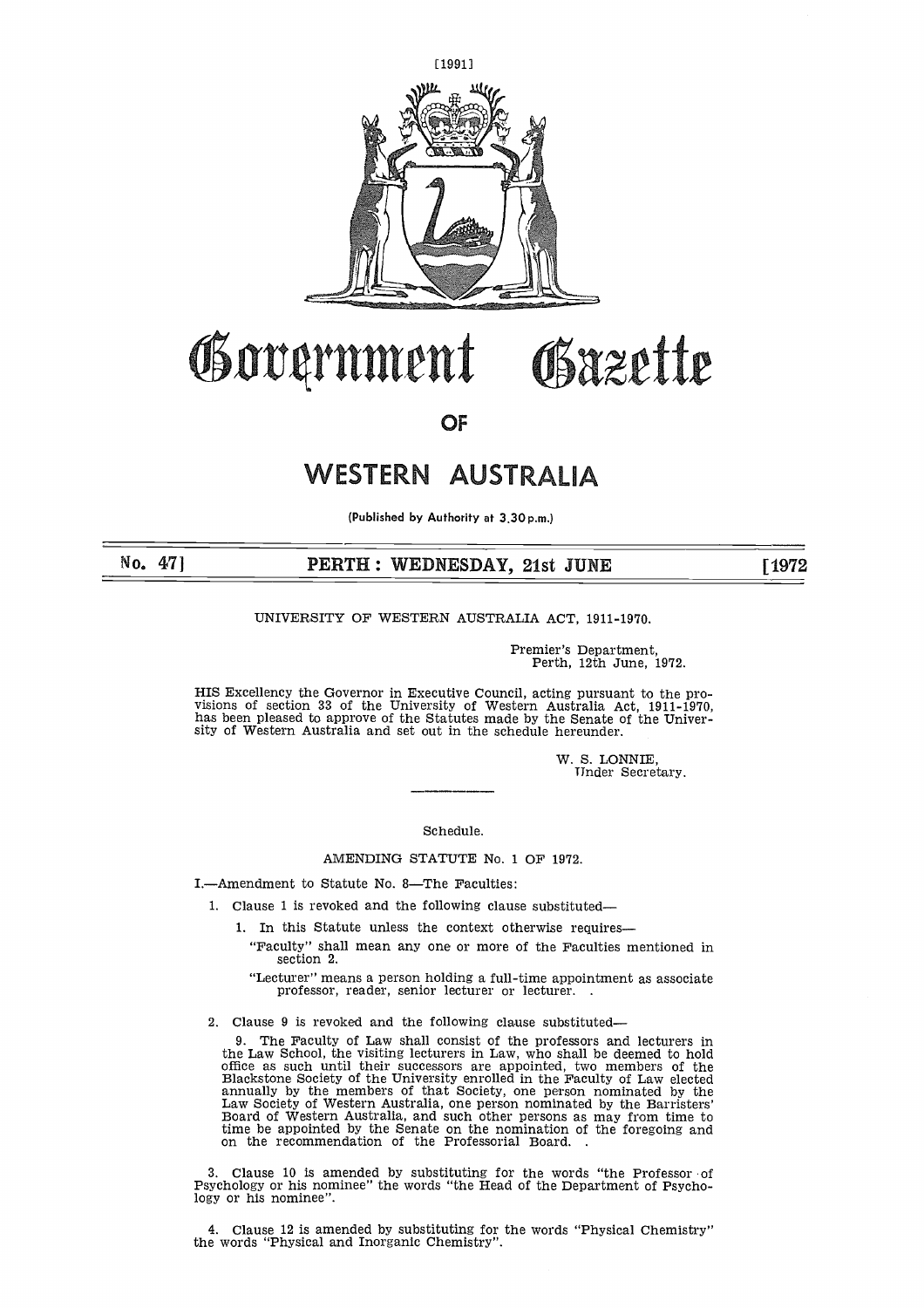5. Clause 16 (1) (h) is revoked and the following clause substituted:-

1992<br>
GOVERNMENT GAZETTE, W.A. [21 June, 1972.<br>
5. Clause 16 (1) (h) is revoked and the following clause substituted:—<br>
16. (1) (h) not more than six other persons appointed from time to<br>
time by the Senate on the nominati 16. (1) (h) not more than six other persons appointed from time to time by the Senate on the nomination of the foregoing members of the Faculty and on the recommendation of the Professorial Board to serve for such periods as the Faculty may determine but not exceeding three years; .

> 6. Clause 18 (1) (f) is amended by substituting for the words "one person nominated by the Public Service Commissioner in Western Australia" the words "one person nominated by the Public Service Board of Western Australia"

II.—Amendment to Statute No. 9—Convocation:

Clause  $6A(3)$  is revoked and the following clause substituted:

6A. (3) For the purpose of compiling the postal list a card shall be posted to each person whose name appears on the roll of members of Convocation at his address therein appearing unless the Clerk of Convocation has reason to believe that the person is dead or, after reasonable enquiry, is unable to ascertain the address of the person. The card shall request him to indicate whether he wishes his name to be placed on the postal list by completing the card and returning it to the Clerk.

III.—Amendment to Statute No. 10—The Vice-Chancellor:

1. Clause 3(j) is revoked.

- 2. Clauses 3 (k), 3 (1) and 6 are re-numbered 3 (j), 3 (k) and 7 respectively.
- 3. A new Clause 6 is inserted to read as follows:-

6. (a) During the absence of the Vice-Chancellor from his duties at the University the Deputy Vice-Chancellor shall be Acting Vice-Chancellor.

(b) During the absence of both the Vice-Chancellor and the Deputy Vice-Chancellor from their duties at the University the Senate shall appoint one of the Professors to be Acting Vice-Chancellor. .

IV.—Amendment to Statute No. 11—Academic Dress:

The section in Clause 2 headed "Degree Colours" is amended by the insertion between the words "Arts—Royal Blue" and the words "Commerce—Tuscan Yellow" of the following words—"Building Science—Maize".

V.—Amendment to Statute No. 19—Professorial Board:

Clause 1 is revoked and the following clause substituted:-

1. There shall be constituted a Board to be called "Professorial Board", which shall consist of the following members

- (a) the Vice-Chancellor;
- (b) the Deputy Vice-Chancellor;
- (c) the Professors of the University;
- (d) the Dean of each Faculty;
- (e) the Head of each Department and during the absence of the Head of any Department from his duties at the University the person appointed by the Senate as the Acting Head of that Department;
- (f) (i) six Lecturers elected by the Lecturers in the University, such members to hold office for three years except that of the six persons first elected two shall hold office for one year, two for two years and two for three years; and
	- (ii) such additional Lecturers as the Board may co-opt, provided that the number of such co-opted members shall not exceed three or such number as the Senate may prescribe from time to time on the recommendation of the Board;
- (g) The University Librarian.

VI.—Amendment to Statute No. 29—Method of Election of Members of the Senate under Sections 10 (fb) and 10A (ca):

Clause 10 (1) is revoked and the following clause substituted-

10. (1) The counting of votes cast in the ballot shall be carried out by the method used in the State of Tasmania as set forth in the Commonwealth Year Book No. 6 pages 1185-1187. .

The Common Seal of the University of Western Australia was hereto affixed by authority of the Senate.

Attested by

R. F. WHELAN, Vice-Chancellor.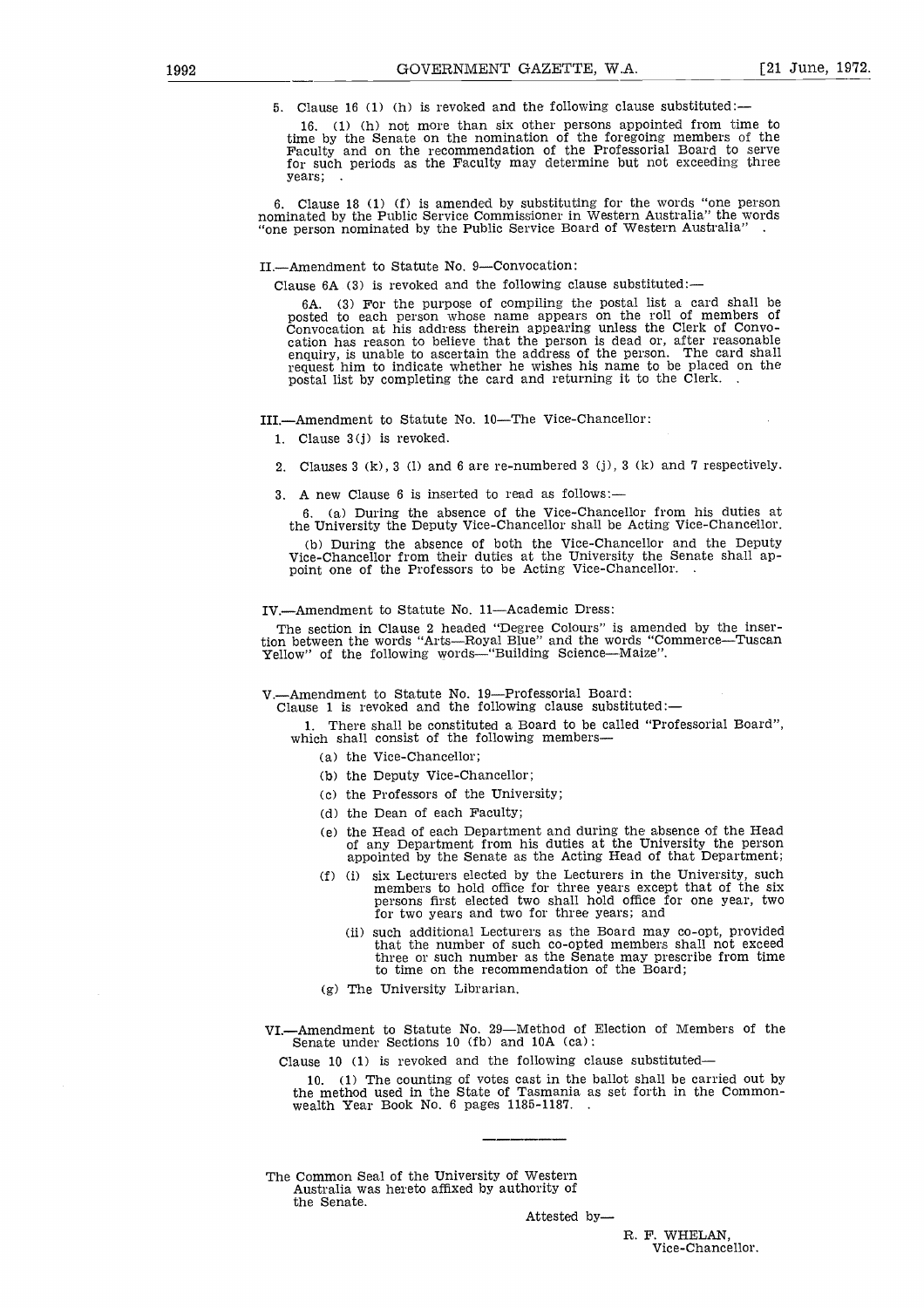### TRAFFIC ACT, 1919-1971.

T.O. 70/373.

21 June, 1972.] GOVERNMENT GAZETTE, W.A. 1993<br>TRAFFIC ACT, 1919-1971. Police Department, Perth, 12th June, 1972. Police Department, Perth, 12th June, 1972.

> HIS Excellency the Governor in Executive Council acting pursuant to the powers conferred by the Traffic Act, 1919-1971, has been pleased to make the regulations set out in the Schedule hereunder to take effect on and after the 1st July, 1972.

A. L. M. WEDD, Commissioner of Police.

### Schedule.

### Regulations.

1. In these regulations the Road Traffic Code, 1965, as reprinted Principal pursuant to the Reprinting of Regulations Act, 1954 and published regulations. in the *Government Gazette* on the 22nd January, 1970, with amendments up to and including the 13th August, 1969 and amended from time to time thereafter by notices so published, are referred to as the principal regulations.

2. The principal regulations are amended by substituting for Reg. 803<br>gulation 803 the following regulation. regulation 803 the following regulation-

803. (1) A driver shall not turn right or left, or diverge right Drivers or left, or make a U turn, or stop or suddenly decrease speed, without giving warning of his intentions, by a signal as prescribed by this regulation. to give signals.

(2) A driver shall give the signal prescribed by this regulation, where he intends

- (a) to turn right or left or make a U turn-
	- (i) if his vehicle is travelling—continuously for 100 feet immediately before making the turn; and
	- (ii) if his vehicle is stationary—continuously before making the turn;
- (b) to diverge to the right or left—continuously for 100 feet immediately before so diverging; and
- (c) to stop or suddenly reduce speed—while his brakes are being applied.

(3) A driver who is required to give a signal of intention to turn, or diverge, right or left, or to make a U turn, shall, where the vehicle is equipped with the appropriate flashing lamp signalling device or illuminated indicator in working order, give the signal by means of that flashing lamp signalling device or illuminated indicator.

(4) A driver who is required to give a signal of intention to turn, or diverge, right, or to make a U turn, shall, where the vehicle is not equipped with an appropriate flashing lamp signalling device or illuminated indicator in working order, give the signal

- (a) by means of a hand-shaped signalling device; or
- (b) by fully extending his right arm and hand horizontally beyond the right side of his vehicle and approximately at right angles to the centre line of the vehicle.

(5) A driver who is required to give a signal of intention to stop or to reduce speed suddenly shall, where the vehicle is equipped with a stop lamp or lamps in working order, give the signal by means of that stop lamp or those lamps.

(6) A driver who is required to give a signal of intention to stop or to reduce speed suddenly shall, where the vehicle is not equipped with a stop lamp or lamps in working order, give the signal-

- (a) by means of a hand-shaped signalling device; or
- (b) by extending his right arm beyond the right side of his vehicle with the upper arm horizontal and the forearm and fingers pointing upwards.

(7) Nothing in this regulation

- (a) prevents a driver who complies with subregulation (3) or (5) of this regulation from also giving an additional signal in the manner prescribed by subregulation (4) or (6) of this regulation, as the case requires; or
- (b) requires the driver of a vehicle to give a signal of intention to turn or diverge left if his vehicle is not equipped with a flashing lamp signalling device or illuminated indicator capable of being used to give such a signal.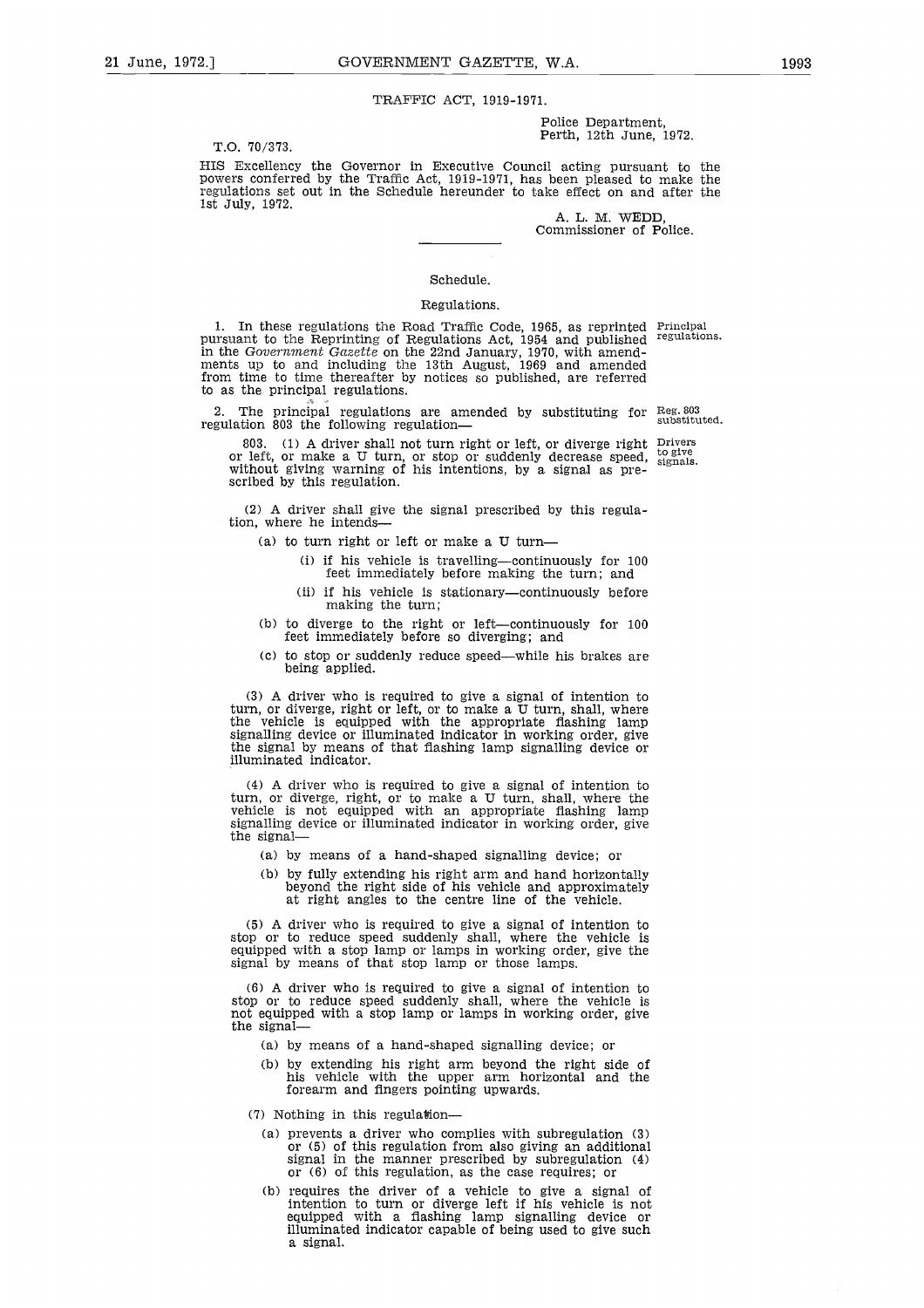# 1994 GOVERNMENT GAZETTE, W.A. [21 June, 1972.<br>
LOCAL GOVERNMENT ACT, 1960-1971; TRAFFIC ACT, 1919-1970.<br>
The Municipality of the Shire of Murray. LOCAL GOVERNMENT ACT, 1960-1971; TRAFFIC ACT, 1919-1970.

The Municipality of the Shire of Murray.

By-law Relating to Traffic.

IN pursuance of the powers conferred upon it by the abovementioned Acts and of all other powers enabling it, the Council of the abovementioned Municipality hereby records having resolved on the 21st day of October, 1971, to make and submit for confirmation by the Governor the following by-law: The by-law of the Shire of Murray published in the *Government Gazette* on the 12th day of December, 1961, is hereby repealed. Example of Multiplanty of the Silie of Multiplanty.<br>
By-law Relating to Traffic.<br>
of the powers conferred upon it by the abovementioned Acts and<br>
wers enabling it, the Council of the abovementioned Municipality<br>
is having

Dated this 20th day of March, 1972. The Common Seal of the Shire of Murray was hereunto affixed in the presence of-

[L.S.l

Police T.O. 60/1059.

President. J. W. SIBBALD, Shire Clerk.

Recommended

J. DOLAN, Minister for Police and Transport.

Approved by His Excellency the Governor in Executive Council this 23rd day of May, 1972.

> W. S. LONNIE, Clerk of the Council.

### LOTTERIES (CONTROL) ACT, 1954-1970.

Chief Secretary's Department, Perth, 30th May, 1972.

HIS Excellency the Governor in Executive Council, acting pursuant to the provisions of the Lotteries (Control) Act, 1954-1970, has been pleased to make the regulations set out in the Schedule hereunder.

C. W. CAMPBELL,

Secretary.

### Schedule.

Regulations.

Principal regulations. 1. In these regulations the Lotteries Regulations, 1967, published in the *Government Gazette* on the 25th October, 1967, are referred to as the principal regulations.

Reg. 5 amended.

2. Subregulation (1) of regulation 5 of the principal regulations is amended by substituting for the expression "\$1,300" in line two, the expression "\$1,600". Regulations.<br>
Explaisions the Lotteries Regulations, 1967, publist<br> *nt Gazette* on the 25th October, 1967, are referent<br>
al regulations.<br>
Department of the principal regulations.<br>
1,600".<br> **EALTH ACT, 1911-1970.**<br>
Departm

### HEALTH ACT, 1911-1970.

Department of Public Health,

P.H.D. 317/72; Ex. Co. 1563.

HIS Excellency the Governor in Executive Council, acting pursuant to the provisions of section 240 of the Health Act, 1911-1970, and on the advice of the Advisory Committee appointed under section 216 of that Act, has been pleased to make the regulations set out in the schedule hereunder. HIS Exc<br>visions<br>Advisory<br>Advisory<br>Citation.<br>Definition

W. S. DAVIDSON, Commissioner of Public Health.

### Schedule.

### **CIGARETTES (LABELLING) REGULATIONS.**

1. These regulations may be cited as the Cigarettes (Labelling) Regulations.

Station.<br>
CIGARETTES (LABE<br>
Citation.<br>
1. These regulations m<br>
Regulations.<br>
2. In these regulations<br>
"cigarettes" means cignes is "sell" includes offer fo "cigarettes" means cigarettes containing tobacco; "sell" includes offer for sale or expose for sale.

to be sold only in Citation.<br>
Definitions<br>
Cigarettes<br>
to be sold<br>
pre-<br>
pre-<br>
with pre-

- 3. A person shall not, on or after the first day of January, 1973-(a) sell any cigarettes unless those cigarettes are contained in a package; or Citation. 1. These regulations may be cited as the Cigarettes (Labelling)<br>
Regulations.<br>
2. In these regulations—<br>
"cigarettes" means cigarettes containing tobacco;<br>
"sell" includes offer for sale or expose for sale.<br>
Cig
	- (b) sell any package containing cigarettes unless the provisions of regulations 4, 5 and, if applicable, 6 of these regulations are complied with.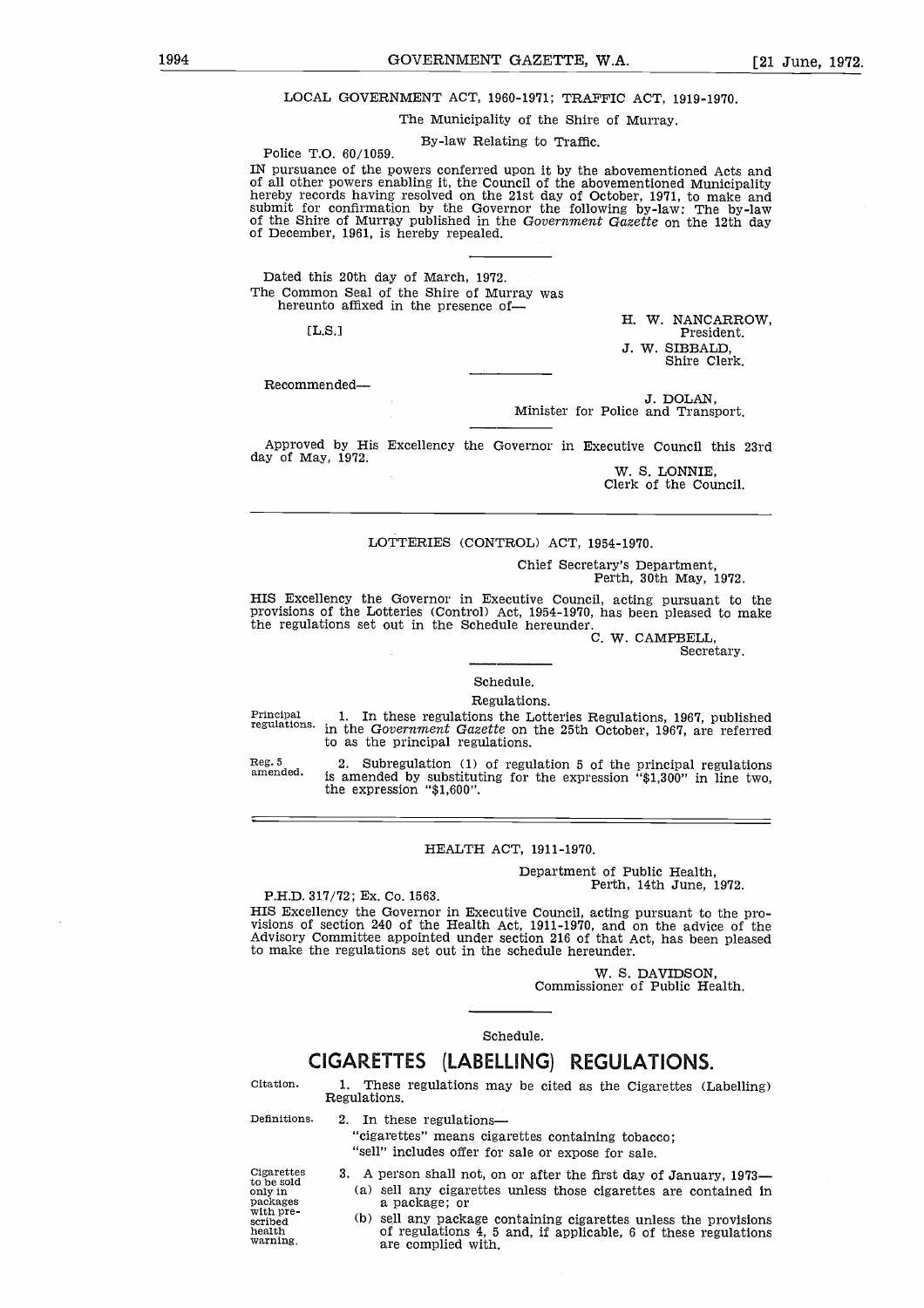21 June, 1972.] GOVERNMENT GAZETTE, W.A. 1995<br>
4. On the two larger faces of every package containing cigarettes Frescribed<br>
there shall, as part of the labelling of the package, be printed the health<br>
expression "WARNING— 4. On the two larger faces of every package containing cigarettes Prescribed there shall, as part of the labelling of the package, be printed the expression "WARNING—SMOKING IS A HEALTH HAZARD" in letters having a face depth of not less than two thirty-seconds of an inch and in a position equally prominent to that of the brand name of the cigarettes. health warning.

> 5. The letters referred to in regulation 4 of these regulations Style of shall be durable characters in bold faced sans serif type and printed in such colour or colours as will afford a distinct colour contrast to the ground. warning.

6. Where a package of cigarettes is contained in an outer wrap-ping or in a carton, there shall be, as part of the labelling of the outer wrapping or carton, printed on two faces of the outer wrapping or carton in prominent position the expression "WARNING— SMOKING IS A HEALTH HAZARD" in letters having a face depth of not less than two thirty-seconds of an inch and in a position equally prominent to that of the brand name of the cigarettes.

7. A person shall not sell any package containing cigarettes if there is marked or labelled in any way on the package any expression or words such as "Non-injurious", "Non-hazardous", "Harmless to man" or anything of similar import, or of any comment on or reference to or explanation of any statement required by these regulations to be included as part of the labelling which directly or by implication contradicts, qualifies or modifies that statement.

Any person who contravenes of fails to comply with any pro- Offences. vision of these regulations commits an offence.

### HEALTH ACT, 1911-1970.

### City of Fremantle.

### P.H.D. 589/65; Ex. Co. 1561.

WHEREAS under the provisions of the Health Act, 1911, as amended, a local authority may make or adopt by-laws and may alter, amend or repeal any by-laws so made or adopted: Now, therefore, the City of Fremantle, being a local authority within the meaning of the Act and, having adopted the Model By-laws described as Series "A" as reprinted in the *Government Gazette* on 17th July, 1963, doth hereby resolve and determine that the said adopted by-laws shall be amended as follows:-

### PART I.—GENERAL SANITARY PROVISIONS.

Substitute for by-law 19 a new by-law 19 to stand as follows:-

19. (1) No person other than an authorised employee of the Council or a person authorised in writing by the Council shall enter or be on any land used by the Council for the deposit of refuse, garbage or rubbish except for the purpose of depositing of refuse, garbage or rubbish thereon.

(2) No person shall deposit any refuse, garbage or rubbish other than at a position on the land designated by an employee of the Council or as indicated by signs.

(3) No person other than an authorised employee of the Council or a person authorised in writing by the Council shall interfere with or remove any material or thing whatsoever from any land used by the Council for the deposit of refuse, garbage or rubbish.

(4) No person shall light or cause to be burnt any refuse, garbage or rubbish on any land used by the Council for the deposit of refuse, garbage or rubbish except on a site specified by the Council and under such conditions as the Council may impose.

(5) No person shall deposit any motor vehicle body or other material not easily compressible on any land under the control of the Council except at a place set aside by the Council for the purpose and except in accordance with such conditions as the Council may, from time to time, impose.

(6) The driver of a vehicle upon entry on land set aside by the Council for the purpose of depositing refuse, shall make payment of a fee as follows:-

- (i) Vehicles of 4 ton aggregate weight and over—\$1.00.
- (ii) Utility type vehicles of up to 2 ton aggregate weight and trailers \$0.20.
- (iii) All other vehicles—\$0.10.
- (iv) Disposal of vehicle bodies—\$3.00 per body.

Provided that persons occupying premises in the City of Fremantle shall be excluded from payment of the above charges except:

- (a) When using vehicles of 4 ton aggregate weight and over to deposit other than refuse from household or commercial premises.
- (b) When depositing vehicle bodies from business enterprises, vehicle wreckers and body works.

type and colouring of prescribed health

**Outer** wrappings, etc. to be marked.

Prohibited markings.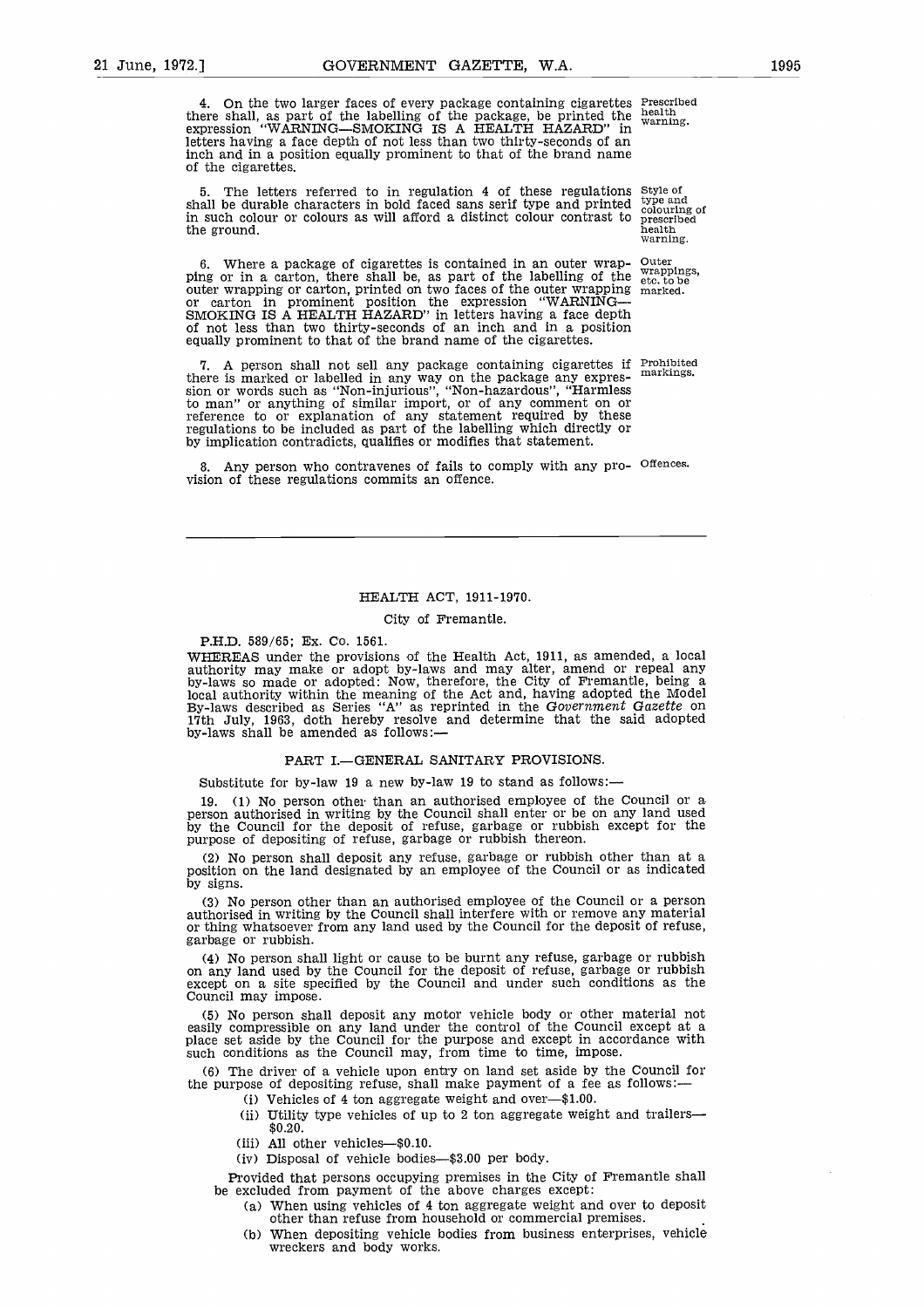1996<br>
GOVERNMENT GAZETTE, W.A. [21 June, 1972.<br>
(7) Every person entering on any land used by the Council for the depositing<br>
of refuse, garbage or rubbish shall obey all reasonable directions and instruc-<br>
in writing by t (7) Every person entering on any land used by the Council for the depositing of refuse, garbage or rubbish shall obey all reasonable directions and instructions issued by the authorised employees of the Council or persons authorised in writing by the Council.

> (8) A person who deposits or disposes of any refuse, garbage or rubbish at a place other than a place set aside by the Council for the purpose, commits an offence.

> Passed at a meeting of the Fremantle City Council held on the 24th day of January, 1972.

W. FRED SAMSON, Mayor. S. W. PARKS, Town Clerk.

Approved by His Excellency the Governor in Executive Council this 9th day of June, 1972.

W. S. LONNIE, Clerk of the Council.

### HEALTH ACT, 1911-1970.

### Shire of Belmont.

### P.H.D. 293/66; Ex. Co. 1560.

WHEREAS under the provisions of the Health Act, 1911, as amended, a local authority may make or adopt by-laws, and may alter, amend or repeal any by-laws so made or adopted: Now, therefore, the Shire of Belmont, being a local<br>authority within the meaning of the Act, and having adopted the Model laws described as Series "A" as reprinted, pursuant to the Reprinting of Regu-lations Act, 1954, in the *Government Gazette* on 17th July, 1963, doth hereby resolve and determine that the said adopted by-laws shall be amended as follows: from the demolition of residential purisms.<br>
The demonstrate of the demonstrated and adopted by-laws shall be and<br>
determine that the said adopted by-laws shall be amediated<br>
FART I.—GENERAL SANITARY PROVISIONS.<br>
is amende

### PART I.—GENERAL SANITARY PROVISIONS.

By-law 19 is amended by substituting for sub-bylaw (2) a new sub-bylaw (2) to stand as follows

| (2) The deposit of refuse, garbage or rubbish on land set aside by the |  |  |  |  |  |  |  |
|------------------------------------------------------------------------|--|--|--|--|--|--|--|
| Council for the purpose shall be subject to the payment of a fee as    |  |  |  |  |  |  |  |
| follows—                                                               |  |  |  |  |  |  |  |

- (a) Refuse arising from domestic or residential premises within the Shire of Belmont (not including the material<br>from the demolition of residential buildings)
- Nil (b) Waste arising from all Commercial and Industrial premises;

| v 19 is amended by substituting for sub-bylaw (2) a new sub-bylaw (2)<br>. as follows—                                                                                      |  |
|-----------------------------------------------------------------------------------------------------------------------------------------------------------------------------|--|
| ) The deposit of refuse, garbage or rubbish on land set aside by the<br>ncil for the purpose shall be subject to the payment of a fee as<br>ws—                             |  |
| (a) Refuse arising from domestic or residential premises<br>within the Shire of Belmont (not including the material<br>from the demolition of residential buildings)<br>Nil |  |
| (b) Waste arising from all Commercial and Industrial<br>premises:<br>Waste arising from residential premises outside of the<br>Shire of Belmont—                            |  |
| Car, utility or trailer<br>50 cents                                                                                                                                         |  |
| Truck up to 4 ton aggregate weight<br>\$1.00<br>$\ldots$ . The set of $\mathbb{R}^n$<br>$\cdots$                                                                            |  |
| Truck over 4 and up to 8 ton aggregate weight<br>\$2.00<br>$\mathbf{r}$                                                                                                     |  |
| Truck over 8 ton aggregate weight<br>\$4.00<br>$\cdots$<br>$\cdots$                                                                                                         |  |
| Compactor vehicles up to 12 yard cubic capacity<br>\$6.00                                                                                                                   |  |
| Compactor vehicles over 12 yard cubic capacity<br>\$8.00                                                                                                                    |  |
| Bulk bins up to 6 yards cubic capacity<br>\$2.00<br>and the<br>$\cdots$                                                                                                     |  |
| \$3.00                                                                                                                                                                      |  |
| (c) Motor Vehicle Bodies-                                                                                                                                                   |  |
| Arising from commercial or industrial premises<br>\$5.00<br>Arising from residential premises within the Shire<br>of Belmont—                                               |  |
| Where cut into 3 or more sections<br>Nil<br>$\cdots$                                                                                                                        |  |
| Where not cut into 3 or more sections<br>\$5.00<br>$\ddotsc$                                                                                                                |  |
| I at a meeting of the Belmont Shire Council held on the 27th day of                                                                                                         |  |
| י המחי                                                                                                                                                                      |  |

Passed at a meeting of the Belmont Shire Council held on the 27th day of March, 1972.

B. CLAYDEN, President. RALPH FARDON, Shire Clerk.

Approved by His Excellency the Governor in Executive Council this 9th day of June, 1972.

W. S. LONNIE, Clerk of the Council.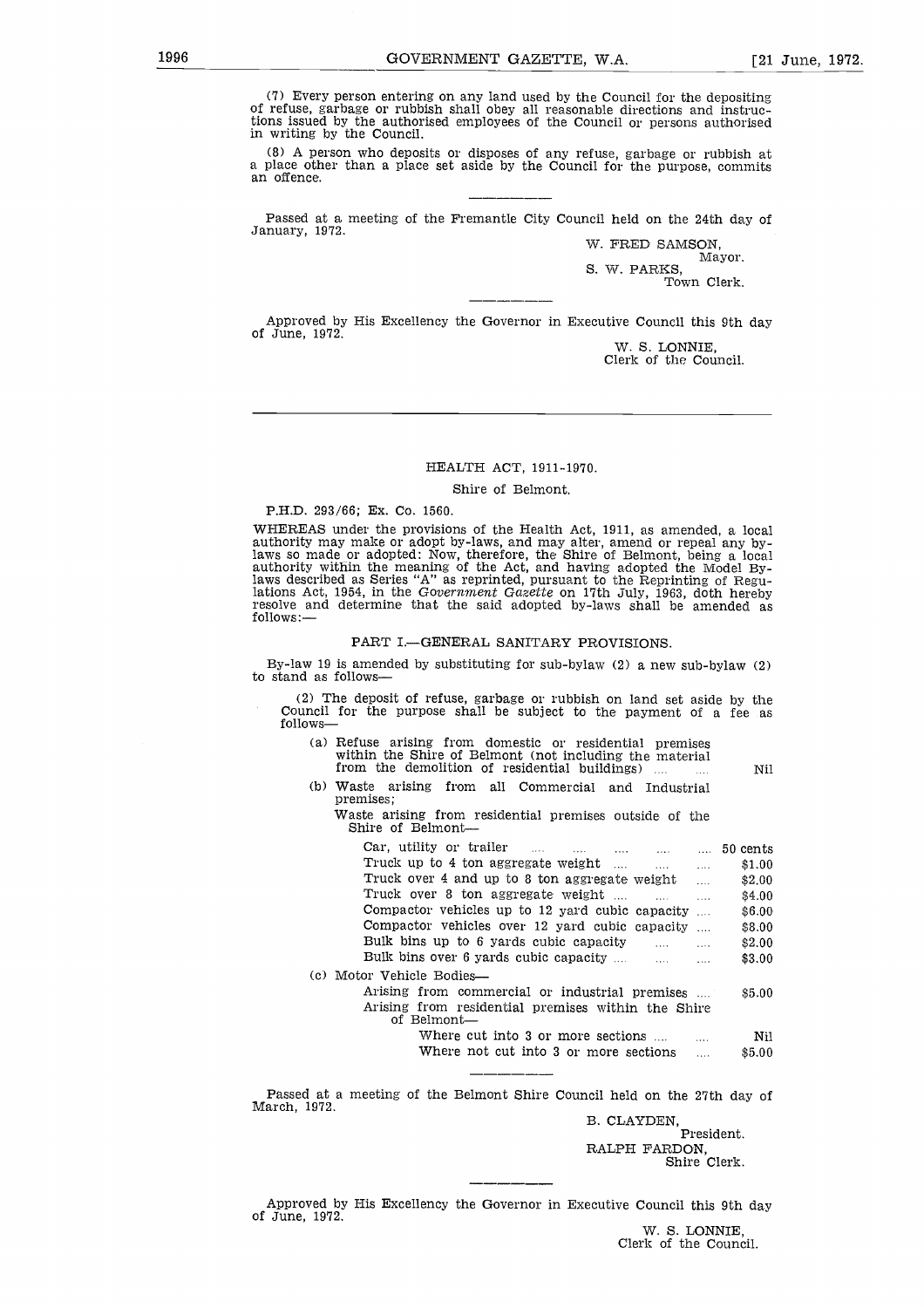### HEALTH ACT, 1911-1970.

### Shire of Brookton.

P.H.D. 943/58; Ex. Co. 1562.

WHEREAS it is provided in the Health Act, 1911, as amended, a Local Authority may of its own motion, by resolution, adopt with or without modification the whole or any portion of by-laws caused to be prepared by the Governor under the provisions of section 343 (1) of that Act; and whereas Model By-laws described as Series "A", prepared in accordance with these provisions and duly amended have, pursuant to the Reprinting of Regulations Act, 1954, been reprinted with amendments to and including that published in the Government Gazette on 25th June, 1963, and so further amended, *inter alia*, by notices published in the Government Gazettes on 20th March, 1965, 14th April, 1 ton being a local authority within the meaning of the Act, doth hereby resolve and determine that the said Model By-laws as so reprinted and published in<br>the Government Gazette on 17th July, 1963, together with the amendments<br>published in the Government Gazettes on 20th March, 1964, 8th January, 1965 14th April, 1966, 12th October, 1967, 30th July, 1968, 28th November, 1968, 17th<br>December, 1968, 7th March, 1969, 13th August 1969, 18th August, 1971 and 7th<br>September, 1971, shall be adopted with the following modificatio

### PART I.—GENERAL SANITARY PROVISIONS.

Add in sequence to this Part a new by-law 1C to read as follows:—

Provision of Apparatus for the Bacteriolytic Treatment of Sewage.

- (1C) 1. This by-law shall apply within the Townsite of Brookton as established under the Land Act, 1933.
	- 2. Except where by reason of the nature of the terrain, soil or other peculiar circumstance it is not reasonably practical to install the apparatus, the owner of every house constructed after the coming into operation of this by-law shall provide on the premises an apparatus for the bacteriolytic treatment of sewage, before the house is occupied or used.
- (2) The principal by-laws are amended by the addition of by-law 4C.

(4C) Kitchen facilities as follows:

- At least one sink, which shall be installed in the kitchen scullery or other room usually used for the purpose of washing domestic dishes and utensils, and which sink shall have the following characteristics:—
	- (i) It shall be supported so that the height of the top of the front edge of the sink shall be between thirty-four (34) inches and thirty-nine (39) inches above floor level.
	- (ii) It will be provided with a drainage board or boards integral with or affixed thereto.
	- (iii) The drainage board or boards shall have an impervious upper surface which shall be so constructed and installed that water falling thereon shall drain into the sink.
- (b) (i) A wood, gas or electric cooking stove, installed in accordance with the provisions of the Uniform General Building By-laws and any amendment made thereto.
	- (ii) Electric stoves in addition to the provisions of clause (1) to be installed in accordance with the requirements of the State Electricity Commission of Western Australia.
	- (iii) The owner of any house erected prior to the coming into operation of these by-laws shall if so directed by the local authority provide install and maintain in good condition all the facilities mentioned in clauses (a) and (b) of this by-law.
- (c) (i) The owner of every house shall cause such house to be provided with a continuous supply and adequate pressure of potable water.
	- (ii) Such supply to be reticulated for use in connection with all sewerage and drainage fixtures.

After by-law 25 insert a new heading and by-law 25A to be read as follows:—

### Prohibiting the Slaughter of Animals.

25A. The slaughtering of any animal the meat of which is intended for human consumption is prohibited within the townsite of Brookton as constituted under the Land Act, 1933.

(4) By-law 29A (1) is amended by deleting the whole of paragraphs (a) and  $(b)$  and redesignating paragraphs  $(c)$ ,  $(d)$ ,  $(e)$  and  $(f)$  to be paragraphs (a), (b), (c) and (d) and by the deletion of sub-bylaw (3) of that Model By-law.

### PART VII.—FOOD.

Amend by-law 51 by substituting for the expression "five pounds" where it appears in lines five and six of sub-bylaw (2), the expression "ten dollars".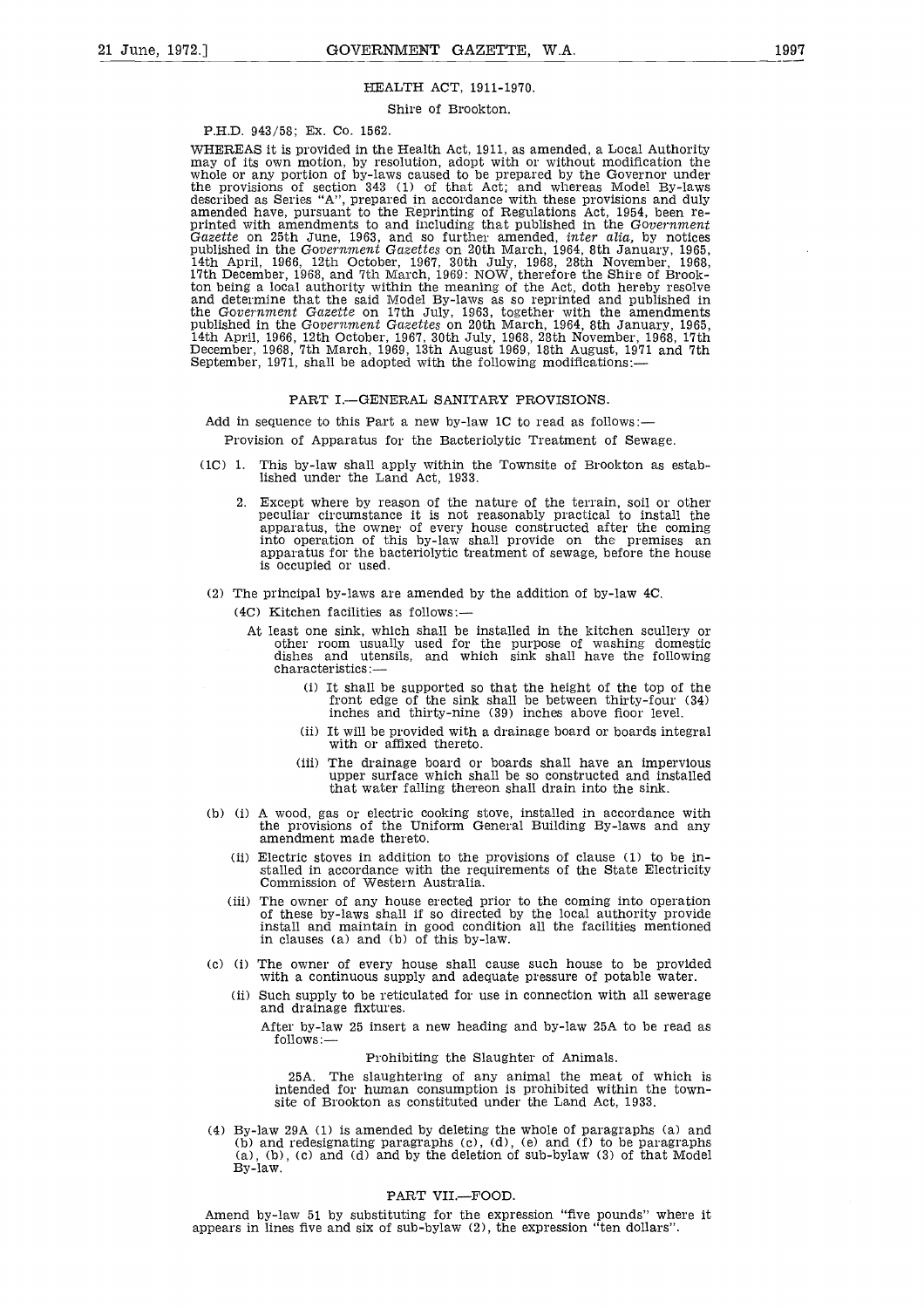PART IX.—OFFENSIVE TRADES.

1998 GOVERNMENT GAZETTE, W.A. [21 June, 1972.]<br>
PART IX.—OFFENSIVE TRADES.<br>
(1.) For by-law 2 of Section C substitute the following by-law:— (1.) For by-law 2 of Section C substitute the following by-law:-

- 2. (a) No piggery shall be established unless every portion of such a piggery is 100 feet distant from any street or road 200 feet distant from any dwelling house or dairy or any premises where food *is* prepared for sale.
	- (b) Where any piggery is already established it must conform with the provisions of (a) and (b) of this by-law by the 1st day of January, 1976.
- (2) The following scale of fees shall apply to Schedule "D" of this part:— In respect of:-

All Offensive Trades—\$2.00.

Dated this 20th day of April, 1972. The Common Seal of the Shire of Brookton was affixed hereto in the presence of: e foll<br>in res<br>Al<br>this 2<br>this 2<br>mon<br>IL.S]<br>red hy

 $[L.S]$ 

CHAS. AUSTIN, President. J. W. HUGHES, Shire Clerk.

Approved by His Excellency the Governor in Executive Council this 9th day of June, 1972.

> W. S. LONNIE, Clerk of the Council.

### HOSPITALS ACT, 1927-1969.

WHEREAS by section 22 of the Hospitals Act, 1927-1969, a Board in respect of any public hospital under its control may from time to time make by-laws not inconsistent with that Act as to any of the matters specified in subsection (1) of that section; and whereas the Minister of Public Health controls and is the Board pursuant to section 7 of that Act of the public hospitals specified in Schedule A hereunder and has pursuant to section 22 of that Act made a by-law 16 in respect of each of the public hospitals specified in Schedule A hereunder which by-law was published in the *Government Gazette* on the 23rd November, 1971: Now; therefore, the Minister of Public Health being the Board of and having the control of each of the public hospitals specified in Schedule A hereunder do hereby revoke the by-law 16 published in the *Government Gazette* on the 23rd November, 1971, in respect of those public hospitals and substitute therefore in respect of those public hospitals the by-law set forth in Schedule B hereunder.

Resolved this 23rd day of May, 1972.

A. W. BICKERTON, Acting Minister of Public Health, as the Board of the public hospitals above referred to.

### SCHEDULE A.

Albany Regional Hospital—Permanent Care Unit. Bunbury Regional Hospital—Permanent Care Unit. Northam Regional Hospital—Permanent Care Unit. Mount Henry Hospital. Sunset Hospital.

### SCHEDULE B.

16. The fees payable for hospital service granted in or by the hospital shall be at the following rates:—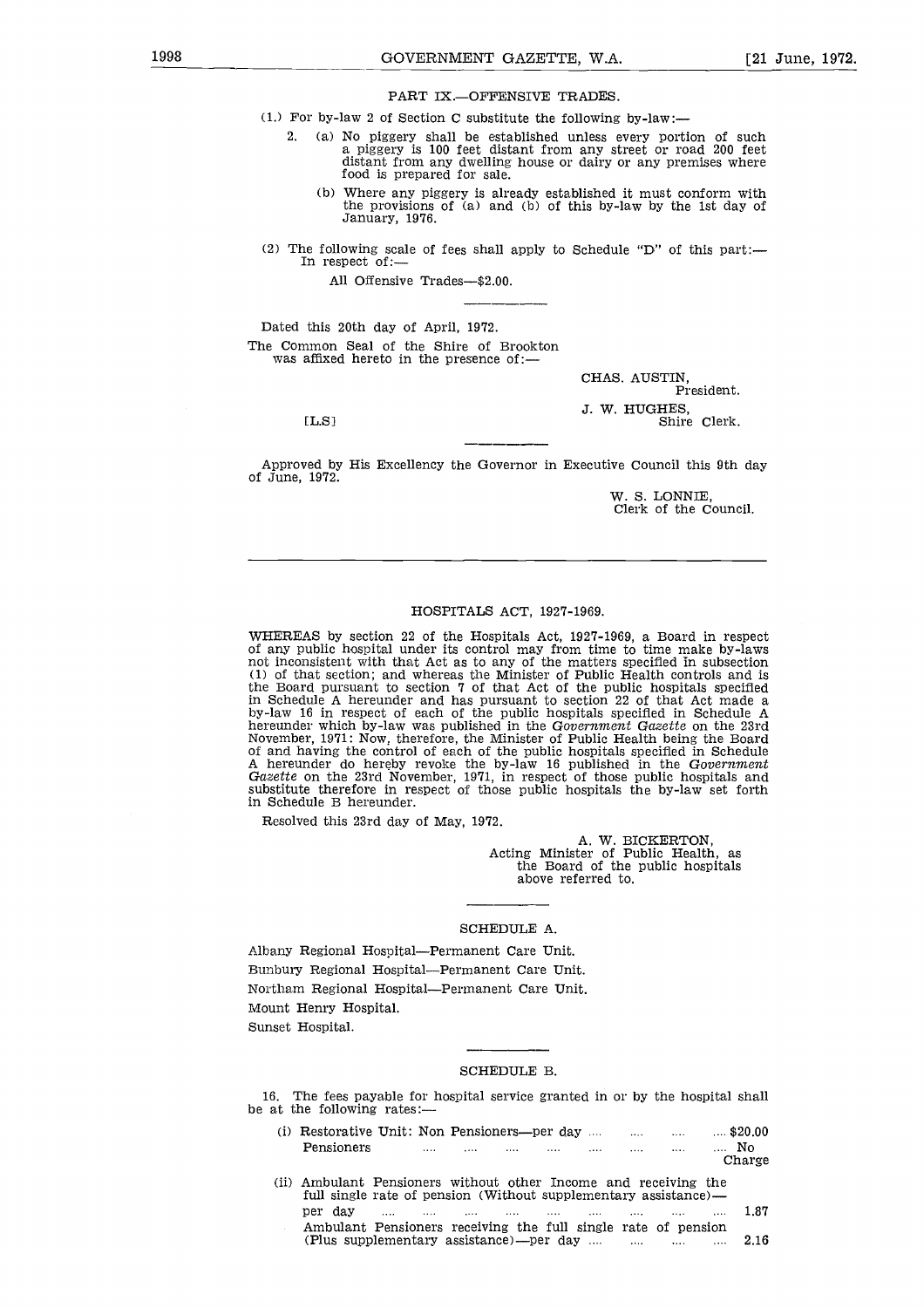| 21 June, 1972.] | GOVERNMENT GAZETTE, W.A.                                                                                                                   |                                                          |                                                                    | 1999 |
|-----------------|--------------------------------------------------------------------------------------------------------------------------------------------|----------------------------------------------------------|--------------------------------------------------------------------|------|
|                 |                                                                                                                                            | Patients Receiving<br>Intensive Nursing<br>Care Per Day. | Patients not<br>Receiving<br>Intensive<br>Nursing Care<br>Per Day. |      |
|                 | (iii) Nursing Home:                                                                                                                        | \$                                                       | \$                                                                 |      |
|                 | Pensioners without other Income<br>and receiving the full single<br>rate of pension.<br>(Without)<br>supplementary assistance)<br>$\ldots$ | 8.61                                                     | 5.61                                                               |      |
|                 | Pensioners<br>receiving<br>the<br>full<br>single rate of pension (Plus<br>supplementary assistance)<br>$\ldots$                            | 8.90                                                     | 5.90                                                               |      |
|                 | Pensioners receiving the married<br>rate of pension<br>$\cdots$                                                                            | 8.29                                                     | 5.29                                                               |      |
|                 | Other Patients<br><br>$\cdots$<br>$\cdots$                                                                                                 | 11.60                                                    | 8.60                                                               |      |
|                 |                                                                                                                                            |                                                          |                                                                    |      |

### HOSPITALS ACT, 1927-1969.

WHEREAS by section 37 of the Hospitals Act, 1927-1969, a Board may by resolution adopt the whole or any portion of by-laws formulated by the Governor for the guidance of Boards; and whereas the Minister of Public Health is the Board pursuant to section 7 of that Act of the public hospitals specified in Schedule "A" hereunder and as such Board has in respect of each of these hospitals adopted the Model By-laws so formulated under regulation 10 of the regulations made under the said Act published as reprinted in the Government Gazette on the 2nd February, 1960, and amended from time to time by notices published in the Government Gazette: Now, therefore, the Mi Hospitals Act, 1927-1969, of each of the public hospitals specified in Schedule "A" hereunder, doth hereby resolve and determine that the said adopted by-laws be amended in respect of each of these hospitals in the manner as set out in Schedule "B" hereunder.

Resolved this 23rd day of May, 1972.

A. W. BICKERTON, Acting Minister of Public Health as the Board of each of the public hospitals above referred to.

### SCHEDULE A.

### Coolgardie District Hospital.

Port Hedland Nursing Home.

### SCHEDULE B.

|                                                             |                                     |               |                  | SCHEDULE B.           |           |                                                          |                                                                         |
|-------------------------------------------------------------|-------------------------------------|---------------|------------------|-----------------------|-----------|----------------------------------------------------------|-------------------------------------------------------------------------|
| 16.<br>shall be at the following rates:-                    |                                     |               |                  |                       |           |                                                          | The fees payable for the hospital service granted in or by the hospital |
|                                                             |                                     |               |                  |                       |           | Patients Receiving<br>Intensive Nursing<br>Care Per Day. | Patients not<br>Receiving<br>Intensive<br>Nursing Care<br>Per Day.      |
| Nursing Home:<br>Pensioners<br>receiving<br>pension         | without<br>the<br>(without)         | other<br>full | income<br>single | rate<br>supplementary | and<br>Ωf | \$                                                       | \$                                                                      |
| assistance)<br>Pensioners receiving the full single rate of | pension (plus supplementary assist- |               | $\cdots$         | $\cdots$              |           | 8.61                                                     | 5.61                                                                    |
| ance)<br>Pensioners receiving the married rate              | $\cdots$                            |               | $\cdots$         |                       | .<br>Ωf   | 8.90                                                     | 5.90                                                                    |
| pension                                                     | $\cdots$                            | $\cdots$      |                  |                       | .         | 8.29                                                     | 5.29                                                                    |
| Other Patients:                                             |                                     |               |                  |                       |           |                                                          |                                                                         |
| Single room                                                 |                                     |               |                  |                       | $\cdots$  | 11.60                                                    | 8.60                                                                    |
| 2-3 bed ward                                                | $\cdots$                            |               | .                | .                     | $\cdots$  | 10.80                                                    | 7.80                                                                    |
| 4-6 bed ward                                                |                                     | $\cdots$      | 1.1.1            | $\cdots$              | .         | 10.00                                                    | 7.00                                                                    |
| Other beds                                                  | $\cdots$                            | $\cdots$      | .                | $\cdots$              | .         | 8.80                                                     | 5.80                                                                    |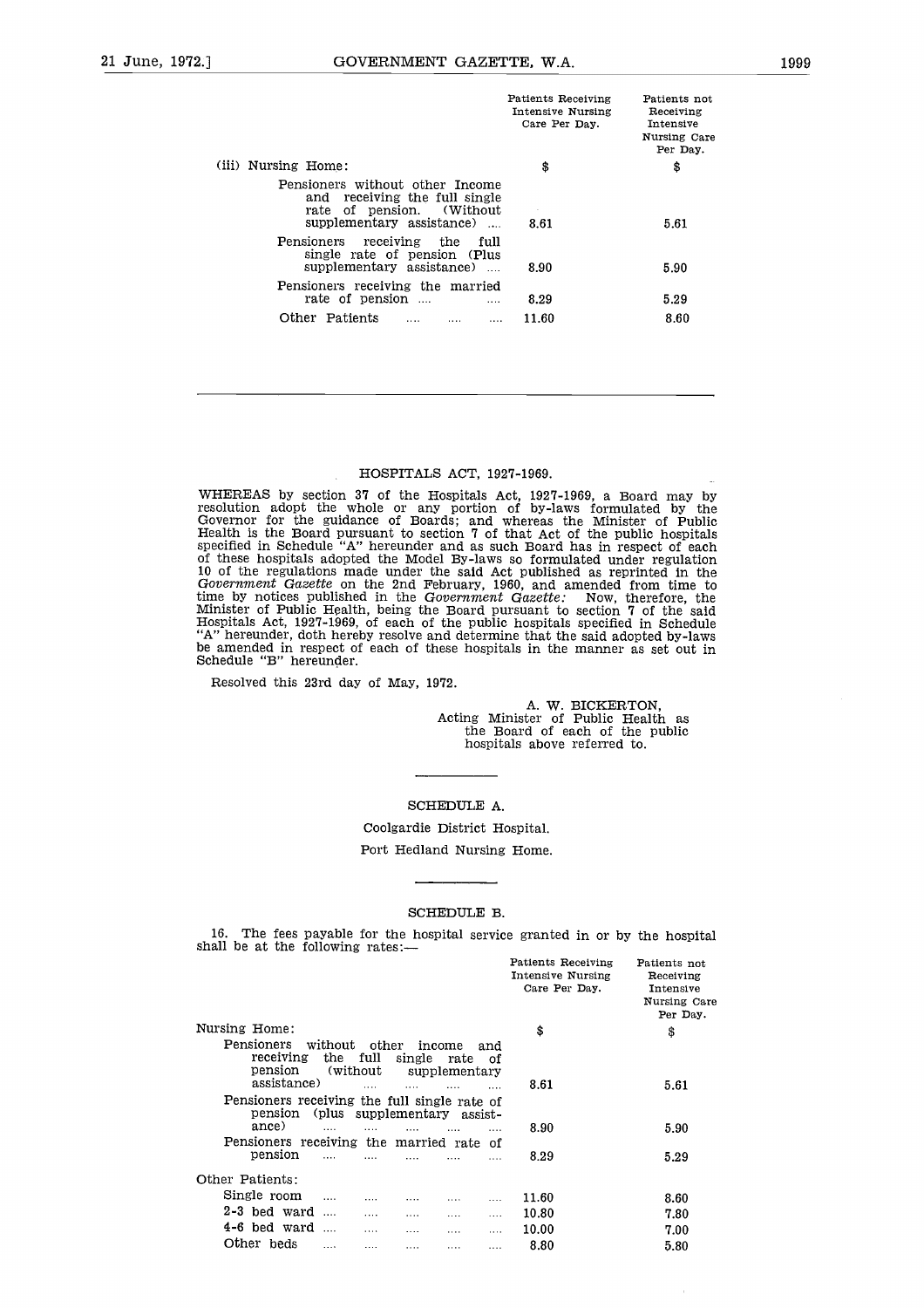### ADOPTION OF CHILDREN ACT, 1896-1971.

### Child Welfare Department, Perth, 12th June, 1972.

HIS Excellency the Governor in Executive Council, acting pursuant to the provisions of section 25 of the Adoption of Children Act, 1896-1971 and section 11 of the Interpretation Act, 1918-1970, has been pleased to make the rules set out in the Schedule hereunder to have effect on and from the date of the coming into operation of the Adoption of Children Act Amendment Act, 1971.

> K. A. MAINE, Director.

### Schedule.

### RULES.

the interpretation "adoption" the passage "or 4".

Principal rules.

1. In these rules the Adoption of Children Rules, 1970 published in the *Government Gazette* on the 6th April, 1970 are referred to as the principal rules.

2. Rule 5 of the principal rules is amended by deleting from

Rule 5 amended.

Rule 10 3. The principal rules are amended by substituting for rule 10

substituted. the following rule:-Application

pursuant to s.

10. An application for an order to dispense with a consent or consents pursuant to section 4G shall be accompanied by an affidavit sworn by a person or persons from his or their own knowledge as to particulars of any of the matters that are referred to in paragraphs (a) to (e) of subsection (1) of that section and that are grounds for the application, and, unless the Judge otherwise orders, a copy of the application and the affidavit or affidavits shall be served on each person whose consent is sought to be dispensed with. Rule 10 3. The principal rules are amended by substituting for rule 10<br>
substituted. the following rule:—<br>
Application for an order to dispense with a consent<br>
pursuant 10. An application for an order to dispense with a c

Rule 13(1) 4. The principal rules are amended by substituting for sub-<br>substituted. rule (1) of rule 13 the following sub-rule:—

(1) The following documents shall be filed with an application-

- (a) an affidavit sworn by each applicant including in the affidavit-
	- (i) full name, full address, occupation, and date and place of birth of the deponent;
	- (ii) marital status of the deponent, and, if married, full name, address and occupation of spouse of the deponent;
	- (iii) if known, the whereabouts of the child since birth;
	- (iv) full particulars of the facts on which the applicant relies to establish that the applicant was resident or domiciled in the State as required by section 5A and where, not being so domiciled, his application is based only on being so resident, including in those particulars a statement as to
		- (I) where he has been ordinarily resident for the last three years;
		- (II) where he intends to reside in the future; and
		- (III) what is his domicile;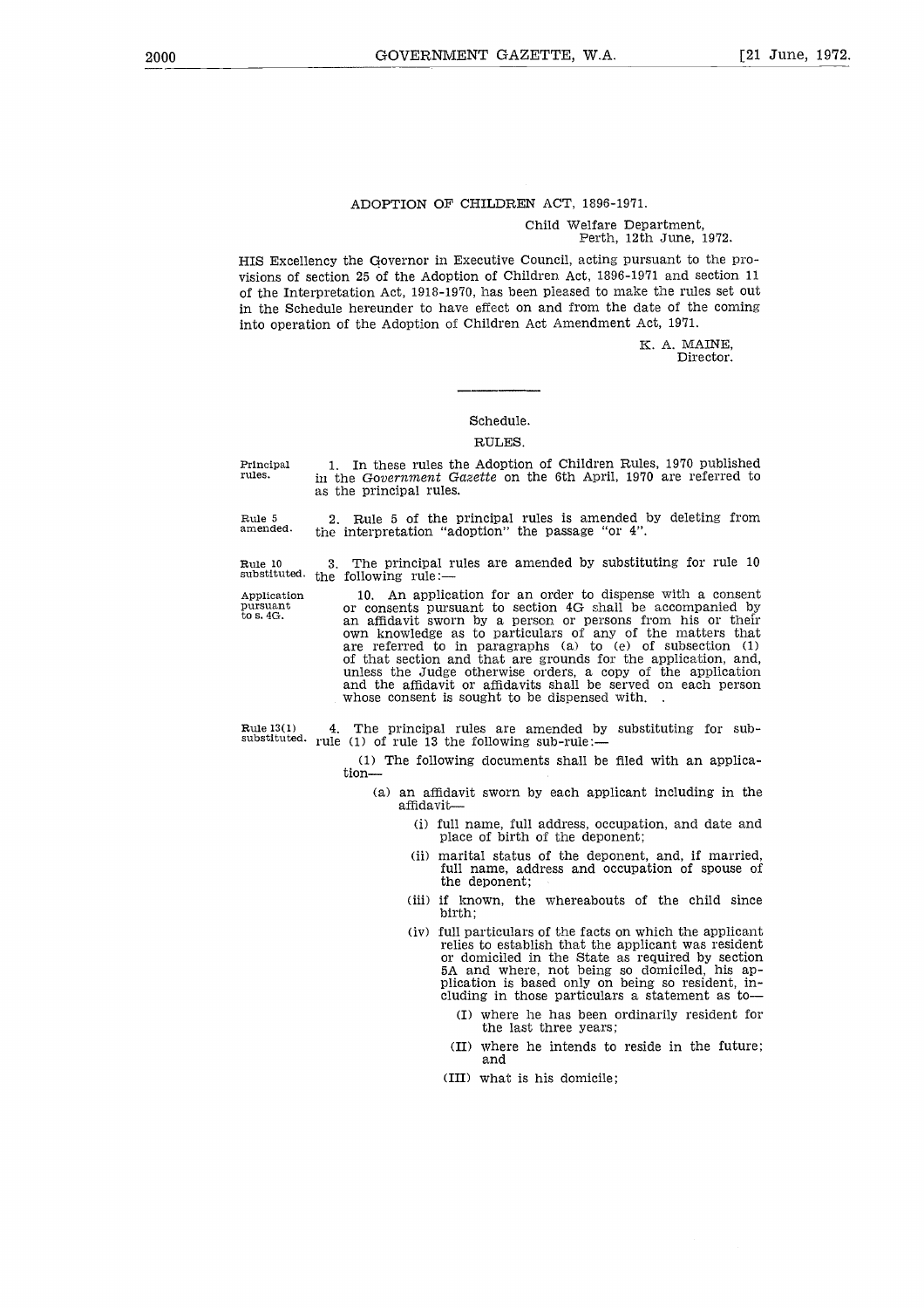- (v) whether the deponent has ever been convicted of any offence and, if so, details of each; and
- (vi) any particulars known to the applicant relating to the assets, liabilities, and financial standing of any parent (whether natural or adoptive) of the child and any kindred of the parent;
- (b) an affidavit by the mother of the child deposing to the date and place of birth of the child and his name and parentage;
- (c) if a person who has given a consent pursuant to section 4A is a natural parent of the child and is under the age of eighteen years, an affidavit sworn by a parent, guardian or near relative of the person who has given the consent, or if, for reasons to be stated, an affidavit cannot be obtained from a parent, guardian, or near relative an affidavit sworn by a responsible and competent person after interviewing the person who has given the consent, including in the affidavit sworn by a parent.<br>guardian or near relative—
	- (i) full name, full address, occupation, and date and place of birth of the deponent;
	- (ii) status of the deponent in respect of the person giving the consent;
	- (iii) if known, the whereabouts of the child since birth;
	- (iv) whether the deponent agrees to an order of adoption being made in respect of any applicant or in respect of a particular applicant;
	- (v) whether or not the deponent understands that the effect of an order of adoption in favour of the applicant is to permanently deprive the person giving the consent of any rights in the child; and
	- (vi) whether the effect of an order of adoption in favour of the applicant has been explained to the person giving the consent and whether that person appeared to understand it;

and including in the affidavit by a responsible and competent person the matters referred to in subparagraphs  $(v)$  and  $(vi)$  of this paragraph;

- (d) if an instrument of consent was signed by the mother of the child within seven days after the birth of the child and there is not a certificate pursuant to subsection (2) of section 4F, an affidavit sworn by a person of his own knowledge that at the time the instrument was signed, the mother was in a fit condition to give the consent;
- (e) an affidavit sworn by a person to identify the child the subject of any consent as the child the subject of the application and including in the affidavit, if known, the whereabouts of the child since birth;
- (f) if the whereabouts of the child since birth are unknown to any of the deponents referred to in paragraphs (a), (c), and (e) of this rule, an affidavit or affidavits sworn by some other person or persons as to the whereabouts of the child since birth; and
- (g) where the place of domicile of an applicant is in a country outside the Commonwealth or its Territories, an instrument in writing from an Authority in that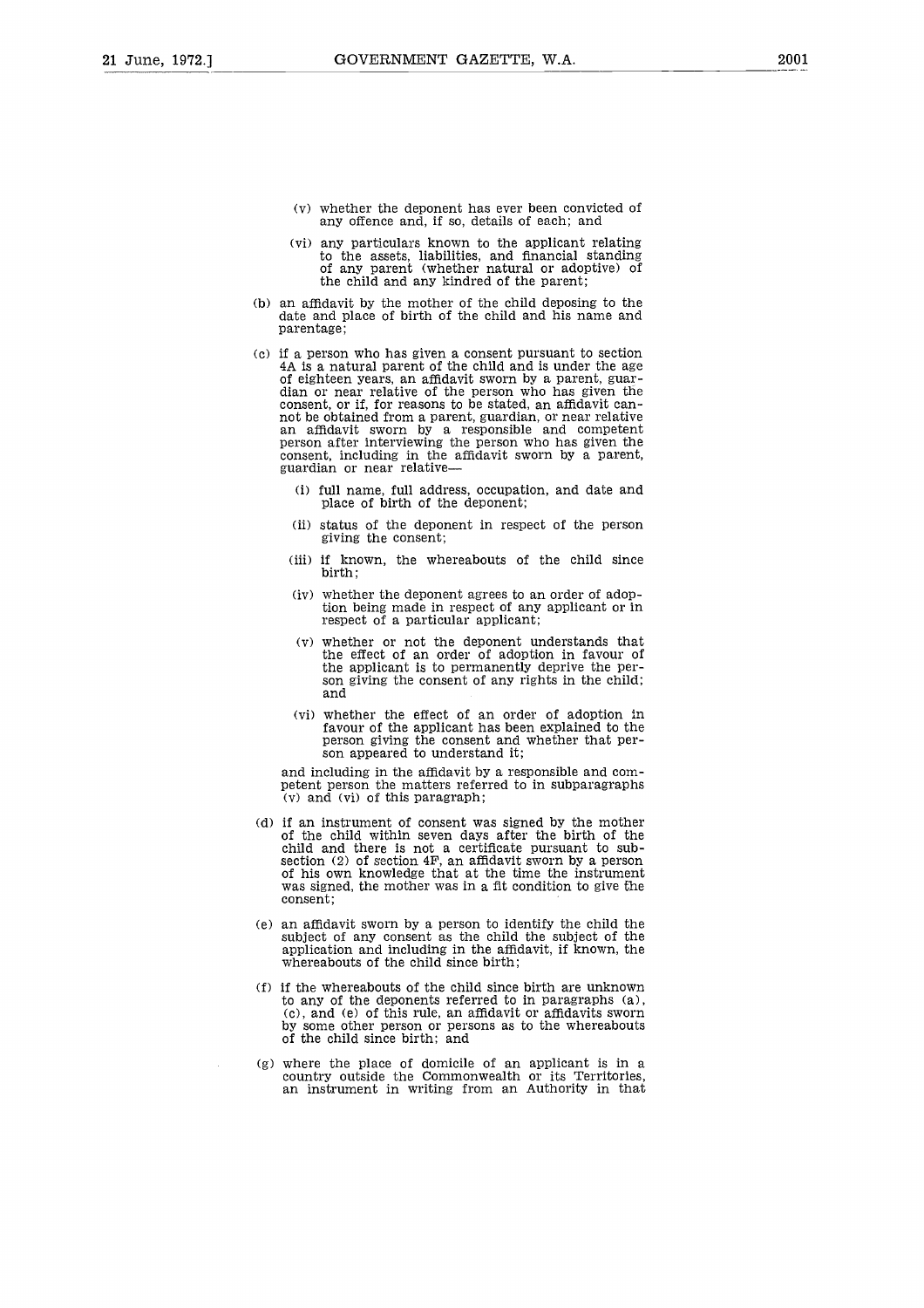other country or an instrument in writing signed by a duly accredited representative in the Commonwealth of that other country and stating that the laws of the place of domicile of the applicant confer on an adopted child the same or equal status to that of an adopted child within the State.

Addition of Rule 13A.

able opinion of the Director.

5. The principal rules are amended by adding after rule 13 the following rule:-

Unfavour-

13A. Where, pursuant to paragraph (8c) of subsection (1) of section 5, the Director furnishes to the Judge the opinion of the Director that an applicant is not a proper person to be an adopting parent

- (a) the Director shall thereupon serve a notice in writing to that effect on the applicant; and
- (b) the applicant, after receiving the notice, shall, if he wishes to proceed with his application, file an affidavit sworn by himself, and affidavits sworn by other persons relating to particulars of any of the matters that are referred to in paragraphs (a) to (1) of subsection (2) of section 5 and that are within his or their own knowledge, as the case may be.

6. Rule 15 of the principal rules is amended by substituting for the passage "subsection (2) of section 4F, and section 22" in line four, the passage "and subsection (2) of section 4F". Rule 15 amended.

7. Rule 16 of the principal rules is amended by substituting for the passage "subsection (8b)" in lines one and two, the passage "paragraph (8b) of subsection (1)". Rule 16 amended.

8. The principal rules are amended by deleting rule 17. Rule 17 deleted\_

9. The principal rules are amended by substituting for rule 23 Rule 23 9. The principal<br>substituted. the following rule:—

23. An application for the discharge of an order of adoption pursuant to section 9 shall be accompanied by an affidavit set-ting out the grounds for the application and a copy of the application and the affidavit shall be served on such persons as the Judge directs. Application pursuant to s. 9.

10. The principal rules are amended by substituting for rule 24 the following rule-Rule 24 substituted.

Responsible and authorised officers.

24. The Director shall, from time to time, give to the Registrar a list of the names of officers of the Child Welfare Department

- (a) who are responsible officers for the purposes of paragraph (8b) of subsection (1) of section 5; and
- (b) who are authorised to accept service of a revocation of consent under subsection (2) of section 4D.

Rule 24A added.

Application pursuant to  $s.4H(10)$ .

11. The principal rules are amended by adding after rule 24 the following rule:-

24A. An application for an order for the custody and control of a child pursuant to subsection (10) of section 4H shall be accompanied by an affidavit setting out the grounds for the application and a copy of the application and the affidavit shall be served on such persons as the Judge directs.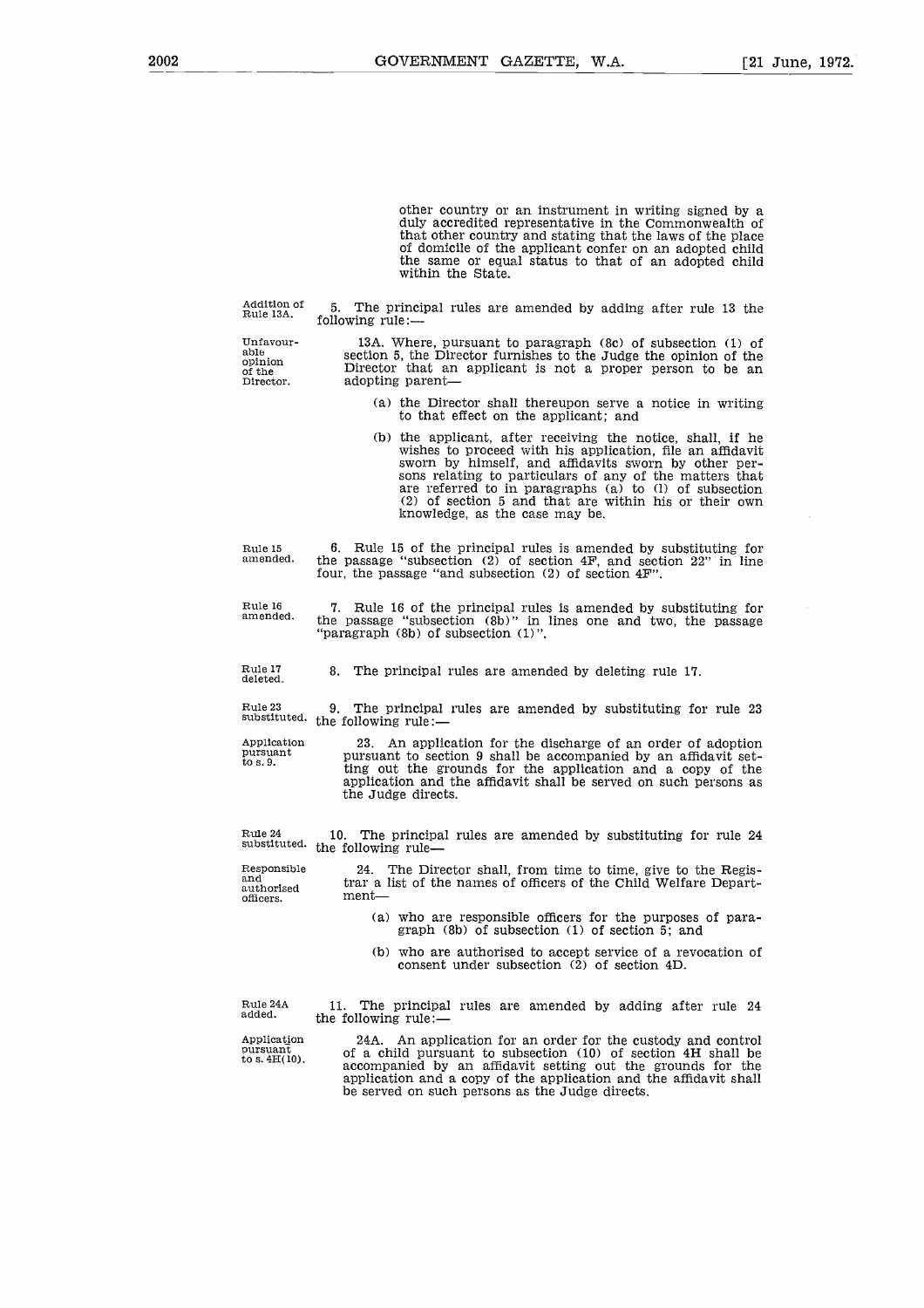### First Schedule

| First<br>Schedule<br>substituted.                                                          |              | 12.      | The principal rules are amended by substituting for the<br>First Schedule, the following:-<br>First Schedule                |                                         |
|--------------------------------------------------------------------------------------------|--------------|----------|-----------------------------------------------------------------------------------------------------------------------------|-----------------------------------------|
|                                                                                            |              |          | LIST OF FORMS                                                                                                               |                                         |
| FIRST COLUMN                                                                               |              |          | SECOND COLUMN                                                                                                               | THIRD COLUMN                            |
| Provision of Adoption<br>of Children Act or rules<br>under it for which<br>Form prescribed |              |          | Description of Form                                                                                                         | Number of Form<br>in Second<br>Schedule |
| Ss. 22, 23                                                                                 | $\cdots$     | $\cdots$ | Request for permission to transfer possession,<br>custody, and control of a child<br>$\cdots$                               | 1                                       |
| $S. 23 \dots$                                                                              | $\cdots$     | $\cdots$ | Permission of Director to transfer possession,<br>custody, and control of a child<br>$\cdots$<br>$\cdots$                   | $\boldsymbol{2}$                        |
| Ss. 4A, 4B (1), 4B (2),<br>4D                                                              |              |          | Consent to Adoption of Child, including on it the<br>form of Revocation<br>$\ddotsc$<br>$\sim$<br>$\cdots$<br>$\cdots$      | 3                                       |
| S. 4G (1) and (2)                                                                          |              |          | Application to Dispense with Consent(s)                                                                                     | 4                                       |
| S. 4H(5)                                                                                   | .            |          | Notice pursuant to section $4H(5)$<br><br>$\cdots$                                                                          | 5                                       |
| S. 4H(10)                                                                                  |              |          | Application for an order for the custody and con-<br>trol of a child<br>$\cdots$<br>$\ddotsc$<br>$\ldots$<br>$\cdots$       | 6                                       |
| S. 5 (1), (8e)                                                                             |              |          | The Director's opinion of Applicant(s)<br>$\cdots$<br>$\cdots$                                                              | 7                                       |
| S. $5(1), (4)$                                                                             |              | $\cdots$ | Consent by a child to his adoption<br><br>$\cdots$                                                                          | 8                                       |
| S. 4F(2)                                                                                   |              | .        | Certificate of fitness of mother of child to consent<br>to adoption<br>$\cdots$<br><br><br>$\cdots$                         | 9                                       |
| Rule 9                                                                                     | $\cdots$     |          | Receipt of certain documents by Director<br>$\cdots$                                                                        | 10                                      |
| S. 5B, rule 11                                                                             |              |          | Notice to the Director of the Child Welfare De-<br>partment of intention to apply for adoption<br>order<br>$\cdots$<br><br> | 11                                      |
| Rule 12                                                                                    | .            | $\cdots$ | $\cdots$<br>Acknowledgement of notice of intended application                                                               | 12                                      |
| $S. 22$                                                                                    |              |          | Certificate by a legally qualified medical practit-<br>oner as to health of child to be adopted                             | 13                                      |
| S. 3<br>$\cdots$                                                                           |              | $\cdots$ | Application for adoption<br>$\cdots$<br>                                                                                    | 14                                      |
| S. 3                                                                                       | $\cdots$     |          | Order of adoption of a child<br><br>$\cdots$                                                                                | 15                                      |
| S. 4H(1)(e), rule 22                                                                       |              |          | Application for variation of guardianship<br>                                                                               | 16                                      |
| S 9                                                                                        | $\cdots$     |          | Application for discharge of an order of adoption                                                                           | 17                                      |
| S. 9                                                                                       | $\cdots$     |          | Discharge of Adoption Order                                                                                                 | 18                                      |
| S.<br>2<br>memorandum)                                                                     | (Definition) | οf       | Memorandum of Order<br><br>$\cdots$<br>$\cdots$<br>                                                                         | 19                                      |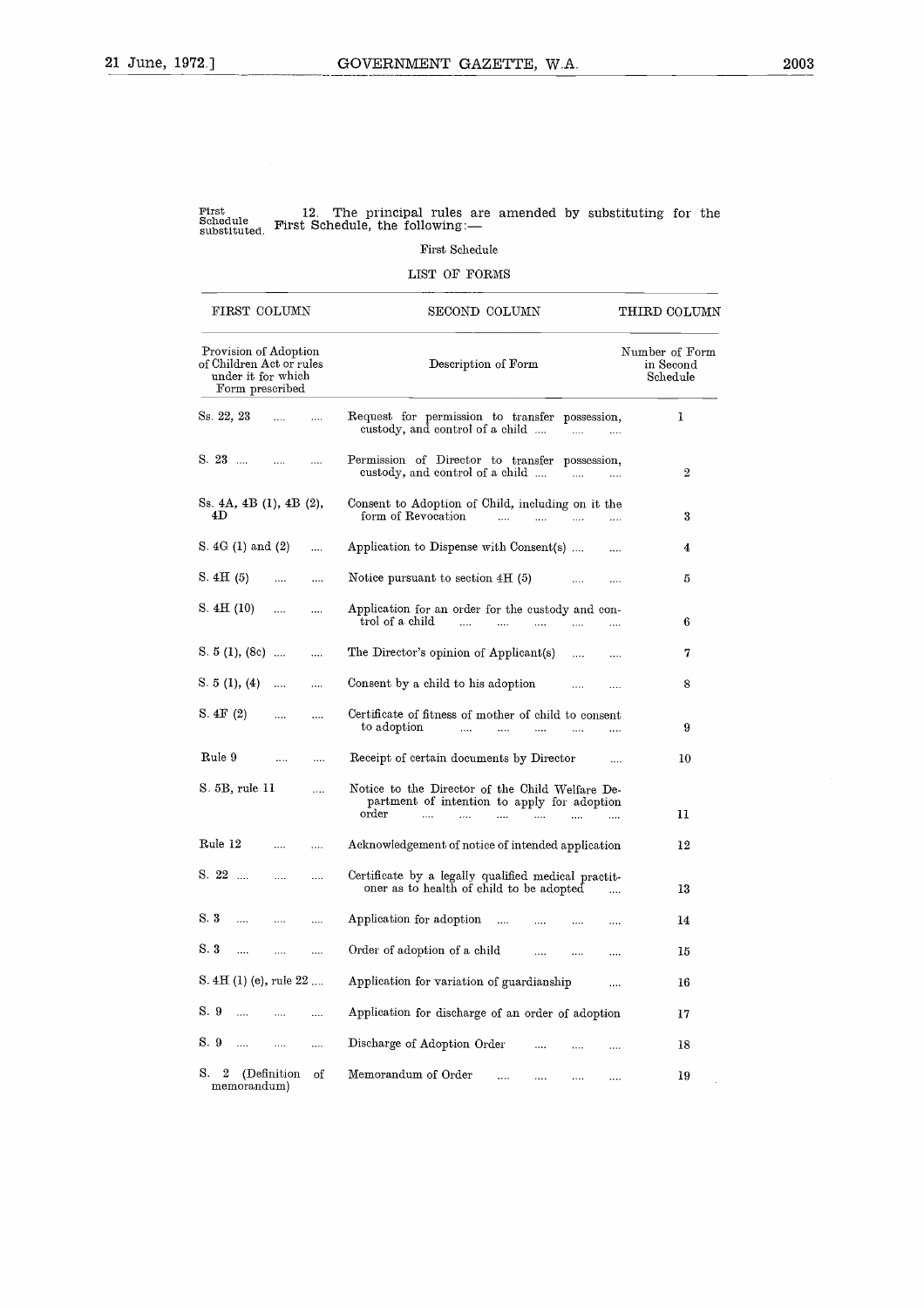ncipal rules is amend<br>the following forms:—<br>No. of 19 Second Schedule amended. 13. The Second Schedule to the principal rules is amended by deleting Forms 3 to 15 and substituting the following forms:— Form 3. IN THE SUPREME COURT OF WESTERN AUSTRALIA IN THE MATTER of The Adoption of Children Act, 1896 and IN THE MATTER of CONSENT TO THE ADOPTION OF A CHILD. 1. PARTICULARS OF PERSON CONSENTING. (a) Full name  $\mathbf I$ (b) Full address of (c) Occupation (d) Date of birth born on the (e) Place and State, Terriat tory or Country of Birth. (f) Marital status (g) If married, name address and occupation of spouse (h) Status in relation to the child of the child 2. PARTICULARS OF THE CHILD (a) Sex (b) Name of child, or if unnamed, state so. named/unnamed who was (c) Date of birth born on the (d) Place and State, Terriat tory or Country of birth. (e) If known, whereabouts since birth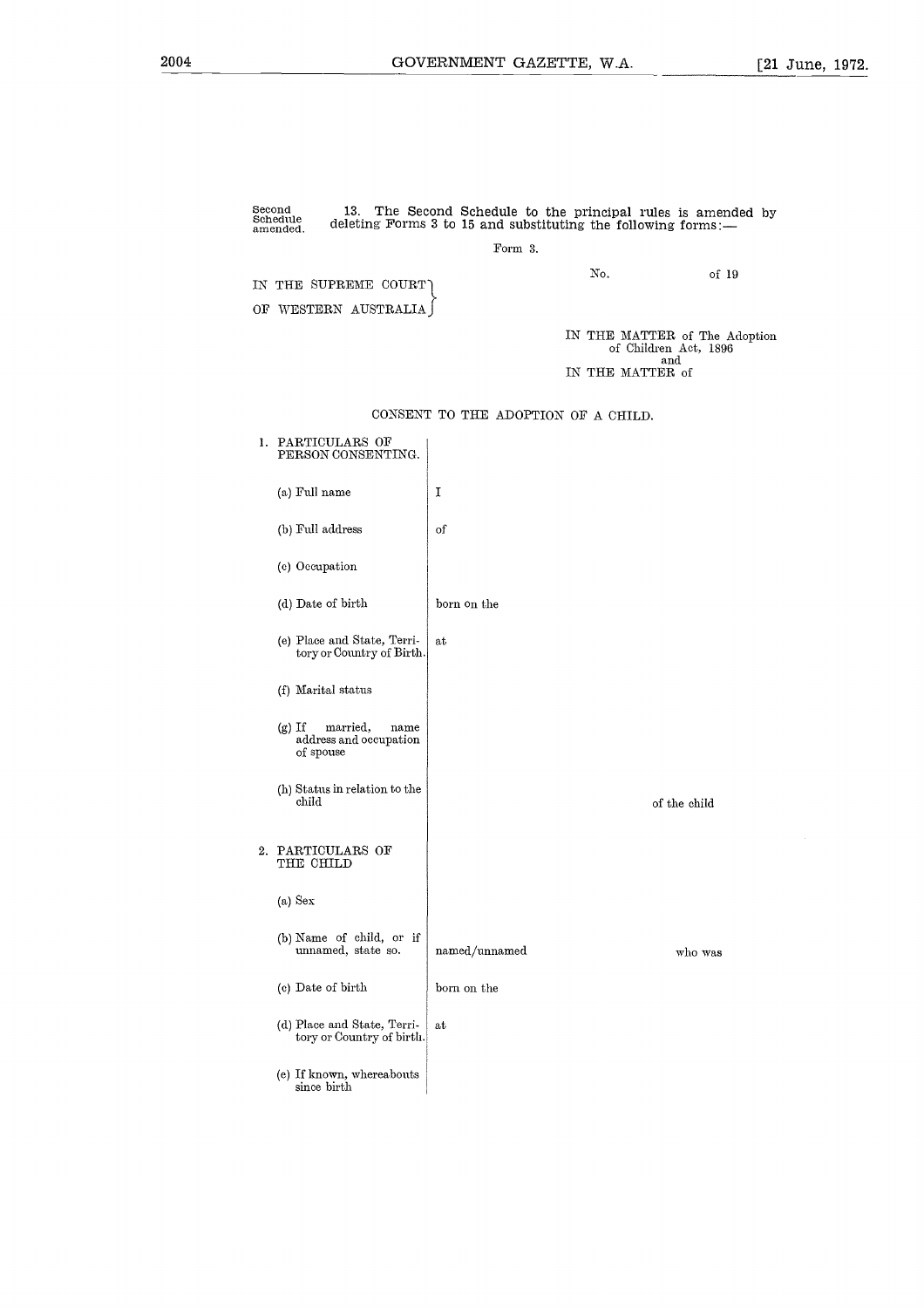|    | FORM 3-continued                                                                                                            |                                                                                                                                                                                                                                                                                                                                                                                                                                                                                                                                                                                                                                                                                                                                                                                                                                                                                    |  |  |  |  |  |
|----|-----------------------------------------------------------------------------------------------------------------------------|------------------------------------------------------------------------------------------------------------------------------------------------------------------------------------------------------------------------------------------------------------------------------------------------------------------------------------------------------------------------------------------------------------------------------------------------------------------------------------------------------------------------------------------------------------------------------------------------------------------------------------------------------------------------------------------------------------------------------------------------------------------------------------------------------------------------------------------------------------------------------------|--|--|--|--|--|
| 3. | DETAILS OF OTHER<br>$\rm{PARENT}$<br>(If person consenting a<br>parent)<br>Following details if known:                      | whose other parent is                                                                                                                                                                                                                                                                                                                                                                                                                                                                                                                                                                                                                                                                                                                                                                                                                                                              |  |  |  |  |  |
|    | (a) Full name                                                                                                               |                                                                                                                                                                                                                                                                                                                                                                                                                                                                                                                                                                                                                                                                                                                                                                                                                                                                                    |  |  |  |  |  |
|    | (b) Full address                                                                                                            | of                                                                                                                                                                                                                                                                                                                                                                                                                                                                                                                                                                                                                                                                                                                                                                                                                                                                                 |  |  |  |  |  |
|    | (c) Occupation                                                                                                              |                                                                                                                                                                                                                                                                                                                                                                                                                                                                                                                                                                                                                                                                                                                                                                                                                                                                                    |  |  |  |  |  |
|    | (d) Date of birth                                                                                                           | born on the                                                                                                                                                                                                                                                                                                                                                                                                                                                                                                                                                                                                                                                                                                                                                                                                                                                                        |  |  |  |  |  |
|    | (e) Place and State, Terri-<br>tory or Country of birth.                                                                    | at                                                                                                                                                                                                                                                                                                                                                                                                                                                                                                                                                                                                                                                                                                                                                                                                                                                                                 |  |  |  |  |  |
|    | (f) Marital status                                                                                                          |                                                                                                                                                                                                                                                                                                                                                                                                                                                                                                                                                                                                                                                                                                                                                                                                                                                                                    |  |  |  |  |  |
|    | 4. DECLARATION                                                                                                              | HEREBY CONSENT to the making of an adoption order in<br>respect of the abovementioned child in favour of any person to<br>whom an order may be granted in favour of                                                                                                                                                                                                                                                                                                                                                                                                                                                                                                                                                                                                                                                                                                                |  |  |  |  |  |
|    | 5. PARTICULARS OF<br>OTHER PERSON OR<br>PERSONS WHO ARE<br>RELATIVES OF THE<br>CHILD.<br>(Cross out if not applic-<br>able) |                                                                                                                                                                                                                                                                                                                                                                                                                                                                                                                                                                                                                                                                                                                                                                                                                                                                                    |  |  |  |  |  |
|    | (a) Full name(s)                                                                                                            |                                                                                                                                                                                                                                                                                                                                                                                                                                                                                                                                                                                                                                                                                                                                                                                                                                                                                    |  |  |  |  |  |
|    | (b) Full address(es)                                                                                                        | of                                                                                                                                                                                                                                                                                                                                                                                                                                                                                                                                                                                                                                                                                                                                                                                                                                                                                 |  |  |  |  |  |
|    | (c) Occupation(s)                                                                                                           |                                                                                                                                                                                                                                                                                                                                                                                                                                                                                                                                                                                                                                                                                                                                                                                                                                                                                    |  |  |  |  |  |
|    | (d) Marital status.                                                                                                         |                                                                                                                                                                                                                                                                                                                                                                                                                                                                                                                                                                                                                                                                                                                                                                                                                                                                                    |  |  |  |  |  |
|    | (e) Degree of relationship<br>to the child                                                                                  | of the child<br>being a/an                                                                                                                                                                                                                                                                                                                                                                                                                                                                                                                                                                                                                                                                                                                                                                                                                                                         |  |  |  |  |  |
|    | (f) Any further relevant<br>particulars                                                                                     |                                                                                                                                                                                                                                                                                                                                                                                                                                                                                                                                                                                                                                                                                                                                                                                                                                                                                    |  |  |  |  |  |
| 6. | UNDERSTANDING OF<br>THE PERSON<br>CONSENTING                                                                                | I Declare-<br>$(1)$ that I realise—<br>(a) I can revoke this consent by notice in writing served on<br>the Director of Child Welfare of Western Australia<br>within thirty days of the signing of this consent but not<br>otherwise:<br>(b) any such notice must be completed in the form of<br>revocation at the end of this form of consent;<br>(c) my signature on such a notice must be attested by a<br>person qualified for that purpose as set out hereunder;<br>and<br>(d) service of such a notice on the Director of Child Welfare<br>of Western Australia must be effected by delivering it to<br>him personally, or by sending it to him by registered<br>post in care of the Child Welfare Department, Perth in<br>the State of Western Australia;<br>(2) that I understand the effect of making such an order will be<br>to deprive me permanently of my rights as a |  |  |  |  |  |
|    | Status in relation to child.                                                                                                | in relation to the child.                                                                                                                                                                                                                                                                                                                                                                                                                                                                                                                                                                                                                                                                                                                                                                                                                                                          |  |  |  |  |  |

 $\hat{\mathcal{A}}$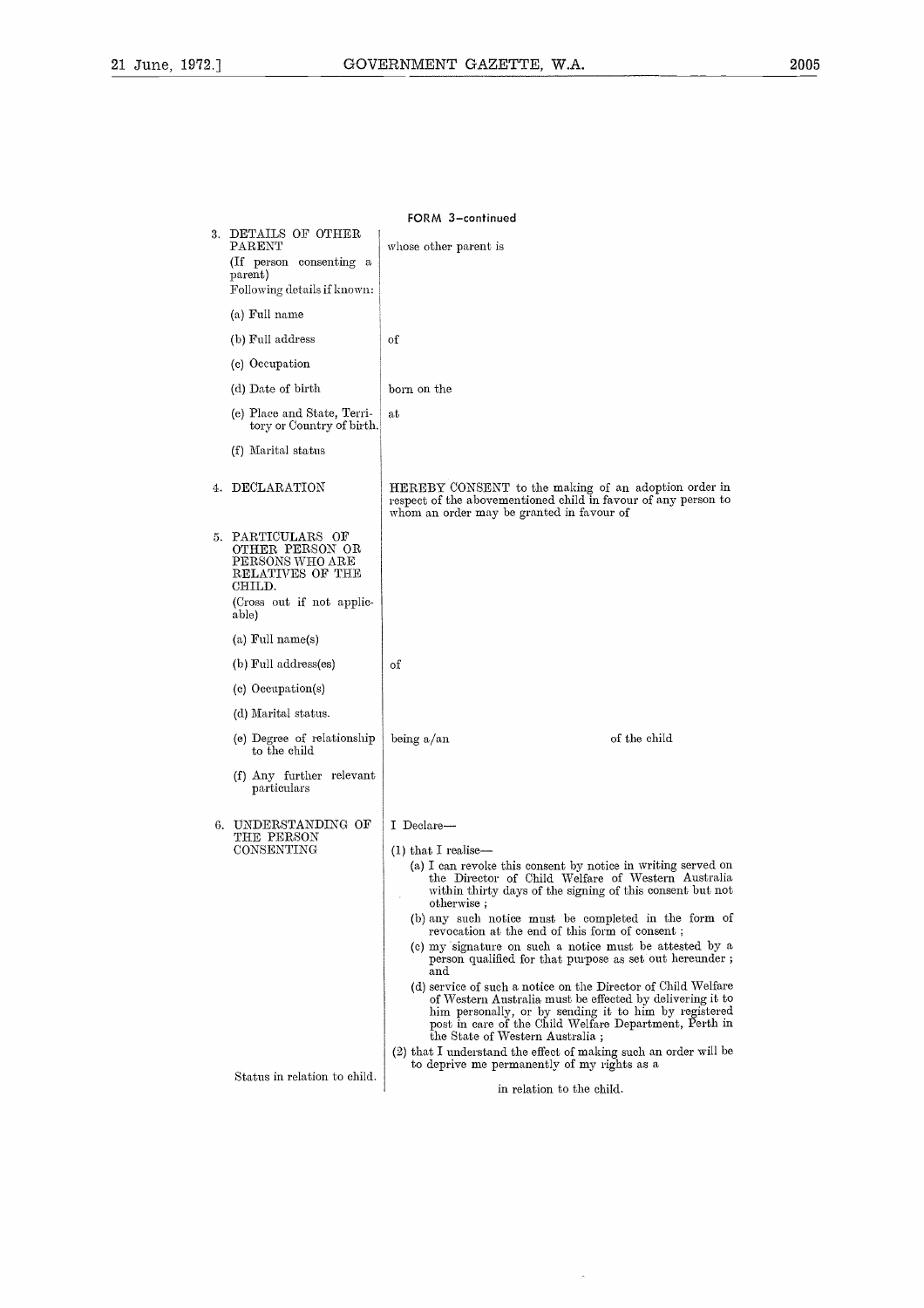|                                                                                                   | FORM 3-continued                                            |        |    |
|---------------------------------------------------------------------------------------------------|-------------------------------------------------------------|--------|----|
| 7. SIGNATURE OF<br>PERSON CONSENTING.                                                             |                                                             |        |    |
| (a) Usual signature                                                                               | Signed by:                                                  |        |    |
| (b) Town or city.                                                                                 | at                                                          |        |    |
| (c) Country, State or Terri-<br>tory                                                              | in the                                                      | of     |    |
| (d) Date                                                                                          | this                                                        | day of | 19 |
| 8. ATTESTATION<br>(For persons who may<br>attest, see hereunder)                                  |                                                             |        |    |
| (a) Signature<br>of person<br>attesting                                                           | Before me:                                                  |        |    |
| (b) Status of person attest-<br>ing                                                               |                                                             |        |    |
|                                                                                                   | REVOCATION OF CONSENT                                       |        |    |
| 1. PERSON REVOKING<br>(a) Repeat name of person                                                   | I the abovenamed                                            |        |    |
| who consented                                                                                     | HEREBY REVOKE my consent, a copy of which appears<br>above. |        |    |
| (b) Usual signature.                                                                              | Signed by:                                                  |        |    |
| (c) Town or city                                                                                  | at                                                          |        |    |
| (d) Country,<br>State<br>or<br>Territory                                                          | in the                                                      | οf     |    |
| (e) Date                                                                                          | this                                                        | day of | 19 |
| 2. ATTESTATION.<br>(For persons who may at-<br>test, see hereunder)<br>(a) Signature<br>of person | Before me:                                                  |        |    |
| attesting<br>(b) Status of person attest-<br>ing                                                  |                                                             |        |    |

### REVERSE OF FORMA.

Attestation of consents and revocations—Adoption of Children Rules, 1970:

- Rule 7. An instrument of consent and any revocation of it may be attested by one of the following persons:
	- (a) in a State or Territory of the Commonwealth, a practising barrister or solicitor of the Supreme Court of the State or Territory or of the High Court of Australia, a justice of the peace or commissioner for declarations a classified officer in the public service of that State or Territory, or a member of any House of Parliament of the State or Territory or of the Commonwealth ; or
	- (b) in a country outside the Commonwealth and Territories of the Commonwealth, an Australian diplomatic officer or Australian consular officer, or a judge<br>a magistrate, justice of the peace, or notary public of that country.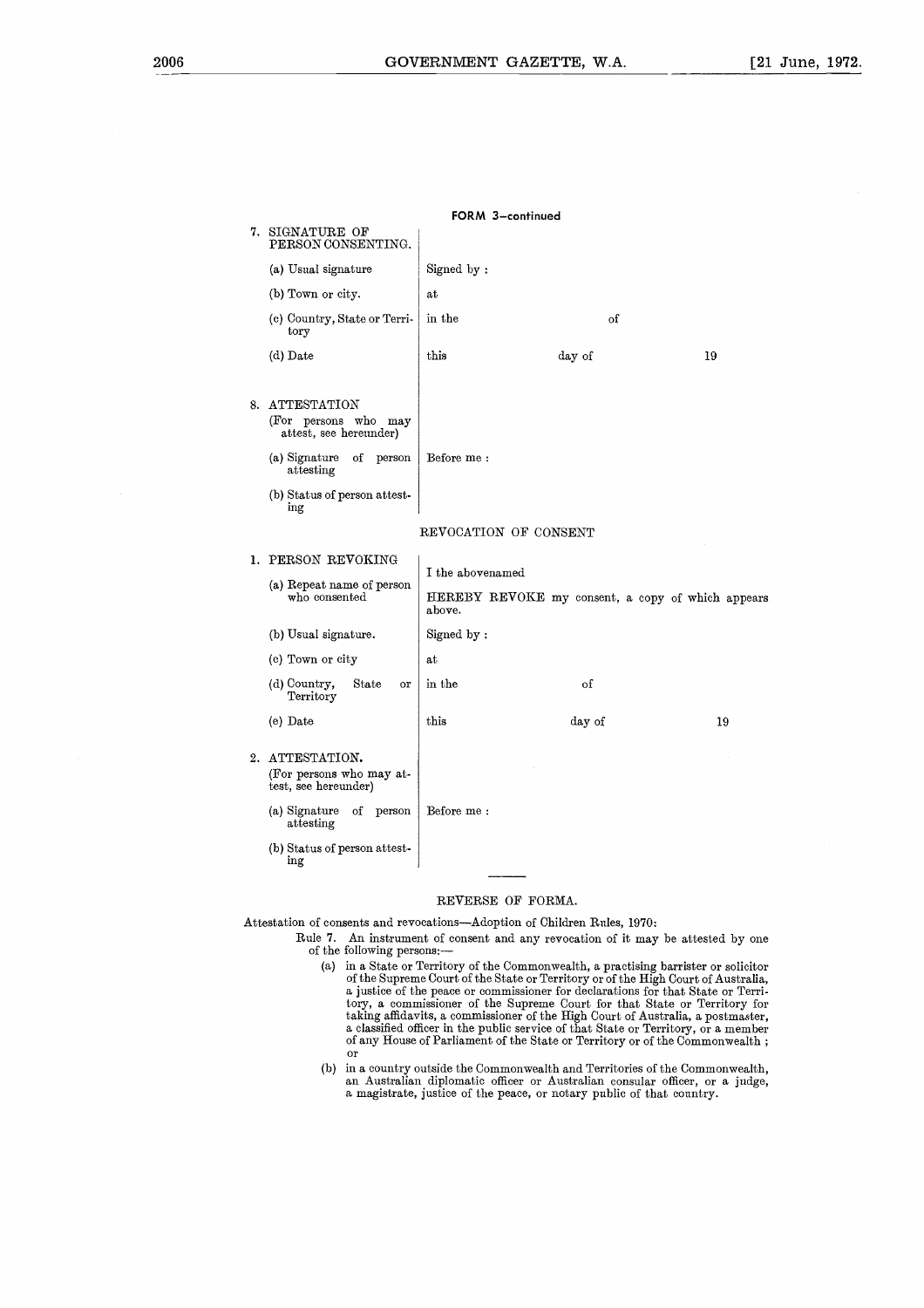Form 4.

### No. of 19 IN THE SUPREME COURT OF WESTERN AUSTRALIA.) IN THE MATTER of The Adoption of Children Act, 1896 and IN THE MATTER OF APPLICATION TO DISPENSE WITH CONSENT(S).  $(a)$  Full name(s) I/We and of Address(es) (b) Status Director, person/persons proposing to adopt the child, or person on his or their behalf (c) Where applicable. on behalf of the person/persons proposing to adopt the child. (d) Insert appropriate sub-secapply pursuant to paragraph of sub-section (1)<br>of section 4G of the Adoption of Children Act, 1896-1971 to tion dispense with the consent(s). (e) Insert name and last known of addresses of persons whose consent is sought to be disof pensed with and of (f) Insert name of child to the adoption of Set out grounds of applicaon the grounds that : tion (g) Where s. 4G (2) applies [and in order to facilitate the making of arrangements with a view to adoption of the said child application is made pursuant to subsection (2) of section 40 of the Adoption of Children Act, 1896-1971 that the order of the Adoption of Children Act, 1896-1971 that the<br>dispensing with the consent be made in respect of the<br>dispensing with the consent be made in respect of the<br>hild before an application for an order of adoption ha<br>made.]<br> dispensing with the consent be made in respect of the said child before an application for an order of adoption has been made.] (h) Further application, where<br>applicable, to dispense with [and an application is made for an order dispensing with the requirement to serve the copy of the application and the affidavit(s) on each person whose consent is sought to be disservice of main application pensed with.]  $\begin{array}{c}\text{Signed at}\\ \text{I9}\end{array}$ . . . . . . . . . . . . . . Signature of Applicant(s)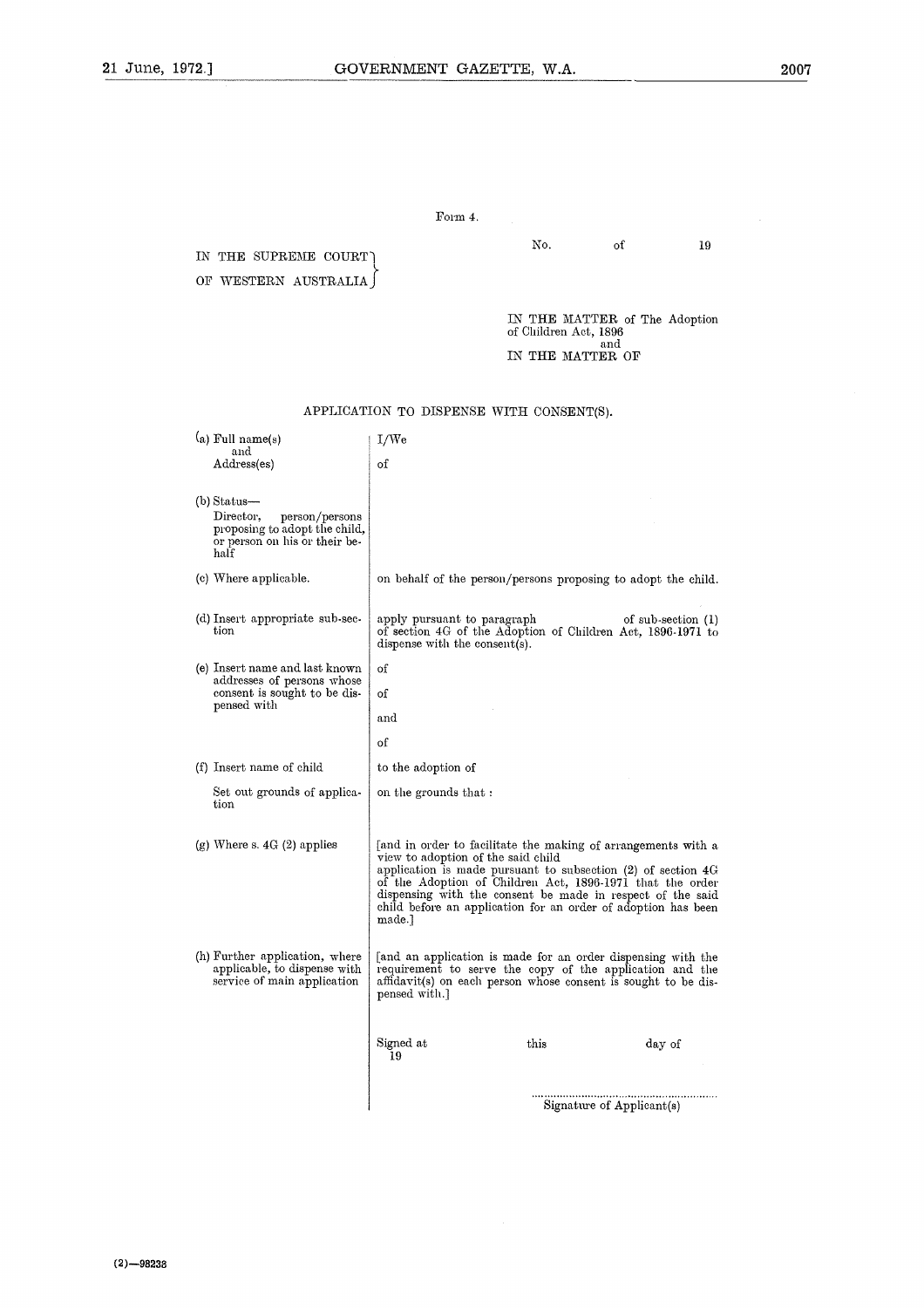|                                                                                                                                                                                                                                                                                                                                                                                                                                                                          | GOVERNMENT GAZETTE, W.A.                                                                                                                          |                         |                       |              | Г21                                                                   |
|--------------------------------------------------------------------------------------------------------------------------------------------------------------------------------------------------------------------------------------------------------------------------------------------------------------------------------------------------------------------------------------------------------------------------------------------------------------------------|---------------------------------------------------------------------------------------------------------------------------------------------------|-------------------------|-----------------------|--------------|-----------------------------------------------------------------------|
|                                                                                                                                                                                                                                                                                                                                                                                                                                                                          |                                                                                                                                                   |                         |                       |              |                                                                       |
|                                                                                                                                                                                                                                                                                                                                                                                                                                                                          |                                                                                                                                                   | Form 5.                 |                       |              |                                                                       |
|                                                                                                                                                                                                                                                                                                                                                                                                                                                                          |                                                                                                                                                   |                         | No.                   | оf           | 19                                                                    |
| IN THE SUPREME COURT)<br>OF WESTERN AUSTRALIA                                                                                                                                                                                                                                                                                                                                                                                                                            |                                                                                                                                                   |                         |                       |              |                                                                       |
|                                                                                                                                                                                                                                                                                                                                                                                                                                                                          |                                                                                                                                                   |                         | of Children Act, 1896 | and          | IN THE MATTER of The Adoption                                         |
|                                                                                                                                                                                                                                                                                                                                                                                                                                                                          |                                                                                                                                                   |                         | IN THE MATTER of      |              |                                                                       |
| 1<br>$\hbox{child}$<br>Act, 1896 and to (a) consent(s) to adoption signed by<br>day of<br>day of<br>dated the<br>I am of the opinion that it is not possible/desirable to place the said child in the custody of any<br>person for the purposes of adoption. or [I am of the opinion that the welfare and interest of the<br>said child would not be promoted by adoption.].<br>AND TAKE NOTICE that upon service of this document on the Registrar of the Supreme Court | the Director of the Child Welfare Department am the guardian of the<br>pursuant to section $4H(1)$ [4H $(11)$ ] of the Adoption of Children<br>19 | fand by<br>19<br>day of |                       | on the<br>19 | on the<br>.] or [and to the order of the Honourable                   |
| and upon<br>known to me as a parent or guardian of the said child immediately before I became guardian of<br>the said child I cease for all purposes to be the guardian of the said child and the said<br>and<br>DATED the                                                                                                                                                                                                                                               | and<br>day of                                                                                                                                     |                         |                       | 19           | being every person<br>is/are again the guardian(s) of the said child. |
|                                                                                                                                                                                                                                                                                                                                                                                                                                                                          |                                                                                                                                                   |                         |                       | DIRECTOR.    |                                                                       |
| THE SUPREME COURT<br>IN.                                                                                                                                                                                                                                                                                                                                                                                                                                                 |                                                                                                                                                   | Form 6.                 | No.                   | οf           | 19                                                                    |
| OF WESTERN AUSTRALIA                                                                                                                                                                                                                                                                                                                                                                                                                                                     |                                                                                                                                                   |                         | of Children Act, 1896 |              | IN THE MATTER of The Adoption                                         |
|                                                                                                                                                                                                                                                                                                                                                                                                                                                                          |                                                                                                                                                   |                         | IN THE MATTER of      | and          |                                                                       |
| APPLICATION FOR AN ORDER FOR THE CARE AND CONTROL                                                                                                                                                                                                                                                                                                                                                                                                                        |                                                                                                                                                   | OF A CHILD.             |                       |              |                                                                       |
| 1. DETAILS OF<br>DIRECTOR'S<br>GUARDIANSHIP<br>(a) Whether general con-<br>sent or an order pur-<br>suant to s. $4H(10)(11)$<br>(b) Date of consent/order                                                                                                                                                                                                                                                                                                                | WHEREAS by virtue of a general consent/order dated the<br>day of                                                                                  |                         |                       |              |                                                                       |
| 2. NAME OF DIRECTOR                                                                                                                                                                                                                                                                                                                                                                                                                                                      | Ι,                                                                                                                                                |                         |                       |              |                                                                       |
| PARTICULARS OF<br>3.<br>CHILD                                                                                                                                                                                                                                                                                                                                                                                                                                            | the Director of Child Welfare                                                                                                                     |                         |                       |              |                                                                       |
| (a) Sex<br>(b) Name, or if not named<br>state so                                                                                                                                                                                                                                                                                                                                                                                                                         | am the guardian of a<br>named/unnamed                                                                                                             |                         |                       |              | child                                                                 |
| (c) Date of birth<br>(d) Place of birth                                                                                                                                                                                                                                                                                                                                                                                                                                  | born on the<br>at                                                                                                                                 |                         |                       |              |                                                                       |
| 4. SPECIFY ORDER<br>$_{\rm SOUGHT}$<br>[In particular see s. 4H (11)]<br>but note that other orders<br>may be sought]                                                                                                                                                                                                                                                                                                                                                    | I hereby apply for an order that<br>or such other order as the Judge thinks fit.                                                                  |                         |                       |              |                                                                       |
| 5. DIRECTOR'S<br>$_{\rm SIGNATURE}$<br>Date of Signing                                                                                                                                                                                                                                                                                                                                                                                                                   |                                                                                                                                                   |                         | <br>/19               |              |                                                                       |
|                                                                                                                                                                                                                                                                                                                                                                                                                                                                          |                                                                                                                                                   |                         |                       |              |                                                                       |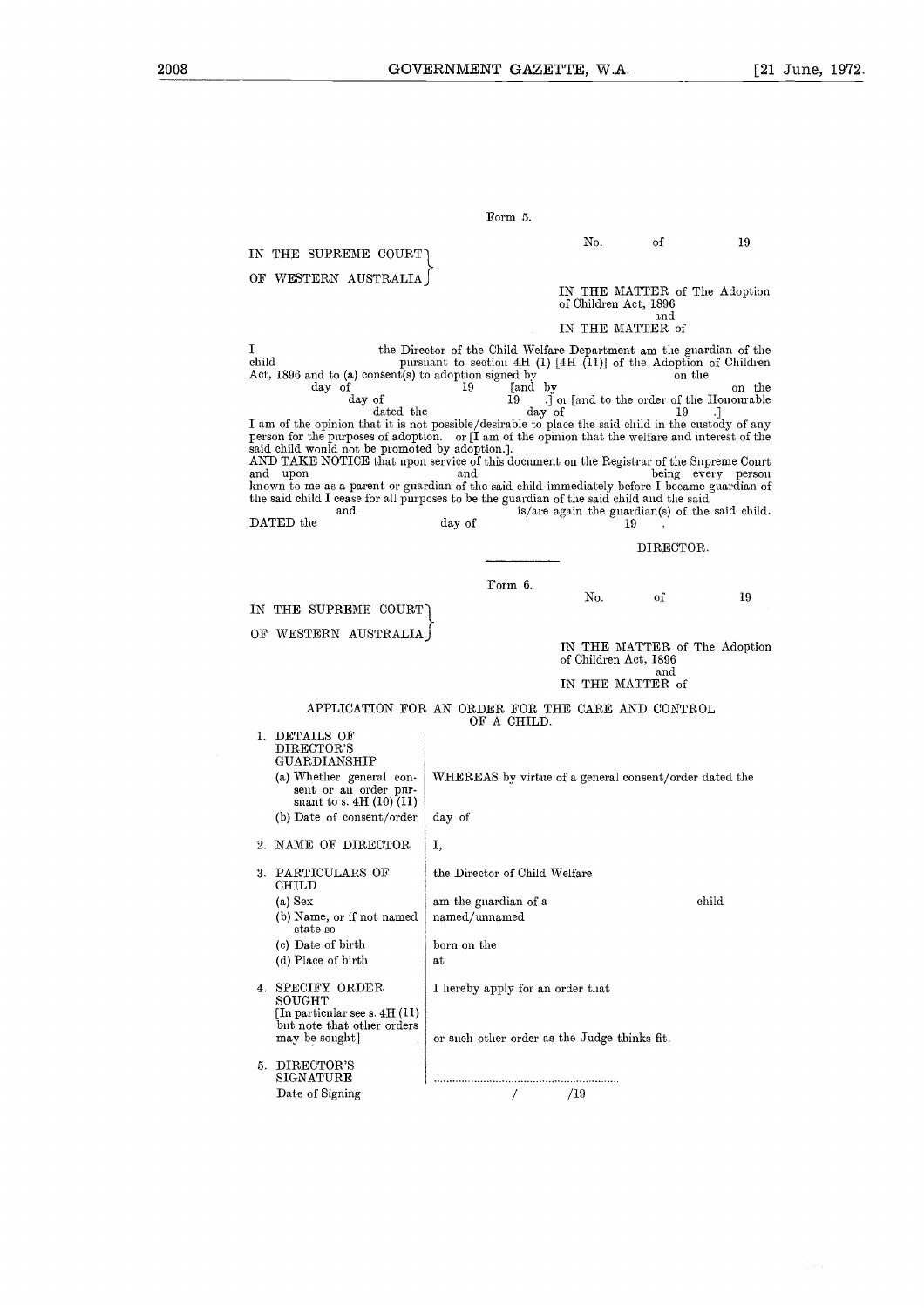### Form 7.

IN THE SUPREME COURT

OF WESTERN AUSTRALIA

No. 38 of the Adopt<br>THE MATTER of The Adopt<br>THE MATTER of The Adopt IN THE MATTER of The Adoption of Children Act, 1896 and

IN THE MATTER of

### THE DIRECTOR'S OPINION OF APPLICANT(S)

Form 7.<br>
IN THE SUPRENE COURT<br>
OF WESTERN AUSTRALIA<br>
(IN THE MATTER of The Adoption<br>
of Children Act, 1896<br>
(IN THE MATTER of the Adoption<br>
or Children Act, 1896<br>
(IN THE MATTER of<br>
IN THE MATTER of<br>
one and in my option t and in my opinion he/she/they is/are not proper person(s) to be (an) adopting parent(s) [and ] have the following special reasons related to the welfare and interest of the child why the order of adoption should be made :— IN THE MATTER of The Adoption<br>
of Children Act, 1896<br>
and<br>
IN THE MATTER of The Adoption<br>  $\frac{1}{2}$ <br>
IN THE DIRECTOR'S OPINION OF APPLICANT(S)<br>
I<br>
the Director/Acting Director of the Child Welfare Department have<br>
conside

was made a ward of the Child Welfare Department tion order of the Children's Court at the child in favour of the Minister dated the day of an order in respect of the abovementioned child in favour of the Applicants.]

| Signed at | $_{\rm this}$ | day of |  |
|-----------|---------------|--------|--|
|-----------|---------------|--------|--|

Signature of the Director.

Form 8.

OF WESTERN AUSTRALIA 1 IN THE SUPREME COURT 19<br>
Signature of the Direct<br>
Signature of the Direct<br>
No. of 19<br>
THE MATTER of The Adopt

IN THE MATTER of The Adoption of Children Act, 1896 and IN THE MATTER of

### CONSENT BY A CHILD TO HIS ADOPTION

|    | PARTICULARS OF<br>CHILD CONSENTING.                      |                                                                                                                  |
|----|----------------------------------------------------------|------------------------------------------------------------------------------------------------------------------|
|    | (a) Full name.                                           | I                                                                                                                |
|    | (b) Full address.                                        | οf                                                                                                               |
|    | $(c)$ Sex.                                               |                                                                                                                  |
|    | (d) Date of birth.                                       | born on the                                                                                                      |
|    | (e) Place and State, Terri-<br>tory or Country of birth. | at                                                                                                               |
| 2. | DECLARATION.<br>(Cross out what is not<br>applicable.)   | HEREBY CONSENT to the making of an adoption order in<br>respect of me in favour of the following person/persons. |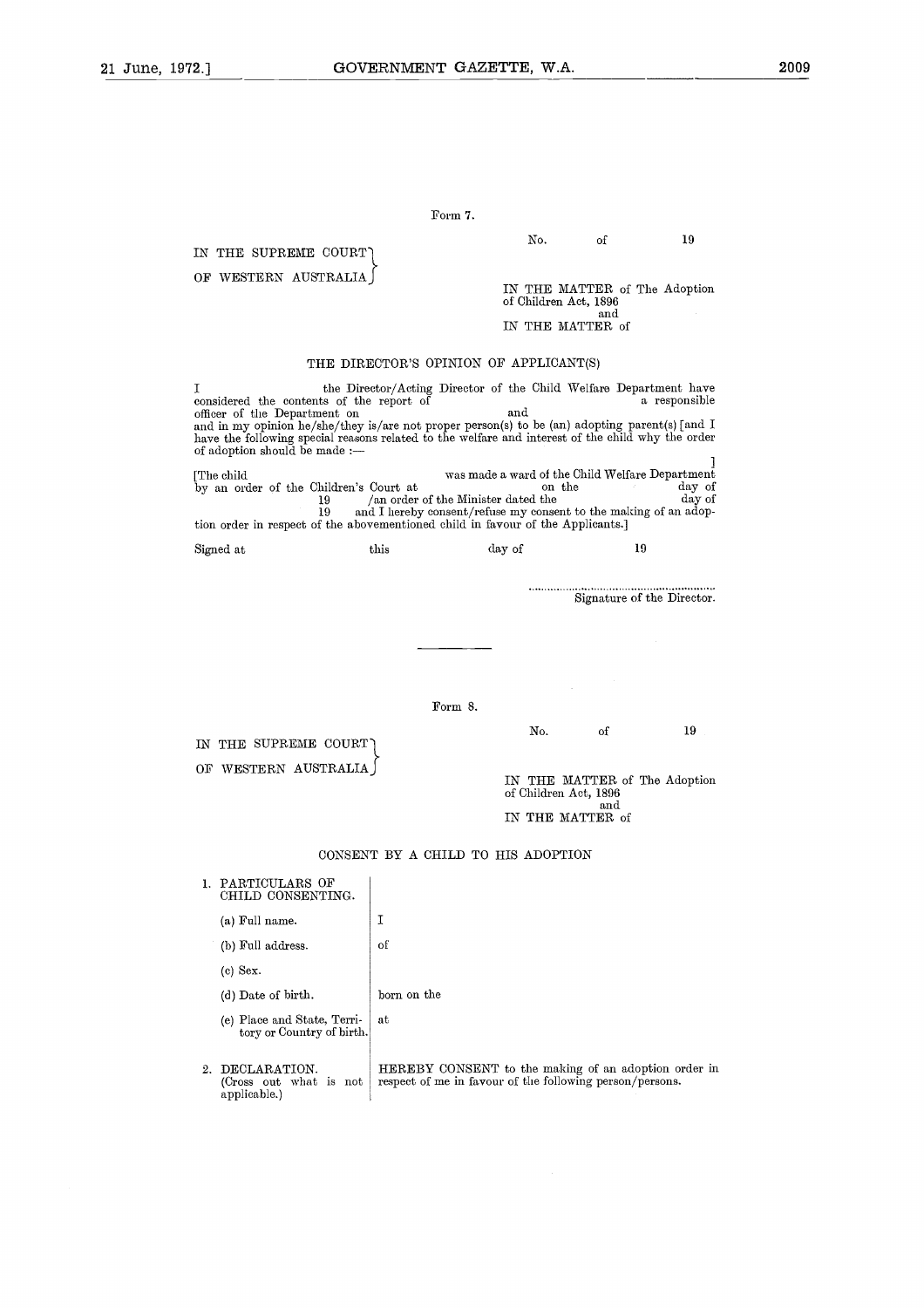|    |                                                                   | FORM 8-continued |
|----|-------------------------------------------------------------------|------------------|
| 3. | PARTICULARS OF<br>PERSON.                                         |                  |
|    | (a) Full name.                                                    |                  |
|    | (b) Full address.                                                 | of               |
|    | (c) Occupation                                                    |                  |
|    | (d) Sex.                                                          |                  |
|    | (e) Date of birth                                                 | born on the      |
|    | (f) Place and State, Terri-<br>tory or Country of birth.          | at               |
|    | (g) Marital status                                                |                  |
|    | (h) If married, name, ad-<br>dress and occupation of<br>spouse.   |                  |
|    | (i) Repeat name of adop-<br>ting person.                          | the said         |
|    | (j) Degree of relationship,<br>if any, to the child.              | being my         |
| 4. | PARTICULARS OF<br>OTHER PERSON.<br>(Cross out if not applicable.) |                  |
|    | (a) Full name.                                                    |                  |
|    | (b) Full address.                                                 | of               |
|    | (c) Occupation.                                                   |                  |
|    | (d) Sex.                                                          |                  |
|    | (e) Date of birth.                                                | born on the      |
|    | (f) Place and State, Terri-<br>tory or Country of birth.          | at               |
|    | (g) Marital status.                                               |                  |
|    | (h) If married, name, ad-<br>dress, and occupation of<br>spouse.  |                  |

 $\mathcal{L}_{\text{max}}$  and  $\mathcal{L}_{\text{max}}$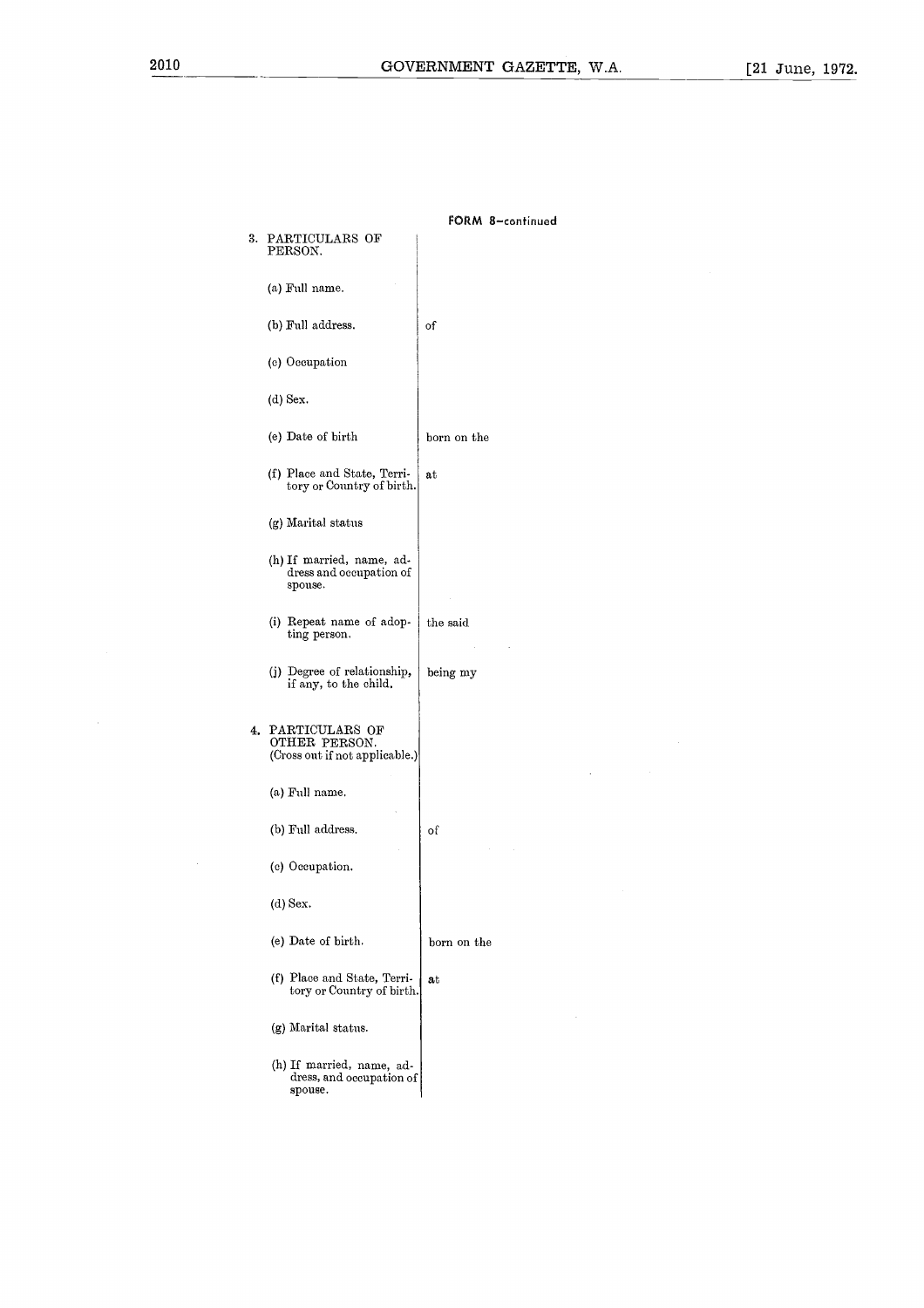|    |                                                                                                                                                          | FORM 8-continued |        |    |
|----|----------------------------------------------------------------------------------------------------------------------------------------------------------|------------------|--------|----|
| 5. | SIGNATURE OF<br>CHILD CONSENTING                                                                                                                         |                  |        |    |
|    | (a) Usual signature                                                                                                                                      | Signed by:       |        |    |
|    | (b) Town or City.                                                                                                                                        | at               |        |    |
|    | (c) Country, State or Terri-<br>tory.                                                                                                                    | in the           |        | of |
|    | (d) Date.                                                                                                                                                | this             | day of |    |
| 6. | ATTESTATION.<br>(For persons who may attest,<br>see back of form.)<br>(a) Signature<br>of<br>person<br>attesting.<br>(b) Status of person attest-<br>ing | Before me :      |        |    |

### REVERSE OF FORM.

Attestation of consents and revocations—Adoption of Children Rules, 1970.

- Rule 7. An instrument of consent and any revocation of it may be attested by one of the following persons
	- (a) in a State or Territory of the Commonwealth, a practising barrister or solicitor<br>of the Supreme Court of the State or Territory or of the High Court of Aus-<br>tralia, a justice of the peace or commissioner for declaratio or Territory, a commissioner of the Supreme Court for that State or Territory<br>for taking affidavits, a commissioner of the High Court of Australia, a post-<br>master, a classified officer in the public service of that State o
	- (b) in a country outside the Commonwealth and Territories of the Commonwealth an Australian diplomatic officer or Australian consular officer, or a judge a magistrate, justice of the peace, or notary public of that country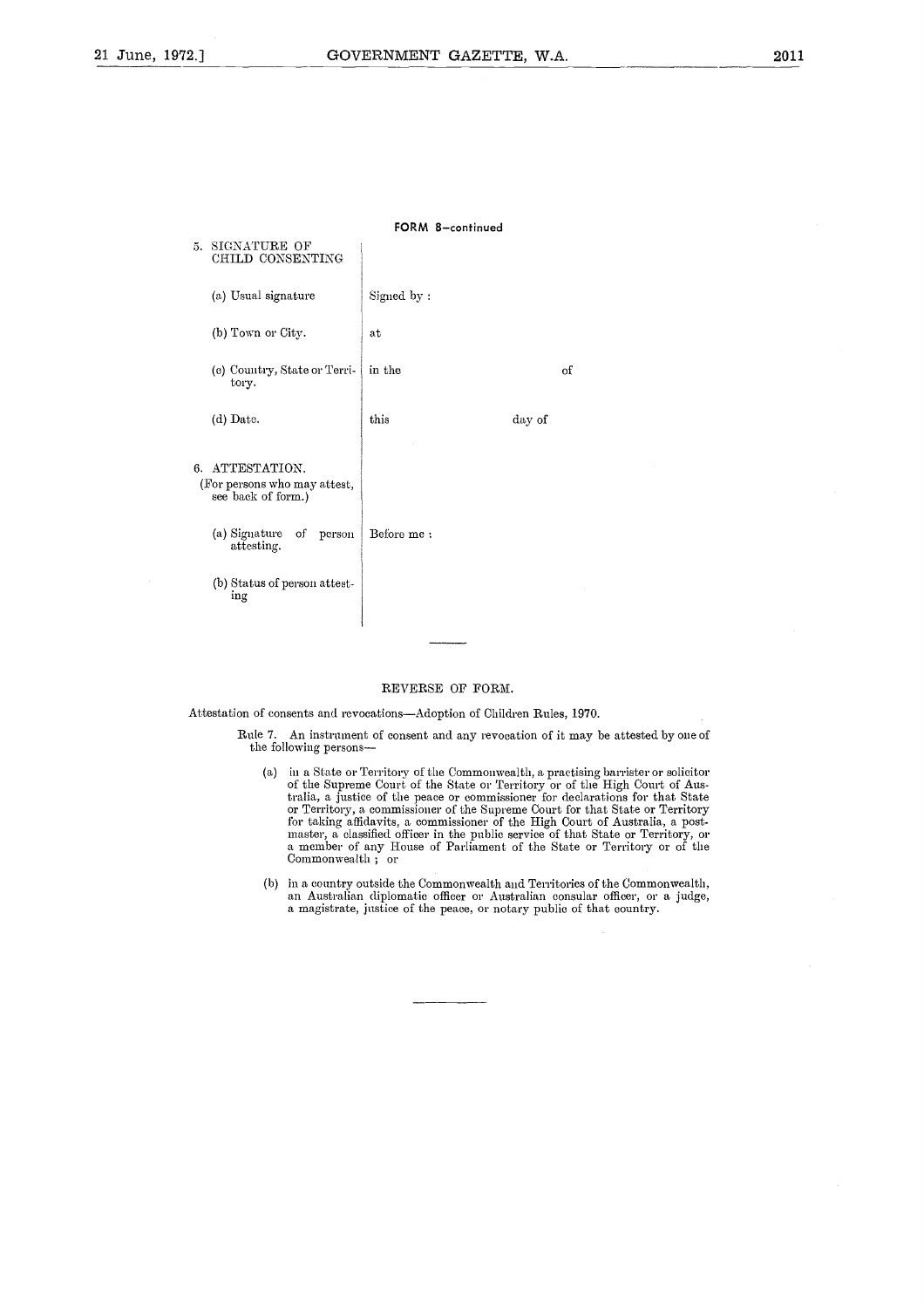|                                                                                                                                                       | GOVERNMENT GAZETTE, W.A.                                                                           |                       |                               | [2 |
|-------------------------------------------------------------------------------------------------------------------------------------------------------|----------------------------------------------------------------------------------------------------|-----------------------|-------------------------------|----|
|                                                                                                                                                       |                                                                                                    |                       |                               |    |
|                                                                                                                                                       | Form 9.                                                                                            |                       |                               |    |
| THE SUPREME COURT<br>IΝ                                                                                                                               |                                                                                                    | No.                   | of                            | 19 |
| OF WESTERN AUSTRALIA                                                                                                                                  |                                                                                                    | of Children Act, 1896 | IN THE MATTER of The Adoption |    |
|                                                                                                                                                       |                                                                                                    | IN THE MATTER of      | and                           |    |
| CERTIFICATE OF FITNESS OF MOTHER OF CHILD TO CONSENT TO                                                                                               | ADOPTION.                                                                                          |                       |                               |    |
| (a) Full name of person<br>certifying.                                                                                                                | Ι                                                                                                  |                       |                               |    |
| (b) Full address of person certi-<br>fying.                                                                                                           | οf                                                                                                 |                       |                               |    |
| *(c) Qualifications of person<br>certifying.                                                                                                          | a<br>certify that at the time the mother                                                           |                       |                               |    |
| (d) Full name of mother of child.                                                                                                                     | signed the instrument of consent                                                                   |                       |                               |    |
| (e) Date of instrument of con-<br>sent.                                                                                                               | dated                                                                                              |                       |                               |    |
| (f) Sex of child.                                                                                                                                     | to the adoption of her                                                                             |                       |                               |    |
| $(g)$ Date of birth of child.                                                                                                                         | cliild born on the<br>of                                                                           |                       | day                           |    |
| (h) Place of birth of clild.                                                                                                                          | at                                                                                                 |                       |                               |    |
| (i) Signature of person certi-<br>fying.                                                                                                              | the mother was in a fit condition to give that consent.<br>Signed by:                              |                       |                               |    |
| (j) Place of signing.                                                                                                                                 | at                                                                                                 |                       |                               |    |
| (k) Date of signing.                                                                                                                                  | on the                                                                                             | day of                |                               |    |
| * NOTE : This certificate may be given by a legally qualified medical practitioner or a<br>person registered as a midwife under the Nurses Act, 1968. |                                                                                                    |                       |                               |    |
| (a) Date of receipt.                                                                                                                                  | Form 10.<br>Adoption of Children Act, 1896.<br>RECEIPT OF CERTAIN DOCUMENTS BY DIRECTOR.<br>On the | day of                |                               |    |
|                                                                                                                                                       | I, the Director of Child Welfare,                                                                  |                       |                               |    |
| (b) Name of person from whom received from                                                                                                            |                                                                                                    |                       |                               |    |

| тогш то.<br>Adoption of Children Act, 1896.                      |                                                                                                                 |               |  |  |  |  |  |
|------------------------------------------------------------------|-----------------------------------------------------------------------------------------------------------------|---------------|--|--|--|--|--|
|                                                                  | RECEIPT OF CERTAIN DOCUMENTS BY DIRECTOR.                                                                       |               |  |  |  |  |  |
| (a) Date of receipt.                                             | On the<br>day of                                                                                                |               |  |  |  |  |  |
|                                                                  | I, the Director of Child Welfare,                                                                               |               |  |  |  |  |  |
| (b) Name of person from whom<br>received.                        | received from<br>the following document(s)                                                                      |               |  |  |  |  |  |
| (c) Brief description of docu-                                   | 1.                                                                                                              |               |  |  |  |  |  |
| $ment(s)$ .<br>Give name of signatory<br>and date of signing and | 2.                                                                                                              |               |  |  |  |  |  |
| child to which they relate.                                      | 3.                                                                                                              |               |  |  |  |  |  |
|                                                                  | 4.                                                                                                              |               |  |  |  |  |  |
| (d) If no consent received or<br>only one, cross out what        | The final date(s) for revocation of the abovementioned con-<br>sent(s) has/have been noted in my records on the |               |  |  |  |  |  |
| does not apply.                                                  | and the                                                                                                         | respectively. |  |  |  |  |  |
| (e) Signature of Director                                        | DIRECTOR.                                                                                                       |               |  |  |  |  |  |
| (f) Date of signing.                                             | /19                                                                                                             |               |  |  |  |  |  |
|                                                                  |                                                                                                                 |               |  |  |  |  |  |
|                                                                  |                                                                                                                 |               |  |  |  |  |  |

 $\mathcal{L}$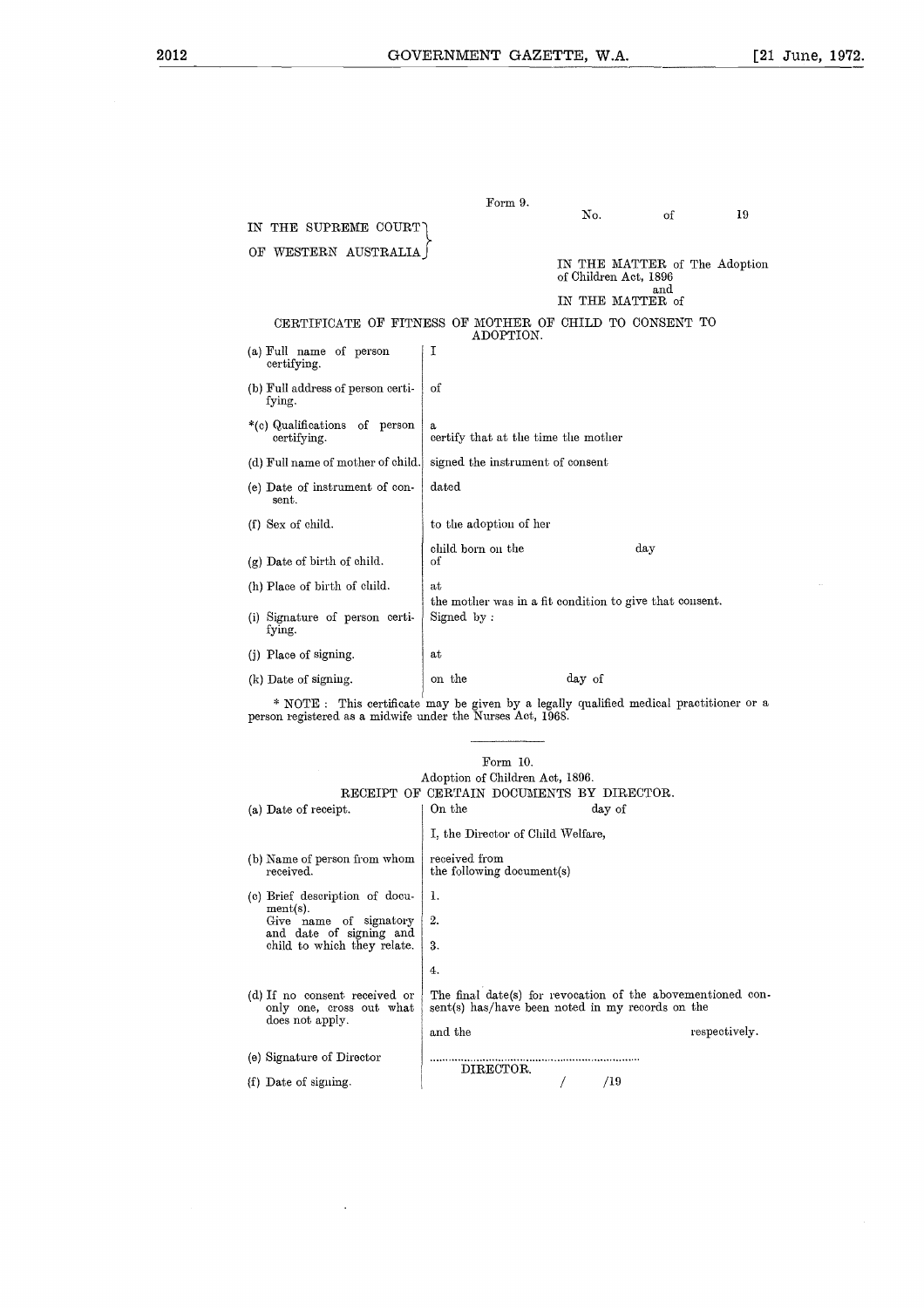### Form 11.

### Adoption of Children Act, 1896.

### NOTICE TO THE DIRECTOR OF THE CHILD WELFARE DEPARTMENT OF INTENTION TO APPLY FOR ADOPTION ORDER.

|    | 1. PARTICULARS OF<br>APPLICANT(S).             |               |                                                                                                                                         |
|----|------------------------------------------------|---------------|-----------------------------------------------------------------------------------------------------------------------------------------|
|    | (a) Full name(s)                               | I/We          |                                                                                                                                         |
|    | (b) Full address(es)                           | οf            |                                                                                                                                         |
|    | (c) Occupation(s)                              |               |                                                                                                                                         |
|    | $(d)$ Sex.                                     |               |                                                                                                                                         |
|    | $(e)$ Date(s) of birth.                        | born on the   |                                                                                                                                         |
|    |                                                | at            | and                                                                                                                                     |
|    | $(f)$ Place(s) of birth.                       | born on the   |                                                                                                                                         |
|    |                                                | at            | respectively,                                                                                                                           |
|    |                                                | of a          | hereby give notice that I/We intend to apply to a Judge of the<br>Supreme Court for an order in my/our favour for the adoption<br>child |
|    | 2. PARTICULARS OF<br>CHILD. (As known)         |               |                                                                                                                                         |
|    | (a) Sex of child.                              |               |                                                                                                                                         |
|    | (b) Name of child, or if<br>unnamed, state so. | named/unnamed |                                                                                                                                         |
|    | (c) Date of birth.                             | born on the   | day of                                                                                                                                  |
|    | (d) Place of birth.                            | at            |                                                                                                                                         |
|    |                                                |               | and whose natural parents/guardian are/is                                                                                               |
|    | (e) Name of parents or<br>guardian of child.   |               |                                                                                                                                         |
|    | (f) Address of parents or<br>guardian.         | оf            |                                                                                                                                         |
|    | 3. PARTICULARS OF<br>SOLICITOR(S).             |               | $\text{My}/\text{Our}\text{ solcitor(s)}$ for the purpose of the application is/are                                                     |
|    | (a) Name of solicitor(s).                      |               |                                                                                                                                         |
|    | (b) Address of solicitor(s).                   | of            |                                                                                                                                         |
| 4. | SIGNATURE OF<br>APPLICANT.                     | Signed by:    |                                                                                                                                         |
|    | (a) Place of signature.                        | at            |                                                                                                                                         |
|    | (b) Date.                                      | this          | day of                                                                                                                                  |
|    |                                                |               |                                                                                                                                         |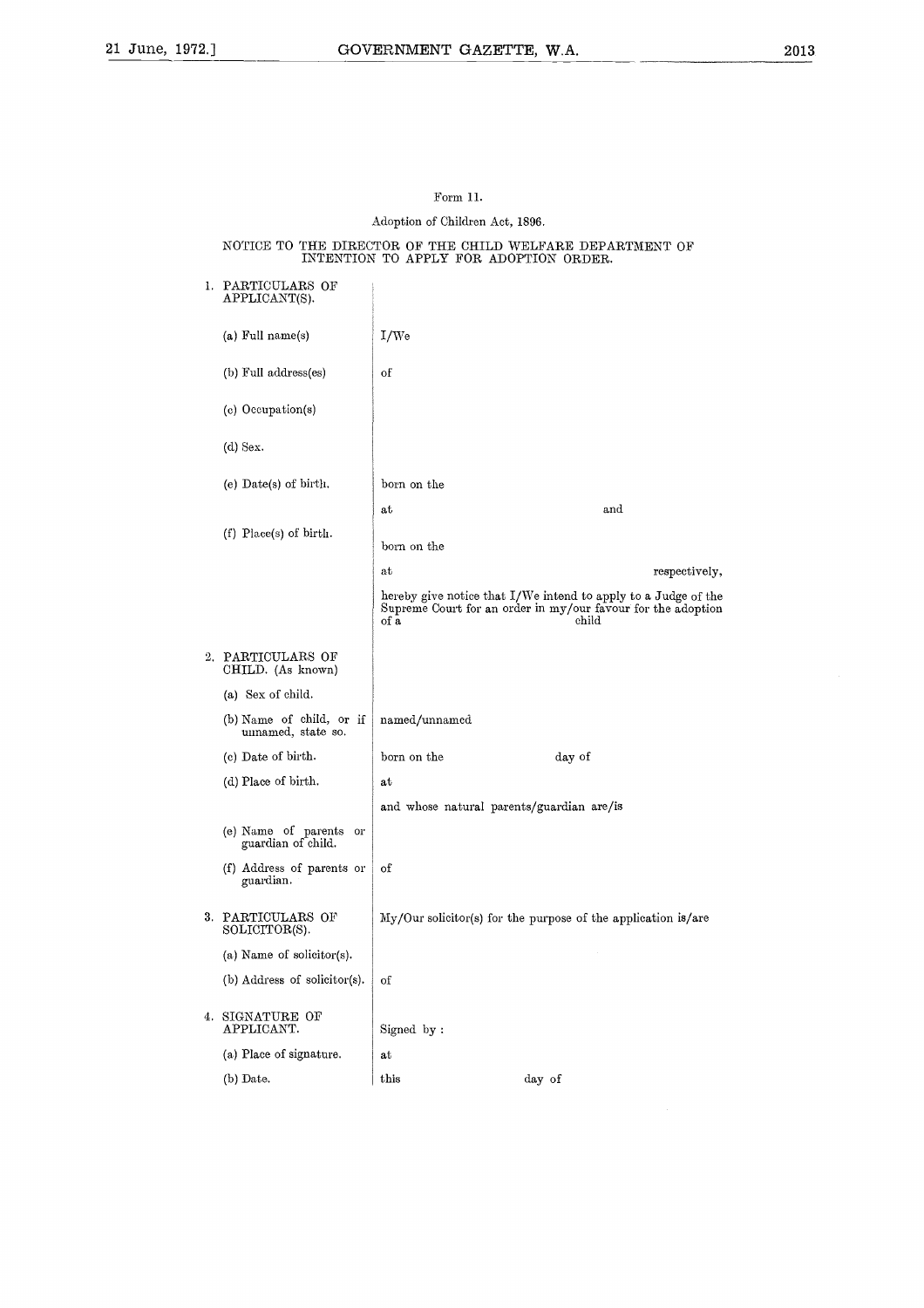### Form 12.

Adoption of Children Act, 1896.

### ACKNOWLEDGEMENT OF NOTICE OF INTENDED APPLICATION

### 1. DATES. (a) Notice received. On the day of I received a notice dated the (b) Notice signed.  $\begin{bmatrix} 1 & 1 & 1 & 0 & 0 \\ 0 & 0 & 0 & 0 \\ 0 & 0 & 0 & 0 \\ 0 & 0 & 0 & 0 \end{bmatrix}$  an intended application by 2. PROPOSED APPLICANT(S). (a) Name(s) in respect of a child (b) Address(es) of (c) Occupation(s). in respect of a<br>named/unnamed<br>born on the day of<br>at 3. PARTICULARS OF CHILD. (a) Sex. (b) Name of child, or if unnamed/unnamed named, state so. (c) Date of birth. (d) Place of birth. at and I hereby advise that I have received and hold the following documents in respect of that application : 4. PARTICULARS OF DOCUMENTS. 1. Give brief particulars of any consent, certificate given pursuant to s. 4F (2) or s. 22, and any revoca-tion of a consent. 2. 3. 4.5. SIGNATURE. DIRECTOR. Date of signing. /19  $\overline{1}$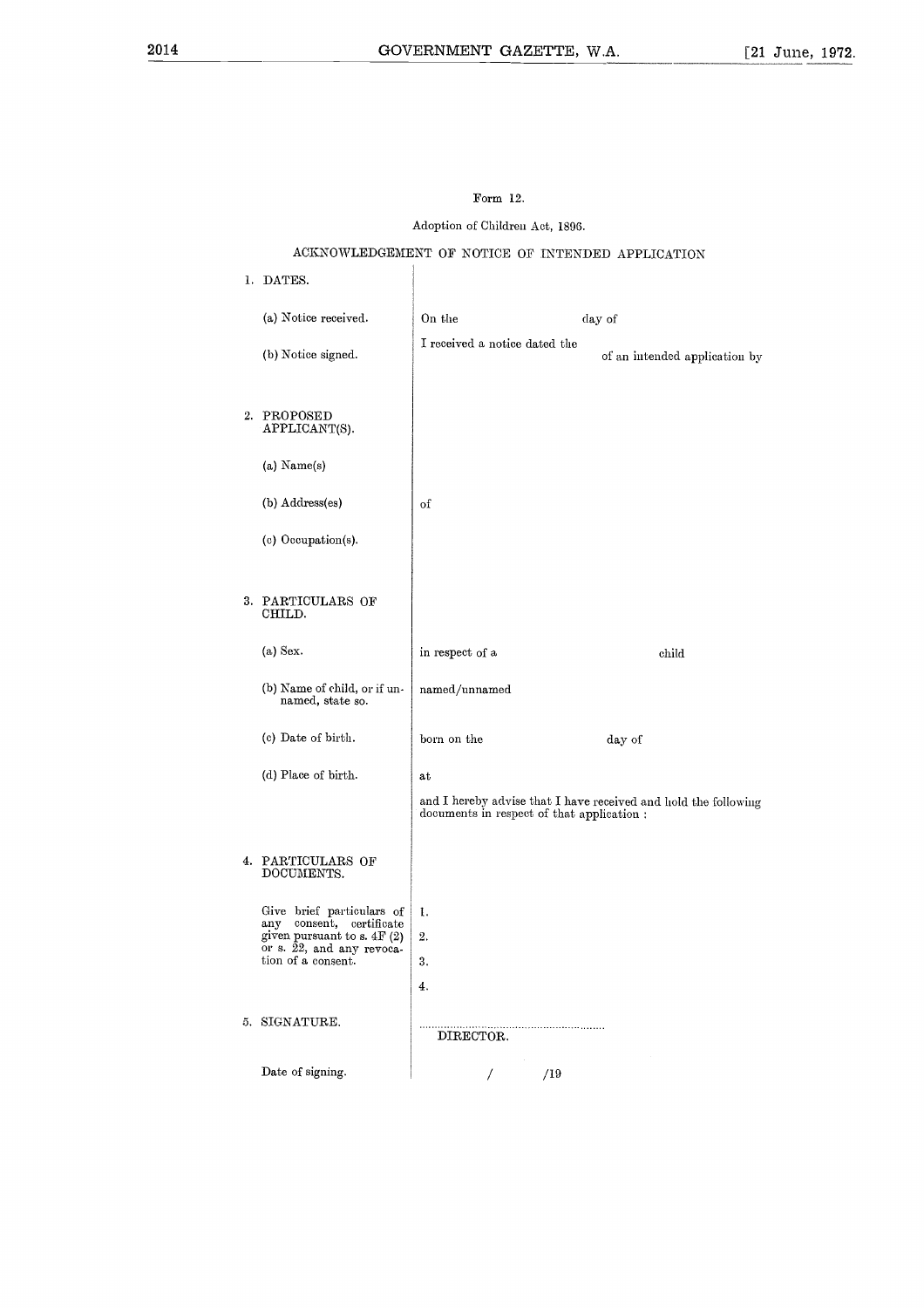| $^{2.1}$ |                                                                                                                                     | GOVERNMENT GAZETTE, W.A.                                                                                                       |                                                        |       |    |
|----------|-------------------------------------------------------------------------------------------------------------------------------------|--------------------------------------------------------------------------------------------------------------------------------|--------------------------------------------------------|-------|----|
|          |                                                                                                                                     |                                                                                                                                |                                                        |       |    |
|          |                                                                                                                                     |                                                                                                                                |                                                        |       |    |
|          |                                                                                                                                     |                                                                                                                                |                                                        |       |    |
|          |                                                                                                                                     | Form 13.                                                                                                                       |                                                        |       |    |
|          |                                                                                                                                     |                                                                                                                                | No.                                                    | οf    | 19 |
|          | IN THE SUPREME COURT<br>OF WESTERN AUSTRALIA                                                                                        |                                                                                                                                |                                                        |       |    |
|          |                                                                                                                                     |                                                                                                                                | IN THE MATTER of The Adoption<br>of Children Act, 1896 |       |    |
|          |                                                                                                                                     |                                                                                                                                | IN THE MATTER of                                       | and   |    |
|          | CERTIFICATE BY A LEGALLY QUALIFIED MEDICAL PRACTITIONER                                                                             | AS TO HEALTH OF CHILD TO BE ADOPTED.                                                                                           |                                                        |       |    |
|          | 1. PARTICULARS OF<br>PRACTITIONER.                                                                                                  |                                                                                                                                |                                                        |       |    |
|          | (a) Full name.<br>(BLOCK LETTERS)                                                                                                   | I                                                                                                                              |                                                        |       |    |
|          | (b) Full address                                                                                                                    | of<br>a legally qualified medical practitioner hereby certify that on                                                          |                                                        |       |    |
|          | (c) Date of examination.                                                                                                            | the                                                                                                                            | day of                                                 |       |    |
|          | (d) Place of examination.                                                                                                           | at                                                                                                                             |                                                        |       |    |
|          | 2. PARTICULARS OF<br>CHILD.                                                                                                         |                                                                                                                                |                                                        |       |    |
|          | $(a)$ Sex.                                                                                                                          | I examined a                                                                                                                   |                                                        | child |    |
|          | (b) Name of child, or if un-<br>named, State mothers<br>name.                                                                       | named/unnamed, whose mother is named                                                                                           |                                                        |       |    |
|          | (c) Date of birth.                                                                                                                  | said to have been born                                                                                                         |                                                        |       |    |
|          |                                                                                                                                     | the                                                                                                                            | day of                                                 |       |    |
|          | (d) Place of birth.                                                                                                                 | at<br>and I informed myself of the results of a SEROLOGY TEST<br>carried out in relation to the child                          |                                                        |       |    |
|          | 3. CERTIFICATION.<br>(a) Cross out if not appli-<br>cable                                                                           | and I certify that, as far as I could determine the child is:<br>in good health and free from physical and mental defect<br>or |                                                        |       |    |
|          | (b) Cross out if not appli-<br>applicable,<br>cable—if<br>specify any complaint<br>or physical or mental<br>$\operatorname{defect}$ | suffering from the following:                                                                                                  |                                                        |       |    |
|          | 4. SIGNATURE.                                                                                                                       | Signed by:                                                                                                                     |                                                        |       |    |
|          | (a) Place of signing.                                                                                                               | at                                                                                                                             |                                                        |       |    |
|          | (b) Date of signing.                                                                                                                | on the                                                                                                                         | day of                                                 |       |    |
|          |                                                                                                                                     |                                                                                                                                |                                                        |       |    |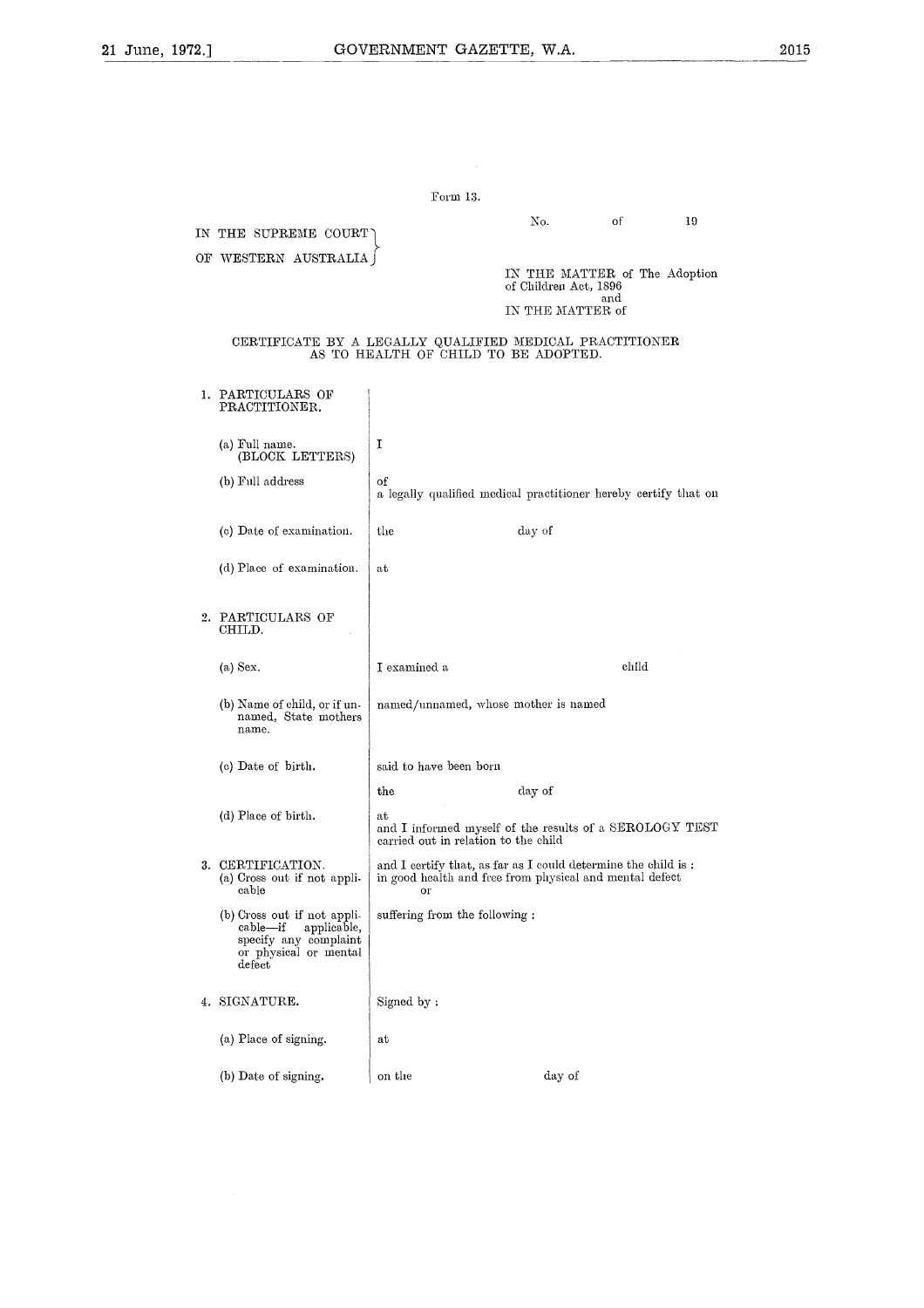|                                               |          | GOVERNMENT GAZETTE, W.A.                                                          |           | [2 |
|-----------------------------------------------|----------|-----------------------------------------------------------------------------------|-----------|----|
| IN THE SUPREME COURT)<br>OF WESTERN AUSTRALIA | Form 14. | No.<br>IN THE MATTER of The Adoption<br>of Children Act, 1896<br>IN THE MATTER of | of<br>and | 19 |

### APPLICATION FOR ORDER OF ADOPTION.

| OF WESTERN AUSTRALIA                                                                                                       |                                                                                                                                         |                                                        |                                           |        |
|----------------------------------------------------------------------------------------------------------------------------|-----------------------------------------------------------------------------------------------------------------------------------------|--------------------------------------------------------|-------------------------------------------|--------|
|                                                                                                                            |                                                                                                                                         | IN THE MATTER of The Adoption<br>of Children Act, 1896 |                                           |        |
|                                                                                                                            |                                                                                                                                         | IN THE MATTER of                                       | and                                       |        |
|                                                                                                                            | APPLICATION FOR ORDER OF ADOPTION.                                                                                                      |                                                        |                                           |        |
| $(a)$ Full name $(s)$ .                                                                                                    | I/We                                                                                                                                    |                                                        |                                           |        |
| and                                                                                                                        |                                                                                                                                         |                                                        |                                           |        |
| address(es).                                                                                                               | of                                                                                                                                      |                                                        |                                           |        |
| (b) Insert appropriate subsec-<br>tion and section.<br>(c) Details of child.                                               | apply pursuant to subsection of section<br>Adoption of Children Act, 1896 to adopt as our/my child<br>a male/female child named/unnamed |                                                        |                                           | of the |
|                                                                                                                            | who was born on the<br>at.                                                                                                              |                                                        | day of<br>and, if an order of adoption is | 19     |
| (d) Full proposed name of child.                                                                                           | made in my/our favour, to have the child thereafter known as                                                                            |                                                        |                                           |        |
|                                                                                                                            |                                                                                                                                         |                                                        |                                           |        |
|                                                                                                                            | Signed at                                                                                                                               |                                                        | this                                      | day    |
|                                                                                                                            | οf                                                                                                                                      | 19                                                     |                                           |        |
|                                                                                                                            |                                                                                                                                         |                                                        | (Signature of Applicant(s)).              |        |
| (e) Where $s. 4$ (3) applies.                                                                                              | I                                                                                                                                       |                                                        |                                           |        |
|                                                                                                                            | οf                                                                                                                                      |                                                        |                                           |        |
|                                                                                                                            | am the husband/wife of the abovenamed applicant and I<br>consent to his/her application.                                                |                                                        |                                           |        |
|                                                                                                                            | Signed at<br>19                                                                                                                         | this                                                   | day of                                    |        |
|                                                                                                                            |                                                                                                                                         |                                                        |                                           |        |
|                                                                                                                            |                                                                                                                                         |                                                        | (Signature of Husband/Wife).              |        |
|                                                                                                                            |                                                                                                                                         |                                                        |                                           |        |
|                                                                                                                            | Form 15.                                                                                                                                | No.                                                    | of                                        | 19     |
| IN THE SUPREME COURT                                                                                                       |                                                                                                                                         |                                                        |                                           |        |
| OF WESTERN AUSTRALIA                                                                                                       |                                                                                                                                         |                                                        |                                           |        |
|                                                                                                                            |                                                                                                                                         | IN THE MATTER of The Adoption<br>of Children Act, 1896 | and                                       |        |
|                                                                                                                            |                                                                                                                                         | IN THE MATTER of                                       |                                           |        |
| BEFORE THE HONOURABLE<br>$_{\rm{THE}}$                                                                                     | DAY OF                                                                                                                                  |                                                        | IN CHAMBERS                               | 19     |
| APPLICATION having been made pursuant to section 3 of the Adoption of Children Act, 1896 by<br>for an order of adoption of |                                                                                                                                         |                                                        |                                           |        |
| a,                                                                                                                         | child born on                                                                                                                           |                                                        |                                           |        |
| at                                                                                                                         |                                                                                                                                         |                                                        |                                           |        |
| IT IS ORDERED that the said child be adopted by the applicants as from the data of this                                    |                                                                                                                                         |                                                        |                                           |        |

| child born on |
|---------------|
|               |

IT IS ORDERED that the said child be adopted by the applicants as from the date of this order AND THAT the child shall hereafter be known as

BY THE COURT,

REGISTRAR.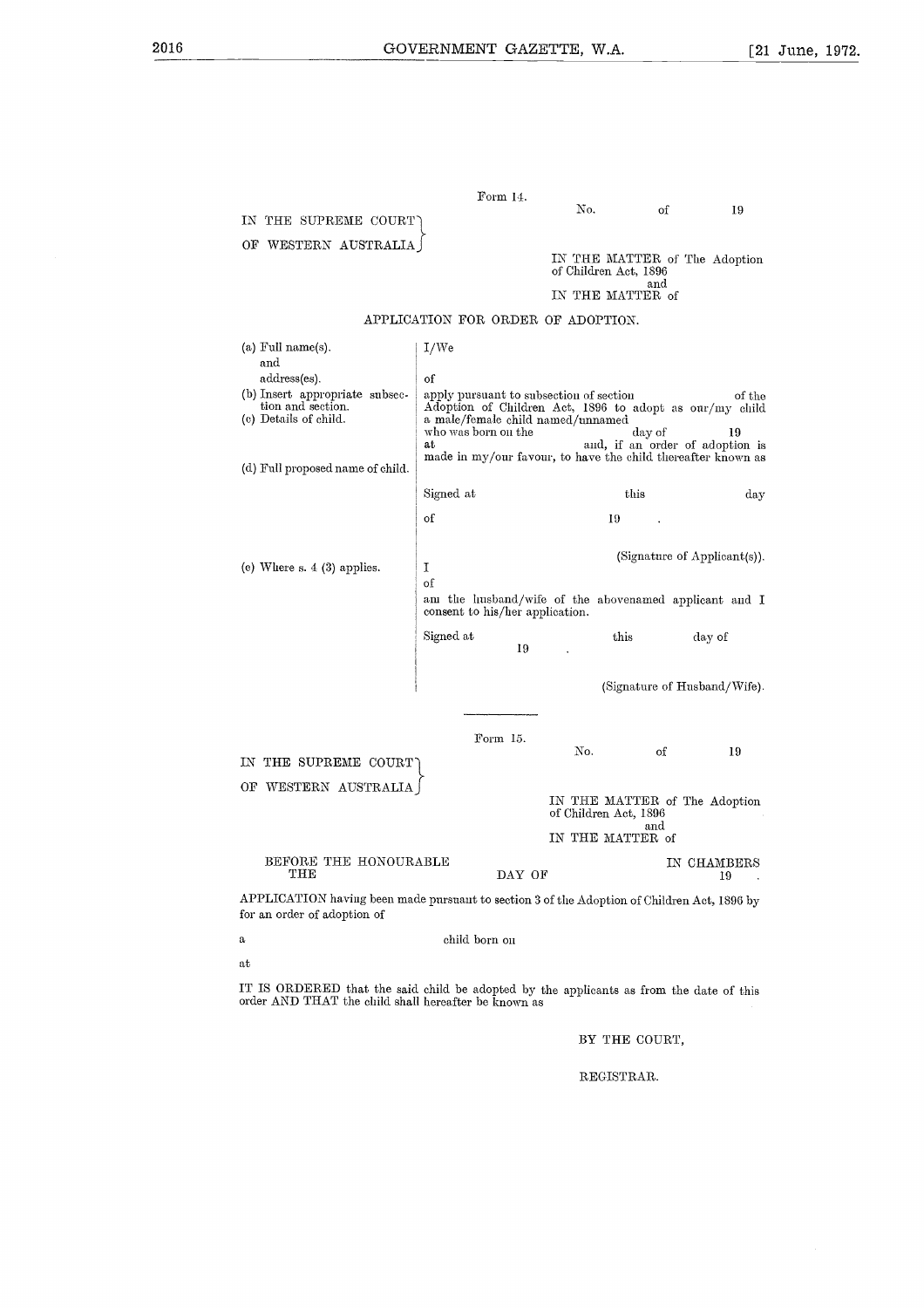| 2.] |                                                                         | GOVERNMENT GAZETTE, W.A.                   |                                                                            |     |    |
|-----|-------------------------------------------------------------------------|--------------------------------------------|----------------------------------------------------------------------------|-----|----|
|     |                                                                         |                                            |                                                                            |     |    |
|     | IN THE SUPREME COURT                                                    | Form 16.                                   | No.                                                                        | of  | 19 |
|     | OF WESTERN AUSTRALIA                                                    |                                            | IN THE MATTER of The Adoption<br>of Children Act, 1896<br>IN THE MATTER of | and |    |
|     |                                                                         | APPLICATION FOR VARIATION OF GUARDIANSHIP. |                                                                            |     |    |
|     | 1. DETAILS OF<br>DIRECTOR'S<br>GUARDIANSHIP.                            | WHEREAS by virtue of a general             |                                                                            |     |    |
|     | (a) Whether general con-<br>sent or order dispensing<br>with consent. . | consent/order dated the                    |                                                                            |     |    |

|    | $\rm{DIRECTOR'S}$<br>GUARDIANSHIP.                                                  | WHEREAS by virtue of a general                      |
|----|-------------------------------------------------------------------------------------|-----------------------------------------------------|
|    | (a) Whether general con-<br>sent or order dispensing<br>with consent.               | consent/order dated the                             |
|    | (b) Date of consent/order.                                                          | day of                                              |
| 2. | PARTICULARS OF<br><b>CHILD</b>                                                      | the Director of Child Welfare is guardian of a      |
|    | $(a)$ Sex                                                                           | child                                               |
|    | (b) Name, or if not named<br>state so                                               | named/unnamed                                       |
|    | (c) Date of birth.                                                                  | born on the                                         |
|    | (d) Place of birth.                                                                 | аt                                                  |
|    |                                                                                     |                                                     |
| 3. | PARTICULARS OF<br>APPLICANT(S)                                                      |                                                     |
|    | (a) Full name(s)                                                                    | I/We                                                |
|    | (b) Full address(es)                                                                | of                                                  |
|    | (c) Occupation(s)                                                                   |                                                     |
|    |                                                                                     |                                                     |
| 4. | PARTICULARS OF<br>$_{\rm PROPOSED}$<br>GUARDIAN                                     | hereby apply for an order that                      |
|    | (a) Full name                                                                       |                                                     |
|    | (b) Full address                                                                    | οf                                                  |
|    | (c) Occupation                                                                      | be made guardian of the child on the grounds that : |
| 5. | GROUNDS OF<br>APPLICATION<br>Set out reasons for proposed<br>change of guardianship |                                                     |
| 6. | SIGNATURE OF<br>APPLICANT(S)                                                        |                                                     |
|    | Date of signing.                                                                    | /19<br>T                                            |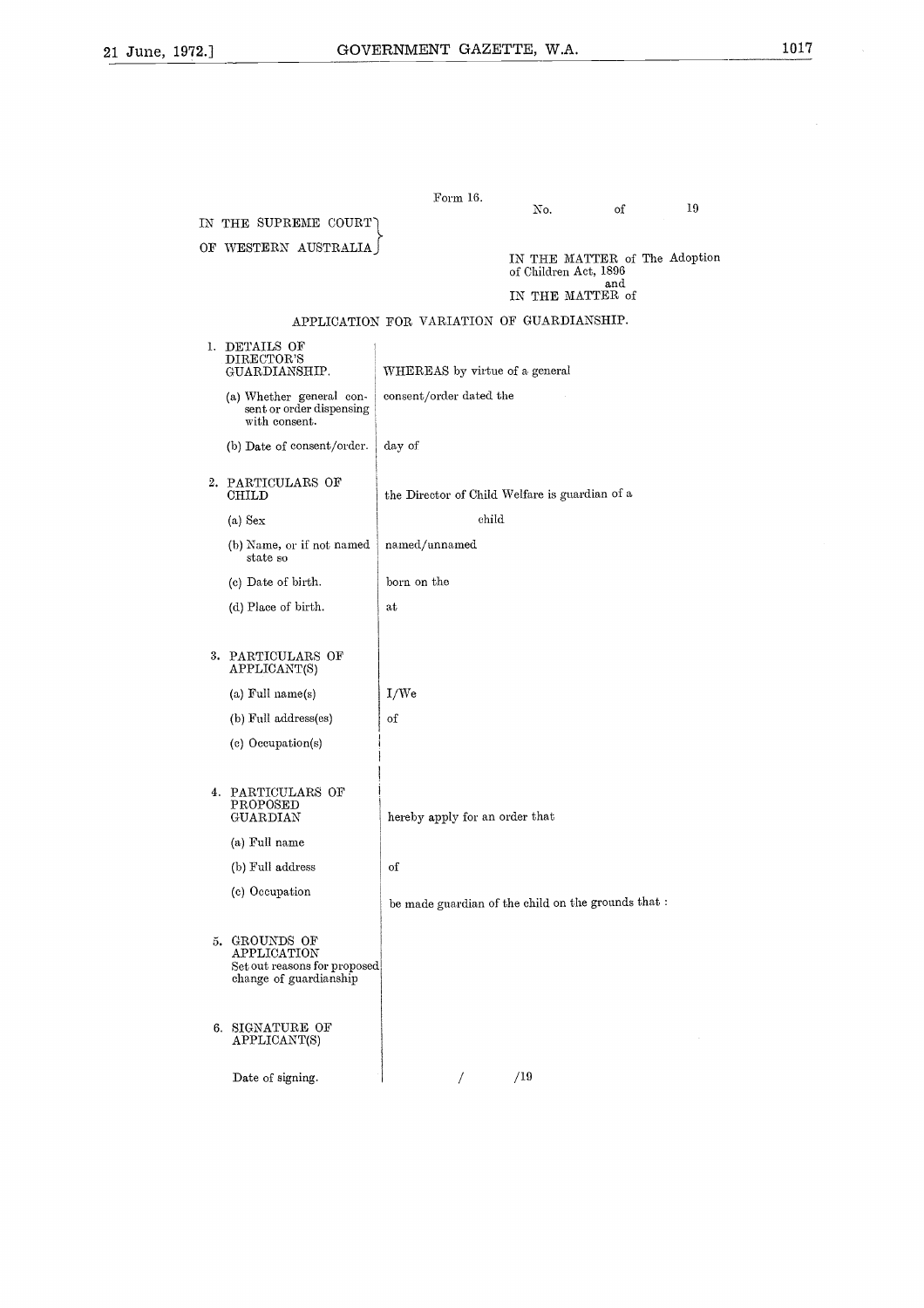|                                               |          | GOVERNMENT GAZETTE, W.A.                                                          |           | $\lceil 21$ |
|-----------------------------------------------|----------|-----------------------------------------------------------------------------------|-----------|-------------|
| IN THE SUPREME COURT`<br>OF WESTERN AUSTRALIA | Form 17. | No.<br>IN THE MATTER of The Adoption of<br>Children Act, 1896<br>IN THE MATTER of | of<br>and | 19          |

### APPLICATION FOR DISCHARGE OF AN ORDER OF ADOPTION.

WHEREAS on an application made pursuant to section 3 of the Adoption of Children Act Form 17.<br>
No. of 19<br>
OF WESTERN AUSTRALIA  $\begin{bmatrix} \text{IN THE MATTER of The Adoption of Children Act, 1896} \ \text{and} \ \text{IN THE MATTER of and 2006} \ \text{and} \ \text{IN THE MATTER of and 306} \ \text{and} \ \text{IN THE MATTER of and 4896} \ \text{and} \ \text{IN THE MATTER of and 4896} \ \text{and} \ \text{IN THE MATTER of and 4896} \ \text{and} \ \text{In the image of the Adoption of Children Act, 4006} \ \text{and} \ \text{and} \ \text{$ was thereafter to be known as the Attorney General/Director of the Child Welfare Department of Western Australia apply pursuant to subsection (1) of section 9 of the Act to have that order discharged on the grounds that :  $\begin{tabular}{l|c|c|c|c|c|c|c|c} \multicolumn{1}{c}{\textbf{APPLICATION FOR DISCHARGE OF AN ORDER WHEREAS on an application made pursuit to section 3 of the 1896 by an order was made by the Hono day of 19 to have a the adopted by the 19 to the adopted by the 19 to the left of the 19 to the left of the 19 to the right of the 19 to the right of the 19 to the right of the 19 to the right of the 19 to the right of the 19 to the right of the 19 to the right of the 19 to the right of the 19 to the right of the 19 to the right of the 19 to the right of the 19 to the right of the 19 to the right of the 19$ 

and I apply pursuant to subsection 4 of section 9 for the following consequential or ancillary order :

[It is intended to serve this application on being person(s) concerned in this application.]

Note : This application must be accompanied by an affidavit setting out the grounds for the application. No. of 19

Form 18.

IN THE SUPREME COURT-) OF WESTERN AUSTRALIA

> IN THE MATTER of The Adoption of Children Act, 1896 and IN THE MATTER of

Form 18.<br>
No. of 19<br>
OF WESTERN AUSTRALIA  $\Big\}$ <br>
DEFORE THE HONOURABLE<br>
BEFORE THE HONOURABLE<br>
UPON THE APPLICATION of<br>
IN CHAMBERS.<br>
UPON THE APPLICATION of<br>
IN CHAMBERS.<br>
UPON THE APPLICATION of<br>
the Attorney General/Di the day of 19 and UPON READING the affidavit of on the day of 19 that the child thereafter known as be adopted by BEFORE THE HONOURABLE<br>
UPON THE APPLICATION of<br>
the Attorney General/Director of the Child Welfare Department of<br>
the day of the Child Welfare Department of<br>
fled largin<br>
IT IS ORDERED that the order of adoption made by th UPON THE APPLICATION of the Attorney General/Director of the Child Welfare Department of Western Australia dated filed herein IT IS ORDERED that the order of adoption made by the Honourable<br>on the day of the Honourable<br>be adopted by is hereby discharged AND IT IS FURTHER ORDERED that :  $\sim$ 

BY THE COURT DEPUTY REGISTRAR.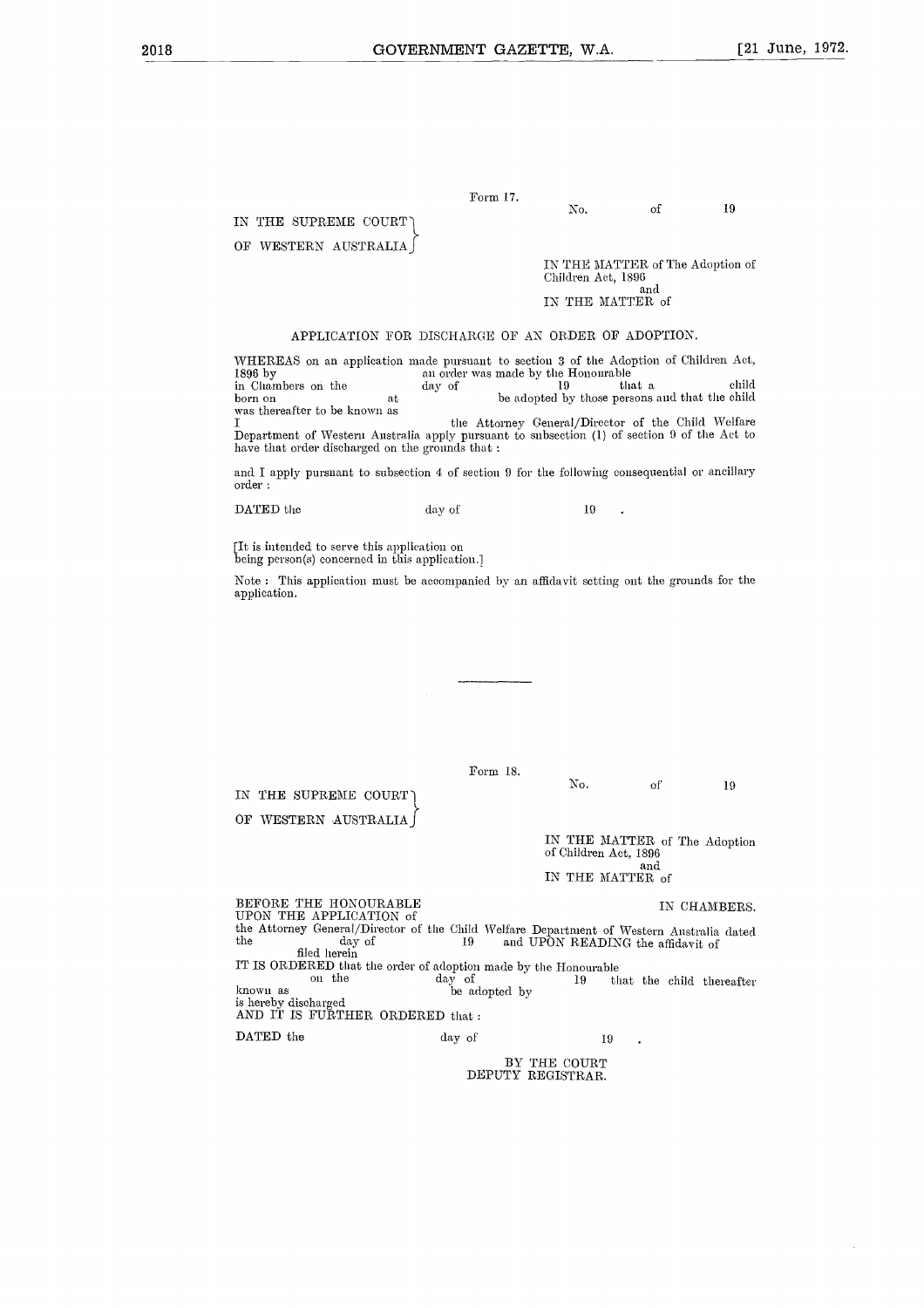| 2.1 |                                                       | GOVERNMENT GAZETTE, W.A. |                                                                                   |                   |    |  |
|-----|-------------------------------------------------------|--------------------------|-----------------------------------------------------------------------------------|-------------------|----|--|
|     |                                                       |                          |                                                                                   |                   |    |  |
|     | IN THE SUPREME COURT                                  | Form 19.                 | No.                                                                               | of                | 19 |  |
|     | OF WESTERN AUSTRALIA                                  |                          | IN THE MATTER of The Adoption<br>of Children Act, 1896<br>and<br>IN THE MATTER of |                   |    |  |
|     | *MEMORANDUM OF ADOPTION ORDER/DISCHARGE OF ADOPTION   | ORDER                    |                                                                                   |                   |    |  |
|     | 1. Date of Birth.                                     | The                      | day of                                                                            |                   | 19 |  |
|     | 2. Place and State, Territory<br>or Country of Birth. |                          |                                                                                   |                   |    |  |
|     | 3. Registration of Birth Num-<br>ber                  |                          |                                                                                   |                   |    |  |
|     | *4. Date of Order/Discharge<br>of Order               |                          |                                                                                   |                   |    |  |
|     | DATED the                                             | day of                   | 19                                                                                |                   |    |  |
|     |                                                       |                          |                                                                                   | DEPUTY REGISTRAR. |    |  |

(For further particulars, when required, see attached schedule.) \* Delete as appropriate.

 $\overline{a}$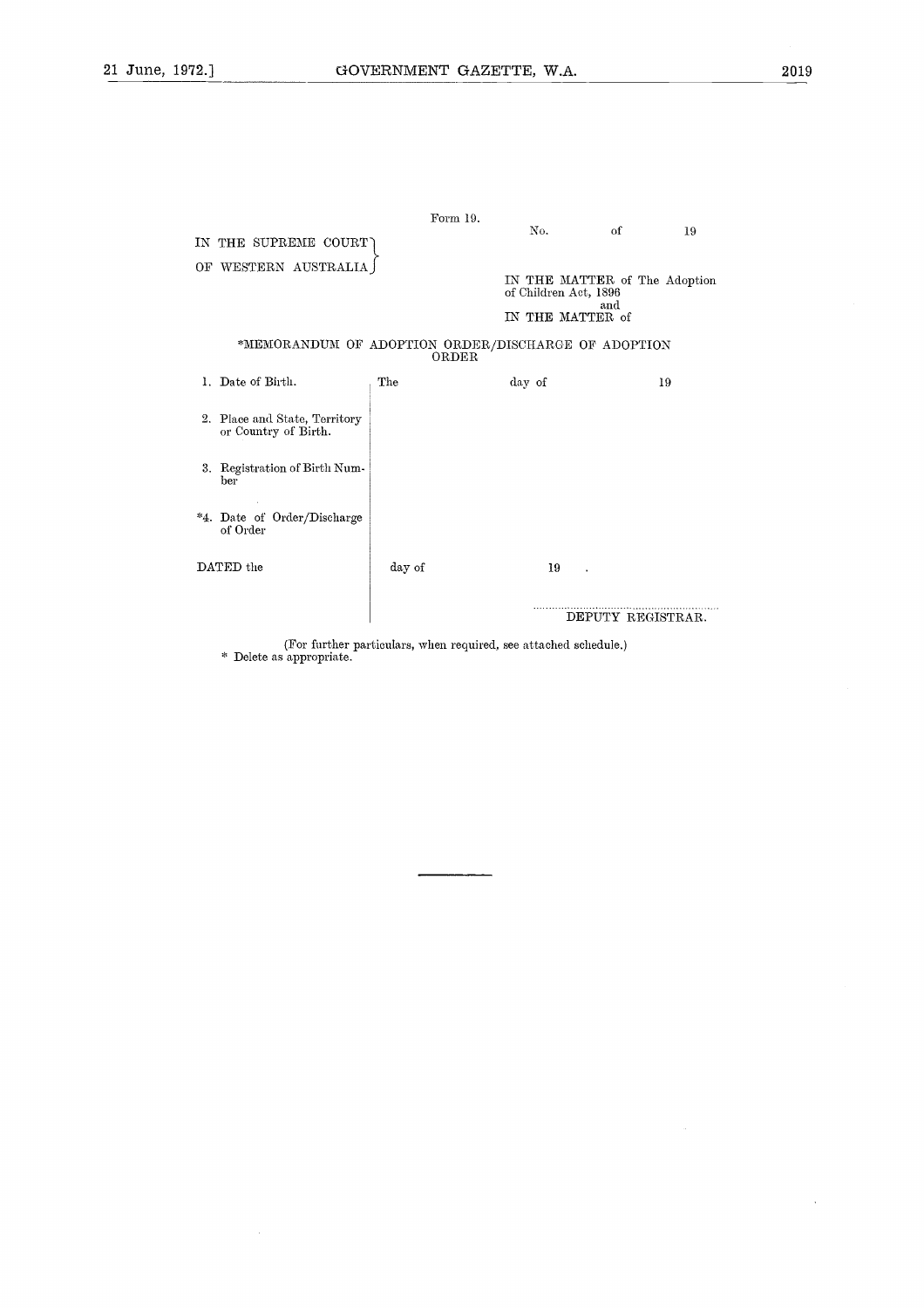### PORT HEDLAND PORT AUTHORITY ACT, 1970.

EXECT 2020<br>
GOVERNMENT GAZETTE, W.A. [21 June, 1972.<br>
PORT HEDLAND PORT AUTHORITY ACT, 1970.<br>
THE Port Hedland Port Authority, acting pursuant to the provisions of the<br>
Port Hedland Port Authority Act, 1970, hereby makes t THE Port Hedland Port Authority, acting pursuant to the provisions of the Port Hedland Port Authority Act, 1970, hereby makes the regulations set out in the Schedule hereunder.

### Schedule.

### Regulations.

Principal regulations. 1. In these regulations the Port Hedland Port Authority Regulations published in the *Government Gazette* on the 14th June,  $1971$  and amended by a notice so published on the  $27th$  August 1971 are referred to as the principal regulations.

Reg. 9 substituted. regulation 9 the following regulation-The principal regulations are amended by substituting for

9. Moneys shall not be drawn out of such Port Hedland Authority account, save by cheques drawn on the State Treasury and signed in the following manner:

(a) Cheques to the value of \$2,000 each by any two of the three, that is :—

(i) General Manager

(ii) Accountant

(iii) Authority Member;

(b) Cheques of a value in excess of \$2,000 by any member and either the General Manager or the Accountant.

Passed by a resolution of the Port Hedland Port Authority at a meeting of the Port Authority held on the 19th day of April, 1972. The Common Seal of the Port Hed-(ii)  $\lambda$ <br>(iii)  $\lambda$ <br>(iii)  $\lambda$ <br>(iii)  $\lambda$ <br>(b)  $\lambda$  and  $\lambda$ <br>first affix<br>(L.S.)

land Port Authority is here-

unto affixed in the presence

 $of_{\text{max}}$ 

E. A. RICHARDSON,

Chairman. R. L. EVANS,

 $[**L.S.**]$ 

Member. J. R. D. SANDISON,

Secretary.

Approved by His Excellency the Governor in Executive Council this 23rd day of May, 1972.

W. S. LONNIE, Clerk of the Council.

### LOCAL GOVERNMENT ACT, 1960-1971.

The Municipality of the City of Perth.

### By-law Relating to Zoning.

By-law No. 63—Town Planning Classification or Zoning By-law for the Land and/or Buildings in the Victoria Park-Carlisle Area being Part of the City of Perth Municipal District—Amendment.

L.G. 607/68A.

IN pursuance of the powers conferred upon it by the abovementioned Act and of all other powers enabling it the Council of the abovementioned Municipality hereby records having resolved on the 13th day of March, 1972, to make and submit for confirmation by the Governor the following amendment to By-law No. 63:

That the land described in the schedule hereto which is at present unclassified be included in Number 1 Zone and that the Victoria Park-Carlisle Zoning Plan Number 63 be amended accordingly.

### The Schedule.

Portion of Canning Location 2 and being Lots 52 and 53 on Plan 1820 and being the whole of the land comprised in Certificate of Title Volume 153, Folio 190.

Portion of Canning Location 2 and being Lot 54 on Plan 1820 and being the whole of the land comprised in Certificate of Title Volume 790, Folio 52.

Portion of Canning Location 2 and being Lot 55 on Plan 1820 and being the whole of the land comprised in Certificate of Title Volume 896, Folio 11.

Portion of Canning Location 2 and being Lot 56 and part of Lot 57 on Plan 1820 and being the whole of the land comprised in Certificate of Title Volume 1024, Folio 437.

Portion of Canning Location 2 and being Lot 58 and part of Lot 57 on Plan 1820 and being the whole of the land comprised in Certificate of Title Volume 824, Folio 40.

Portion of Canning Location 2 and being Lots 88 and 89 on Plan 1820 and being the whole of the land comprised in Certificate of Title Volume 59, Folio 167A.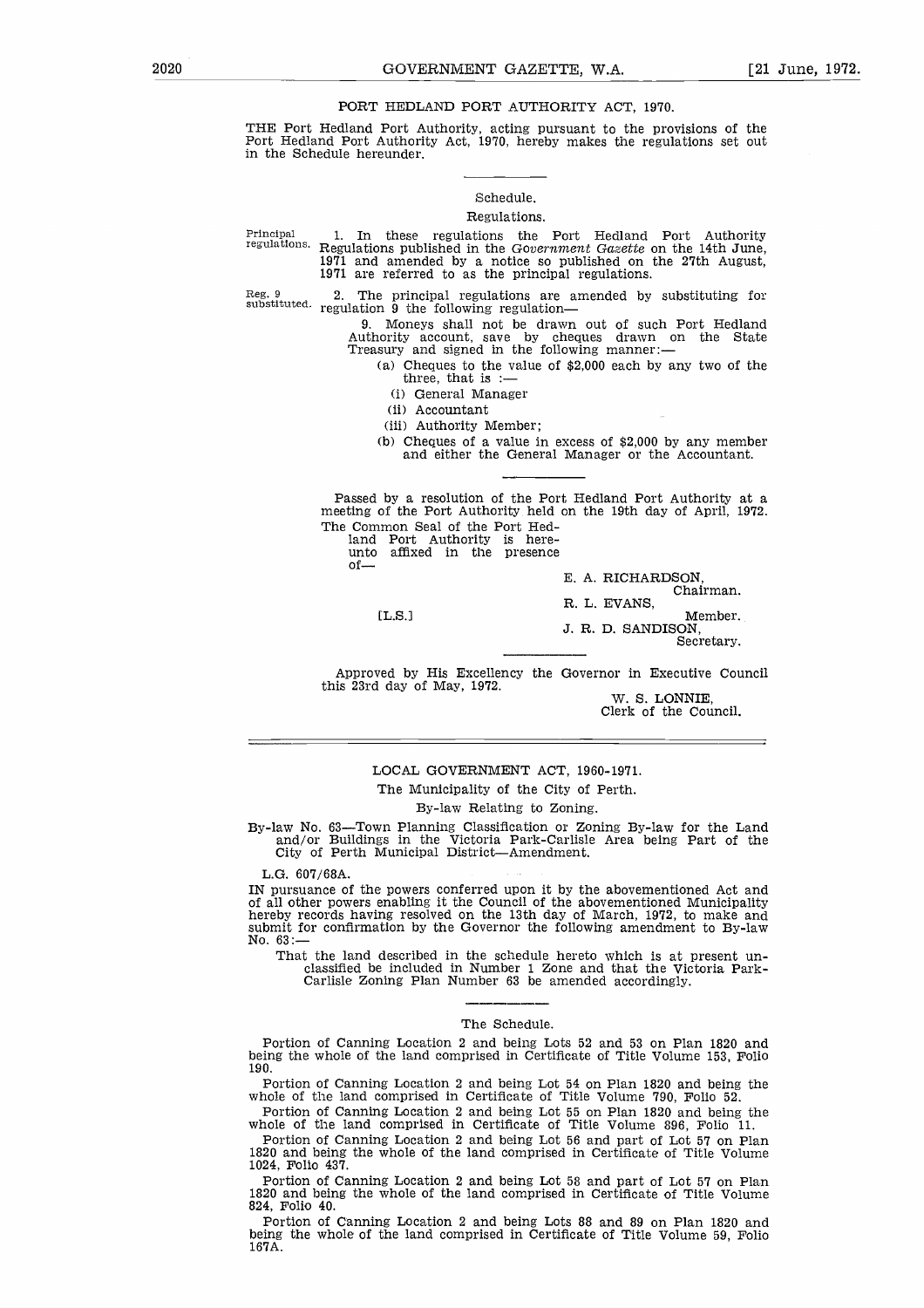21 June, 1972.] GOVERNMENT GAZETTE, W.A. 2021<br>
Portion of Canning Location 2 and being Lots 90 and 91 on Plan 1820 and being the whole of the land comprised in Certificate of Title Volume 168, Folio 137. Portion of Canning Location 2 and being Lots 90 and 91 on Plan 1820 and being the whole of the land comprised in Certificate of Title Volume 168, Folio 137.

Portion of Canning Location 2 and being Lot 1 on Diagram 7224 and being the whole of the land comprised in Certificate of Title Volume 931, Folio 26. Portion of Canning Location 2 and being Lot 2 on Diagram 7224 and being

the whole of the land comprised in Certificate of Title Volume 928, Folio 113. Portion of Canning Location 2 and being Lot 95 and part of Lot 96 on Plan 1820 and being the whole of the land comprised in Certificate of Title Volume 800, Folio 188.

Portion of Canning Location 2 and being parts of each of Lots 96 and 97 on Plan 1820 and being the whole of the land comprised in Certificate of Title Volume 9, Folio 189A.

Portion of Canning Location 2 and being parts of each of Lots 97 and 98 on Plan 1820 and being the whole of the land comprised in Certificate of Title Volume 116, Folio 13A.

Portion of Canning Location 2 and being Lot 99 and part of Lot 98 on Plan 1820 and being the whole of the land comprised in Certificate of Title Volume 811, Folio 112.

Portion of Canning Location 2 and being parts of each of Lots 100 and 101 on Plan 1820 and being the whole of the land comprised in Certificate of Title Volume 960, Folio 40.

Portion of Canning Location 2 and being Lots 102, 103 and part of Lot 101 on Plan 1820 and being the whole of the land comprised in Certificate of Title Volume 1157, Folio 978.

Portion of Canning Location 2 and being Lots 104 and 105 on Plan 1820 and being the whole of the land comprised in Certificate of Title Volume 158, Folio, 29.

Portion of Canning Location 2 and being Lot 4 on Diagram 4154 and being the whole of the land comprised in Certificate of Title Volume 779, Folio 126.

Portion of Canning Location 2 and being Lot 5 on Diagram 4154 and being the whole of the land comprised in Certificate of Title Volume 534, Folio 28A.

Portion of Canning Location 2 and being part of Lot 1 on Diagram 4220 and being the whole of the land comprised in Certificate of Title Volume 1087, Folio 396.

Portion of Canning Location 2 and being Lot 8 on Diagram 15772 and being the whole of the land comprised in Certificate of Title Volume 1140, Folio 15.

Portion of Canning Location 2 and being Lot 7 on Diagram 15772 and being the whole of the land comprised in Certificate of Title Volume 1140, Folio 380.

Portion of Canning Location 2 and being part of Lot 1 on Diagram 4220 and being the whole of the land comprised in Certificate of Title Volume 1087, Folio 395.

Portion of Canning Location 2 and being Lot 6 on Diagram 5825 and being the whole of the land comprised in Certificate of Title Volume 1118, Folio 523. Portion of Canning Location 2 and being Lot 7 on Diagram 5825 and being

the whole of the land comprised in Certificate of Title Volume 1103, Folio 579. Portion of Canning Location 2 and being Lot 8 on Diagram 5825 and being

the whole of the land comprised in Certificate of Title Volume 1092, Folio 443. Portion of Canning Location 2 and being Lot 9 on Diagram 5825 and being

the whole of the land comprised in Certificate of Title Volume 1178, Folio 137. Portion of Canning Location 2 and being part of Lot 10 on Diagram 5825 and being the whole of the land comprised in Certificate of Title Volume 1261, Folio 186.

Portion of Canning Location 2 and being part of Lot 1103 on Plan 4377 Sheet 4) and being the whole of the land comprised in Certificate of Title volume 1120, Folio 208.

Portion of Canning Location 2 and being part of Lot 1104 on Plan 4377 (Sheet 4) and being the whole of the land comprised in Certificate of Title Volume 690, Folio 48.

Portion of Canning Location 2 and being part of Lot 1103 on Plan 4377 (Sheet 4) and being the whole of the land comprised in Certificate of Title Volume 1309, Folio 487.

Portion of Canning Location 2 and being part of Lot 1104 on Plan 4377 (Sheet 4) and being the whole of the land comprised in Certificate of Title Volume 1127, Folio 658.

Dated this 5th day of May, 1972. The Common Seal of the City of Perth was hereunto affixed in the presence of-ClFClFFE<br>e

N. A. FARNHAM, Deputy Lord Mayor. G. O. EDWARDS, Town Clerk.

EL.S.1

Recommended

C. STUBBS, Minister for Local Government.

Approved by His Excellency the Governor in Executive Council this 9th day of June, 1972.

W. S. LONNIE, Clerk of the Council.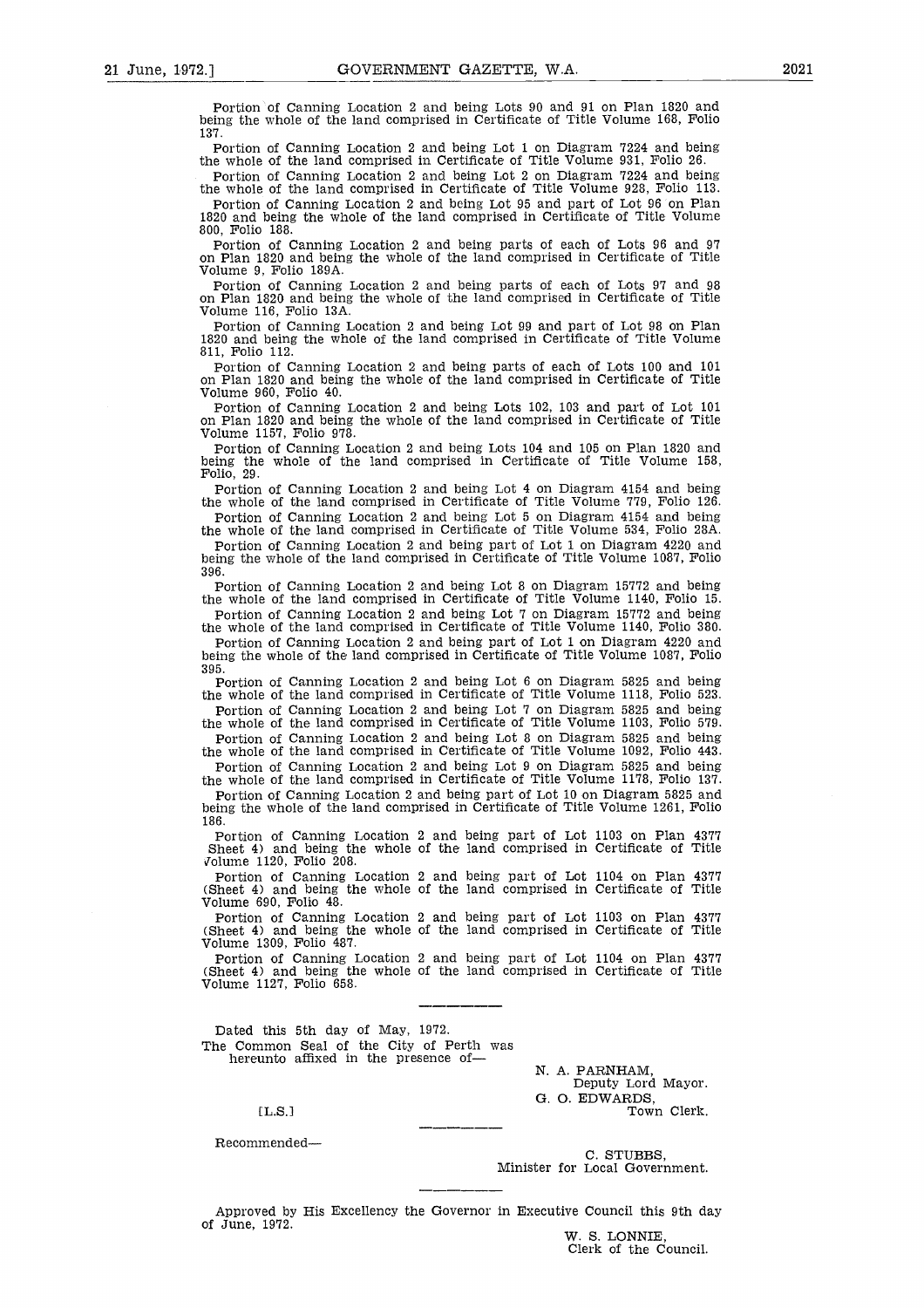### DOG ACT, 1903.

### Shire of Cranbrook. By-law Relating to Dogs.

L.G. 314/72.

IN pursuance of the powers in that behalf contained in the Dog Act, 1903, the Shire of Cranbrook hereby records having resolved on the twenty-first day of April, 1972, to submit for confirmation of the Governor the following by-law for control of clogs within the area of the Shire of Cranbrook and repeals all by-laws at present in force within the Shire of Cranbrook in so far as they relate to the above subject matter.

1. In these by-laws the term "Shire Council" means the Shire of Cranbrook.

2. The Shire Council may establish and maintain a pound or pounds for the impounding of dogs seized pursuant to the provisions of the Dog Act, 1903.

3. A dog seized by the Police or by an officer authorised by the Shire Council may be placed in a pound.

4. Where a dog has been seized or placed in a pound the keeper of the pound or other officer authorised by the Shire Council shall, if the owner or person usually in charge of the clog is known to him, forthwith notify such person that the dog has been impounded.

5. An authorised person shall be in attendance at the pound for the release of dogs at such times and on such days of the week as shall from time to time be determined by the Shire Council.

6. If the owner or person apparently acting on behalf of the owner of a dog seized or impounded shall claim such dog, then upon payment of the fees specified in the schedule hereto the dog shall be released to such person.

Any person applying for the release of a dog seized or impounded shall prove to the satisfaction of an authorised person the ownership of the dog and his authority to take delivery of it. The officer may accept such proof as he considers satisfactory and no person shall have any right of action against him or the Shire Council in respect of the delivery of the dog in good faith.

8. If the dog shall not be claimed and the said fees paid within 48 hours of its being seized or if a dog having a collar around its neck with a registration label for the current year affixed thereto shall not be claimed and the said fees paid within 48 hours of the service of a notice upon the registered owner an authorised person may sell the dog.

9. Upon the sale of the dog, the proceeds of sale shall be the property of the Shire Council and may be disposed of in such manner as the Shire Council thinks fit. The owner of a dog sold pursuant to these by-laws shall have no claim against the Shire Council in respect of the proceeds thereof.

10. If within the time mentioned in by-law 8 hereof or at any time before the destruction of a dog the dog has not been claimed as aforesaid and the said fees paid and if no offer has been received for its purchase the dog may be destroyed.

11. Notwithstanding anything herein contained but, subject to the provisions of section 19 of the said Dog Act, 1903, any dog seized or impounded may at any time be destroyed upon the authority of the Shire Council, if in the opinion of the Shire Clerk, the dog is too savage or noisy to be kept or is suffering from an injury, disease or sickness.

12. If the Shire Council shall destroy a dog at the request of its owner whether such dog shall have been seized or impounded or not, the owner shall pay to the Shire Council the fees specified in the schedule hereto.

13. No person shall:

- (a) Unless authorised in that regard, release or attempt to release a dog from a pound.
- (b) Destroy, break into, damage or in any way interfere with or render not dog-proof, any pound.
- (c) Destroy, break into, damage or in any way interfere with or render not dog-proof, any dog cart, vehicle or container used for the purpose of catching, holding or conveying dogs which have been seized.

14. The owner of a dog shall keep such dog chained or under effective control from sunset to sunrise.

15. The owner of a dog shall prevent that dog from entering or being in any of the following places:

(a) A public building.

- (b) A house of worship.
- (c) A shop or other public business premises.

16. The owner of a dog shall prevent that dog from entering or being in any of the following places unless on a leash held by a person:

(a) A sportsground.

- (b) An area set aside for public recreation.
- (c) A car park.
- (d) A school.
- (e) Any land vested in or under the control of the Shire Council other than a road.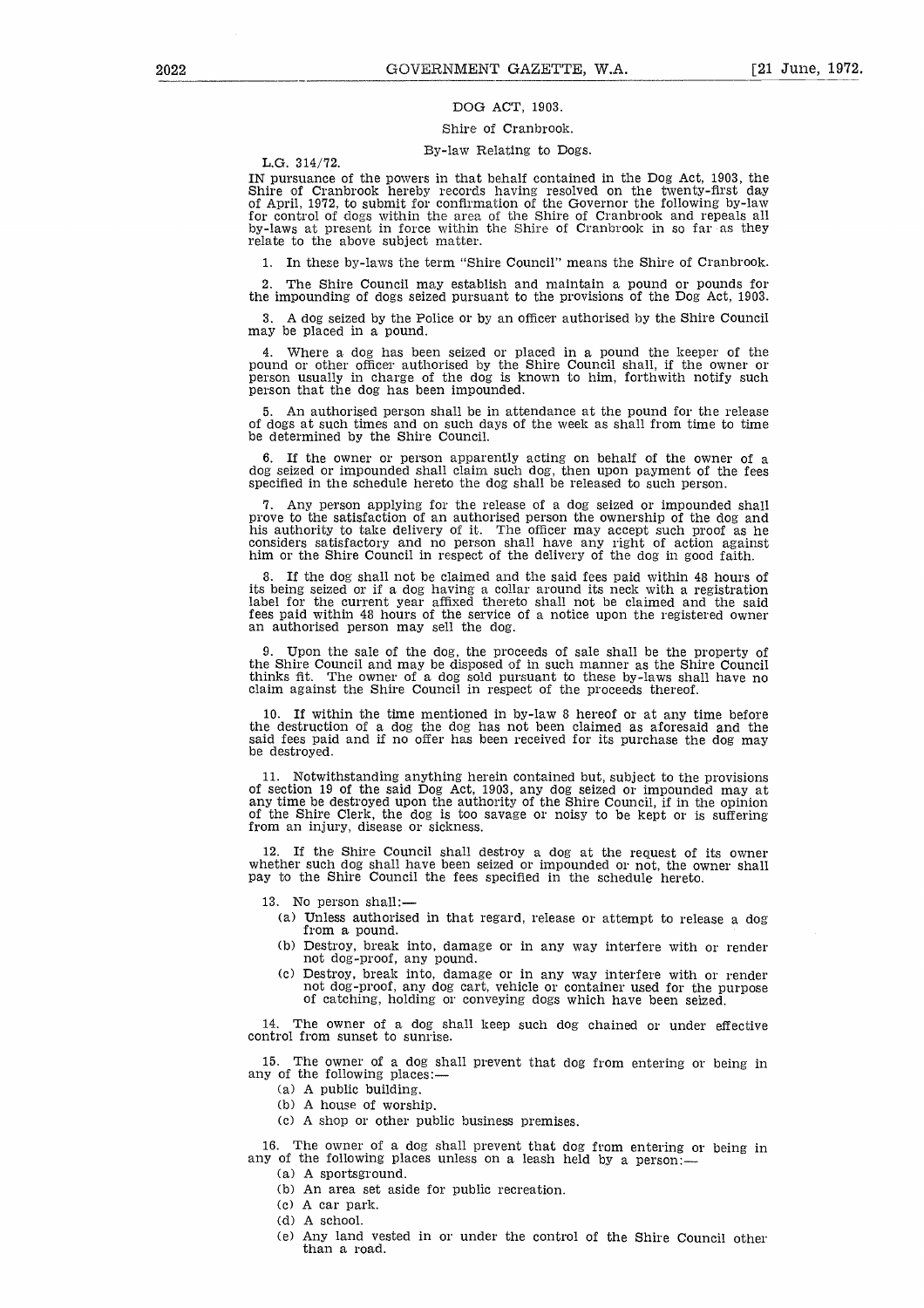$\begin{array}{c} 1 \\ 1 \\ 0 \\ 0 \end{array}$ GOVERNMENT GAZETTE, W.A. 2023<br>a dog shall prevent that dog from roaming about without<br>r upon any road being vested in or under the control of 17. The owner of a dog shall prevent that dog from roaming about without any control whatever upon any road being, vested in or under the control of the Council.

18. No person shall obstruct or hinder an employee of the Shire Council or member of the Police Force in the performing of anything authorised by the provisions of the Dog Act, 1903, or the regulations made in pursuance of those provisions.

19. The payment of fees in respect of the seizure, care, detention or destruc-tion of a dog shall not relieve the owner of it of liability to a penalty under any of the provisions of these by-laws.

20. Any person who shall commit a breach of these by-laws shall, upon conviction, be liable to a penalty not exceeding \$20.

### The Schedule.

For the seizure or impounding of a dog, \$5.00. For the sustenance and maintenance of a dog in a pound (per day or part of

day), \$2.00. For the destruction of a dog, \$2.00.

Dated this 4th day of May, 1972. The Common Seal of the Shire of Cranbrook was hereto affixed in the presence of e<br>10<br>4<br>3<br>6<br>e

R. C. WARD, President.

I. R. HILL, Shire Clerk.

[L.S.]

Recommended

C. STUBBS, Minister for Local Government.

Approved by His Excellency the Governor in Executive Council this 9th day of June, 1972.

W. S. LONNIE Clerk of the Council.

### LOCAL GOVERNMENT ACT, 1960-1970.

The Municipality of the Shire of Kellerberrin.

By-laws Relating to the Control of Noise and Nuisance.

L.G. 186/72.

IN pursuance of the powers conferred upon it by the abovementioned Act and of all other powers enabling it, the Council of the abovementioned Municipality hereby records having resolved on the 11th day of April, 1972, to make and submit for confirmation by the Governor the following by-laws:-

1. No person shall conduct any business or engage in any undertaking on any land or premises in such a manner as to permit the escape therefrom of smoke, dust, saw dust, fumes, liquid, water or noises in such quantity or extent or in such manner to create or be a nuisance to any inhabitant or inhabitants in the neighbourhood of such land or premises or to traffic or persons using roads in the vicinity. dust,<br>and the dust,<br>the distribution<br>er.<br>by-la<br>person<br>dolla:<br>this 1!<br>L.S.]

2. No person shall operate or use on a Sunday any power saw of any kind whatsoever.

3. This by-law shall apply to the Kellerberrin townsite.

4. Any person who by act or omission commits a breach of this by-law shall be guilty of an offence and shall be liable on conviction to a fine of not exceeding forty dollars (\$40).

Dated this 15th day of April, 1972.

 $[L.S.]$ 

F. L. DIVER, President. T. R. BENNETT, Shire Clerk.

Recommended

C. STUBBS, Minister for Local Government.

Approved by His Excellency the Governor in Executive Council this 9th day of June, 1972.

W. S. LONNIE Clerk of the Council.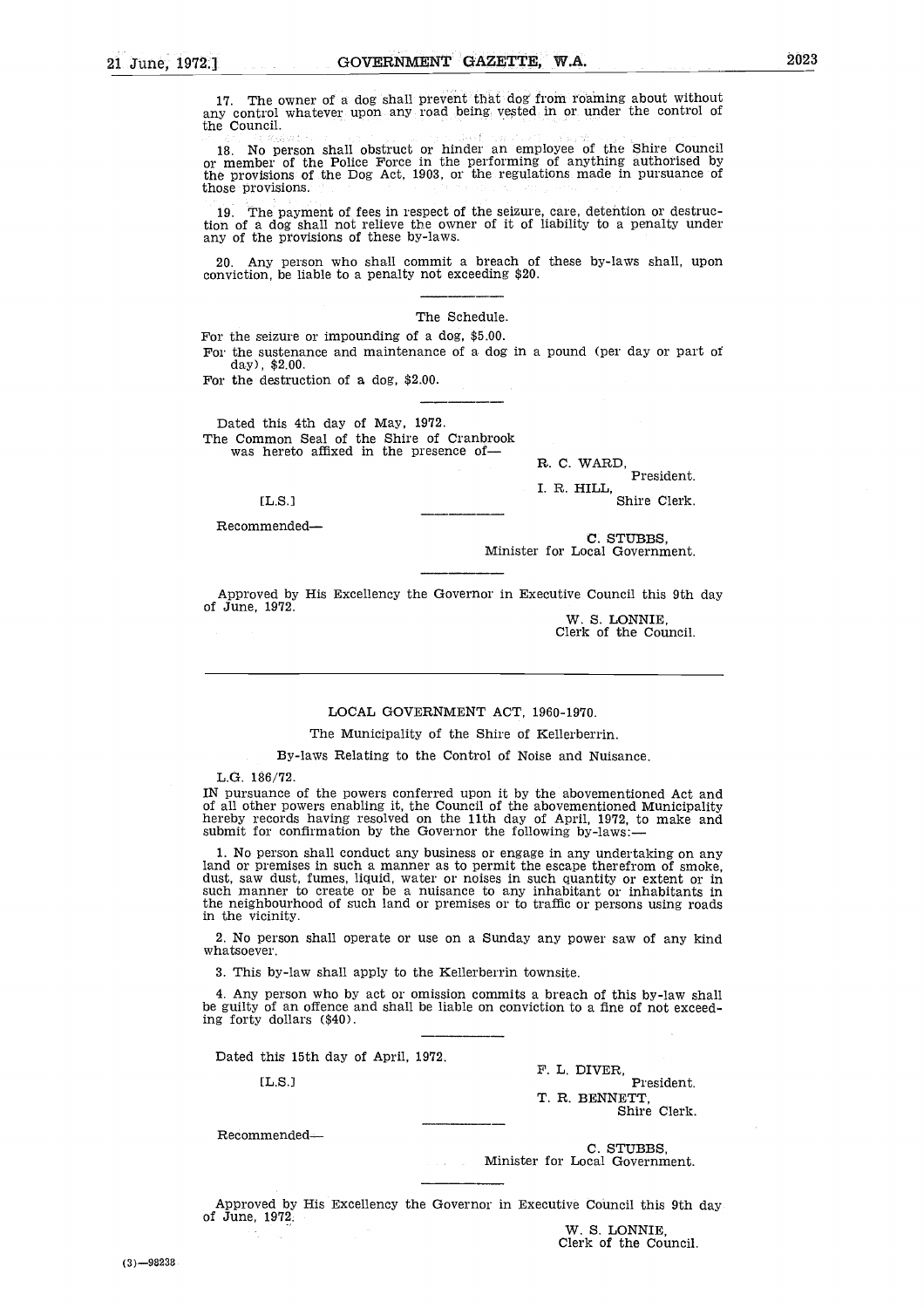### LOCAL GOVERNMENT ACT, 1960-1971.

GOVERNMENT GAZETTE, W.A. [21 June, 1972.]<br>LOCAL GOVERNMENT ACT, 1960-1971.<br>Municipality of the Shire of Dandaragan. Municipality of the Shire of Dandaragan.

Adoption of Draft Model By-laws Relating to (Control of Hawkers) No. 6.

L.G. 333/72.

IN pursuance of the powers conferred upon it by the abovementioned Act the Council of the abovementioned Municipality hereby records having resolved on the sixteenth day of March, 1972, to adopt such of the Draft Model By-laws relating to (Control of Hawkers) No. 6 as published in the *Government Gazette* on the 23rd July, 1962, with such alterations as hereunder set out:—

By-law 2:

"Council" means the Council of the Shire of Dandaragan.

"District" means the municipal district of the Shire of Dandaragan.

"Clerk" means the Shire Clerk or the persons acting for the time being in that capacity.

By the inclusion of the word "ten" between the words "than" and "licenses" in line two.

In Townsites-

(a) By showing the numeral "3".

- (b) By showing the numeral "3".
- (c) By showing the numeral "4".

Outside Townsites-

- (a) By showing the numeral "3".
- (b) By showing the numeral "3".
- (c) By showing the numeral "4".

### Second Schedule.

| By-law 11: By deleting the clause $(a)$ .                                                                          |                          |              |          |          |                                          |                                               |
|--------------------------------------------------------------------------------------------------------------------|--------------------------|--------------|----------|----------|------------------------------------------|-----------------------------------------------|
| By-law 12: Delete the words "fifty pounds" and insert the words "one hundred"<br>dollars".                         |                          |              |          |          |                                          |                                               |
|                                                                                                                    |                          |              |          |          |                                          |                                               |
|                                                                                                                    | Second Schedule.         |              |          |          |                                          |                                               |
| FEES FOR HAWKERS' LICENSES.                                                                                        |                          |              |          |          |                                          |                                               |
| Class of License.<br>(a) Clothing, clothing material and manchester $\ldots$                                       |                          |              |          |          | Annually<br>in<br>Townsites.<br>\$<br>50 | Annually<br>outside<br>Townsites.<br>\$<br>50 |
|                                                                                                                    |                          |              |          |          |                                          |                                               |
| (b) Electrical goods                                                                                               | .                        | $\cdots$     | $\cdots$ | $\cdots$ | 50                                       | 50                                            |
| $(c)$ Ice cream, ice blocks, ices $\dots$ $\dots$                                                                  |                          |              | $\cdots$ | $\cdots$ | 50                                       | 50                                            |
| (d) Other merchandise as may be approved by the<br>Council after application                                       | <b>Contract Contract</b> | $\mathbf{1}$ |          |          | 50                                       | 50                                            |
| Dated this 11th day of May, 1972.<br>The Common Seal of the Municipality was<br>hereto affixed in the presence of- |                          |              |          |          |                                          |                                               |
|                                                                                                                    |                          |              |          |          | K. G. TOPHAM, J.P.,                      | President.                                    |
| TLS.                                                                                                               |                          |              |          |          | R. F. TAYLOR,                            | Shire Clerk.                                  |
|                                                                                                                    |                          |              |          |          |                                          |                                               |

Recommended

C. STUBBS, Minister for Local Government.

Approved by His Excellency the Governor in Executive Council this 9th day of June, 1972.

W. S. LONNIE, Clerk of the Council.

By-law 9 (1):